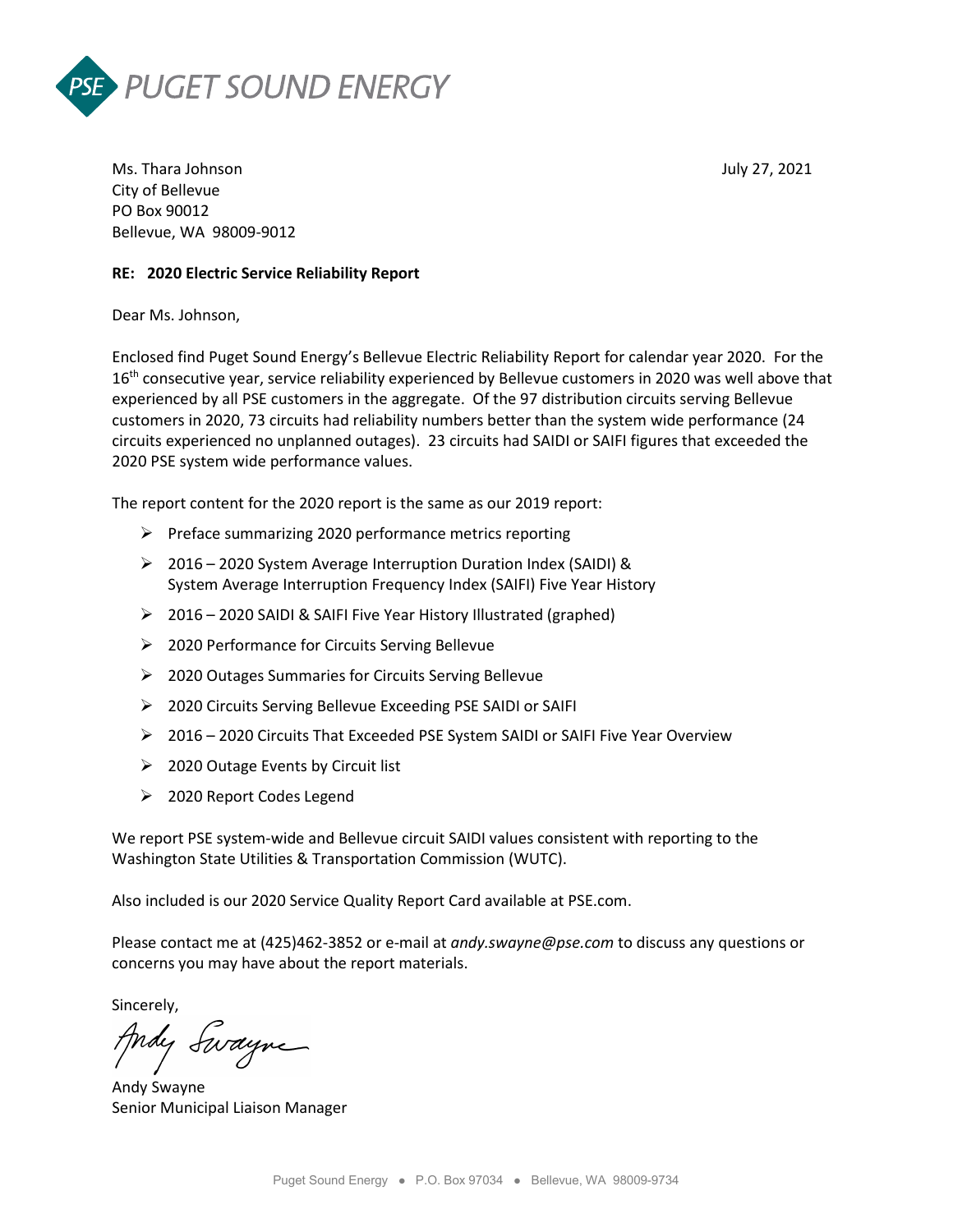### CC:

Kate Nesse – City of Bellevue, Community Development Brian Rodan – City of Bellevue, Franchise Manager RaeLynn Asah – PSE, Supervisor Municipal Relations David Hoffman – PSE, Local Government Affairs & Public Policy Manager Cathy Koch – PSE, Director Planning

Enclosures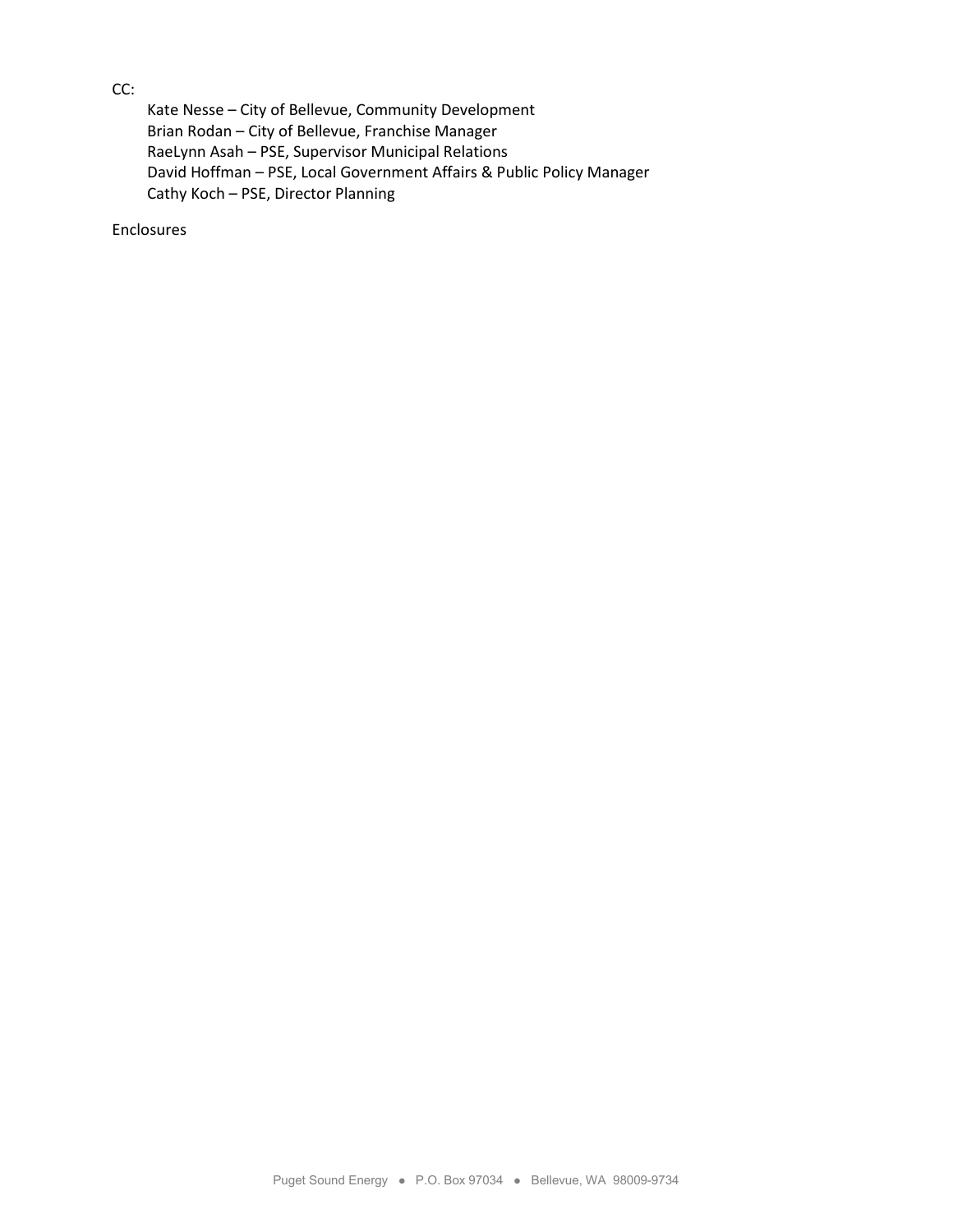#### **PREFACE TO BELLEVUE ELECTRIC RELIABILITY REPORT FOR 2020**

This preface summarizes performance metrics reporting for the 2020 calendar year, consistent with reporting to the Washington Utilities and Transportation Commission (WUTC) using System Average Interruption Duration Index (SAIDI) and System Average Interruption Frequency Index (SAIFI). All SAIDI values in the 2020 report were calculated using the IEEE 1366 methodology summarized below. SAIFI values calculation remains unchanged from past years.

#### **System Average Interruption Duration Index (SAIDI)**

Prior to 2010, PSE calculated and reported single year SAIDI values excluding Major Storm event (affecting 5% or more of total PSE electric customers) outages. During the period 2010 - 2015 PSE calculated and reported rolling five–year average SAIDI values (the current year and four preceding years) including *Major Storm* event outages. Eligible outages having durations longer than one minute were included in SAIDI calculations.

In consultation with the WUTC, in 2016 PSE began using the Institute of Electrical and Electronics Engineers (IEEE) Standard 1366 methodology for calculating SAIDI values reported to the WUTC. The IEEE Standard 1366 defines electric power reliability indices and factors that affect their calculations. The switch to the IEEE 1366 methodology returned to calculation of single year SAIDI values excluding outage events occurring on *Major Event Days.* Eligible outages having durations longer than five minutes are included in SAIDI calculations. Detailed discussion of this methodology is contained in PSE's 2016 Service Quality and Electric Reliability Report filed with the WUTC. In summary, the IEEE methodology takes this approach:

**Major Event** – An event, such as a storm, that causes serious reliability performance problems.

**Major Event Days** – Days when outage events can be excluded from the reliability performance calculation. Types of Major Event Days include:

**SAIDI Exclusion Major Event Days** – Any day in which the daily system SAIDI exceeds the threshold value for the current year.

**5% Exclusion Major Event Days** – Days that five percent or more of electric customers are experiencing an electric outage during a 24-hour period and subsequent days when the service to those customers is being restored.

**SAIDI – System Average Interruption Duration Index** – This index is calculated based on the formula:

 $\textbf{SAIDI} = \frac{\sum \textit{Customer Minute Interruptions}}{\textit{Average Annual Electric Customer Count}}$ 

**SAIDI**<sub>SOI</sub><sup>\*</sup>: The SAIDI values used in this report are calculated with the numerator including customer interruption minutes for outage events longer than five minutes occurring during non-Major Event Days events. \*SQI - Service Quality Index

All SAIDI values in the 2020 report were calculated using the IEEE Standard 1366 methodology.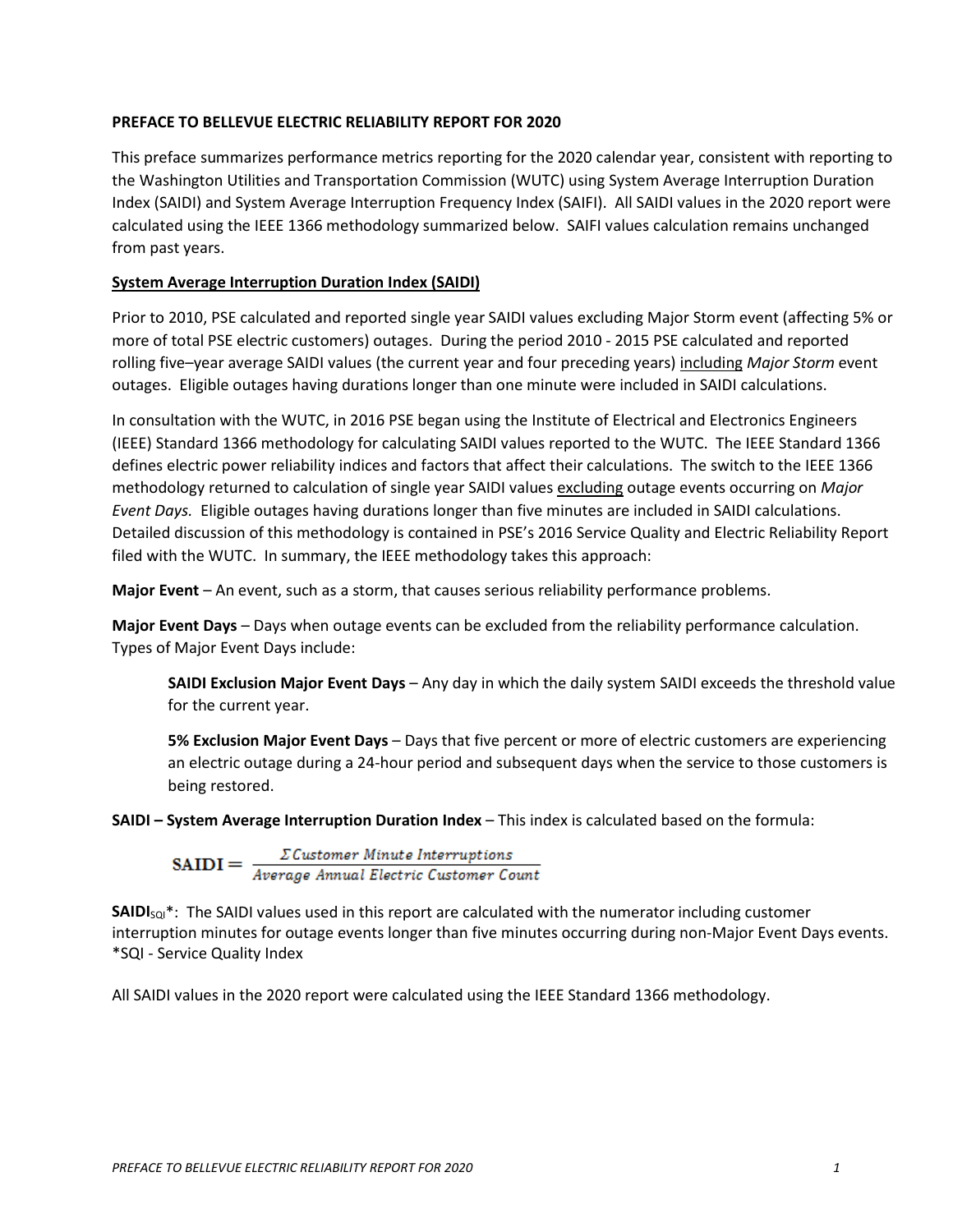#### **System Average Interruption Frequency Index (SAIFI)**

Calculation of SAIFI values reported to the WUTC has not changed from past years. SAIFI values are calculated for single years excluding *5% Exclusion Major Event Day* outage events (see above). SAIFI is calculated based on the formula:

SAIFI =  $\frac{\sum Number\ of\ Customer\ Interuptions}{Average\ Annual\ Electric\ Customer\ Count}$ 

**SAIFISQI**\*: The SAIFI values used in this report are calculated with the numerator including customer interruptions for outage events longer than one minute occurring outside of 5% Exclusion Major Event Days. \*SQI – Service Quality Index

SAIFI values calculation has not changed from past reports.

#### **Momentary & Sustained Interruptions**

Interruptions to customer service fall into two designations:

**Momentary Interruption**— brief loss of power delivery to one or more customers caused by the opening and closing of an interrupting device:

**SAIDIsqi** – any interruption five minutes or shorter

**SAIFIsqI** – any interruption one minute or shorter

**Sustained Interruption**—any interruption not classified as Momentary (above):

**SAIDIsqi** – any interruption longer than five minutes

**SAIFIsqI** – any interruption longer than one minute

#### **Outage Event Codes**

Prior to 2016, PSE used *Storm Codes* to indicate whether an outage occurred during normal conditions (NON), weather event conditions (WTH) or major storm conditions (MAJ). In 2016, Storm Codes were discontinued and replaced with *Event Codes* to incorporate the IEEE designation of Major Event Days:

MEJ – IEEE Major Event Day & Major Storm (5% of customers effected)

MEN – IEEE Major Event Day – non Major Storm

NMJ – Non IEEE Major Event Day, but Major Storm (5% of customers effected)

NON – Non IEEE Major Event Day & non Major Storm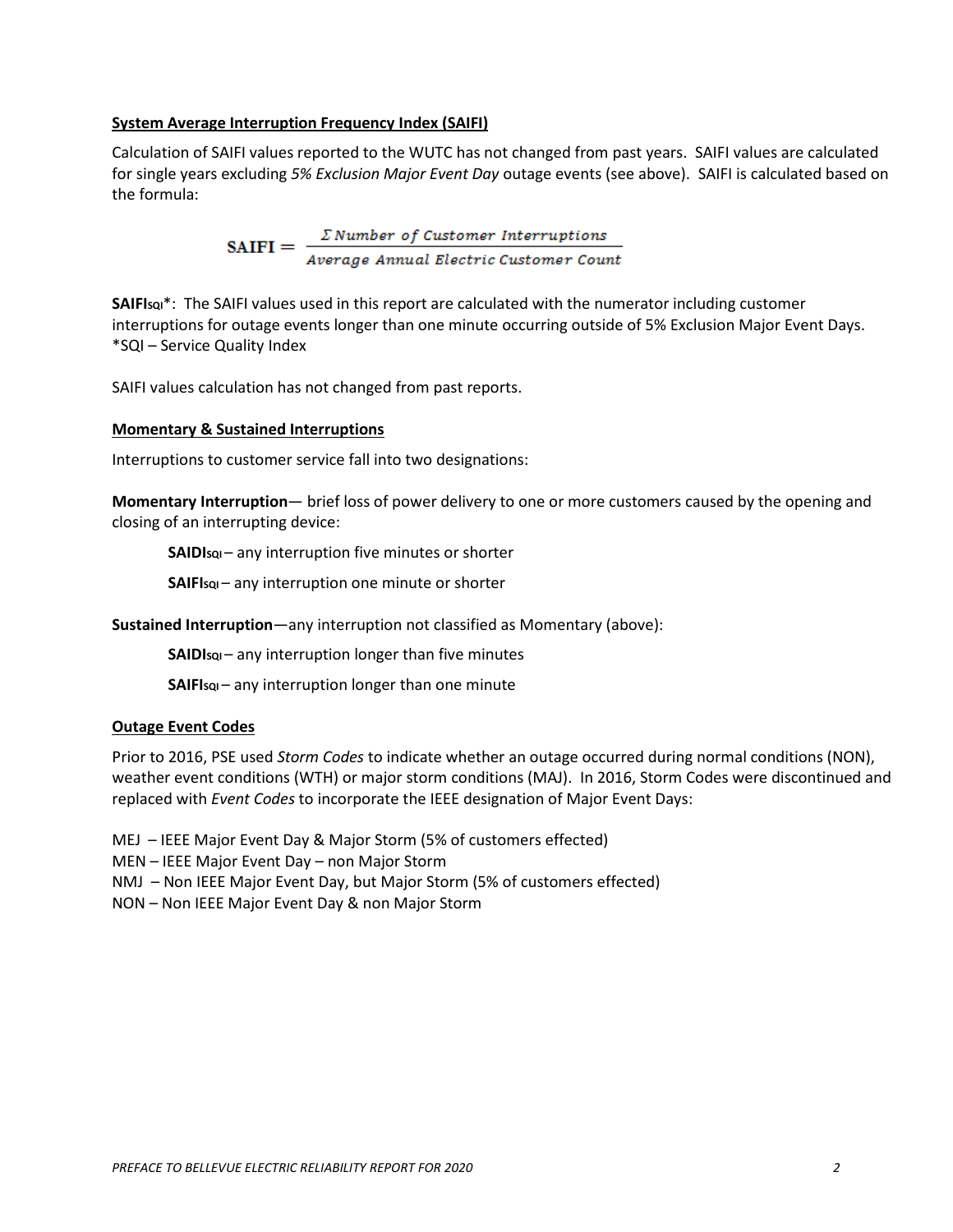# **BELLEVUE ELECTRIC RELIABILITY REPORT FOR 2020**

This report summarizes electric service reliability for customers within the City of Bellevue for calendar year 2020. For the 16th consecutive year, service reliability as measured by SAIDI & SAIFI for Bellevue customers was well above that experienced by all PSE customers in the aggregate. Of the 97 distribution circuits serving Bellevue customers in 2020, 73 circuits had reliability numbers better than the system wide performance (24 circuits experienced no unplanned outages). 23 circuits had SAIDI and/or SAIFI figures that exceeded 2020 system wide performance values.

#### **SYSTEM AVERAGE INTERRUPTION DURATION INDEX (SAIDI) SYSTEM AVERAGE INTERRUPTION FREQUENCY INDEX (SAIFI) FIVE YEAR HISTORY**

PSE analyzes and reports on the performance of its distribution circuits using two standard benchmarks of the electric utility industry, SAIDI and SAIFI.

|      | <b>SAIDI</b>    |       | SAIFI           |            |  |  |
|------|-----------------|-------|-----------------|------------|--|--|
|      | <b>BELLEVUE</b> | PSE   | <b>BELLEVUE</b> | <b>PSE</b> |  |  |
| 2016 | 107.0           | 148.0 | 0.74            | 1.06       |  |  |
| 2017 | 116.4           | 175.0 | 0.91            | 1.2        |  |  |
| 2018 | 111.3           | 145.0 | 0.71            | 1.02       |  |  |
| 2019 | 102.7           | 136.0 | 0.79            | 0.98       |  |  |
| 2020 | 93.0            | 165.0 | 0.92            | 1.24       |  |  |

SAIFI figures in outage events per customer SAIDI figures in minutes per customer calculated using the IEEE 1366 method

**SAIDI<sub>IEEE</sub>:** The System Average Interruption Duration Index is a measure of how long the average customer is out of service during the year, and is determined as:

> *Total number of customers served Sum of the customer outage minutes*

*SAIDI figures are single year figures excluding outages that exceed the annual adjusted Major Event Day Threshold*

Some customers will experience more outage minutes than the average and some fewer.

**SAIFI:** The System Average Interruption Frequency Index is a measure of how often the average customer in an area is out of service during a year, and is determined as:

> *Sum of the number of customers affected by each outage Total number of customers served*

*SAIFI figures are single year figures excluding 5% Exclusion Major Event Day outage events*

Some customers will experience more outages than the average and some fewer.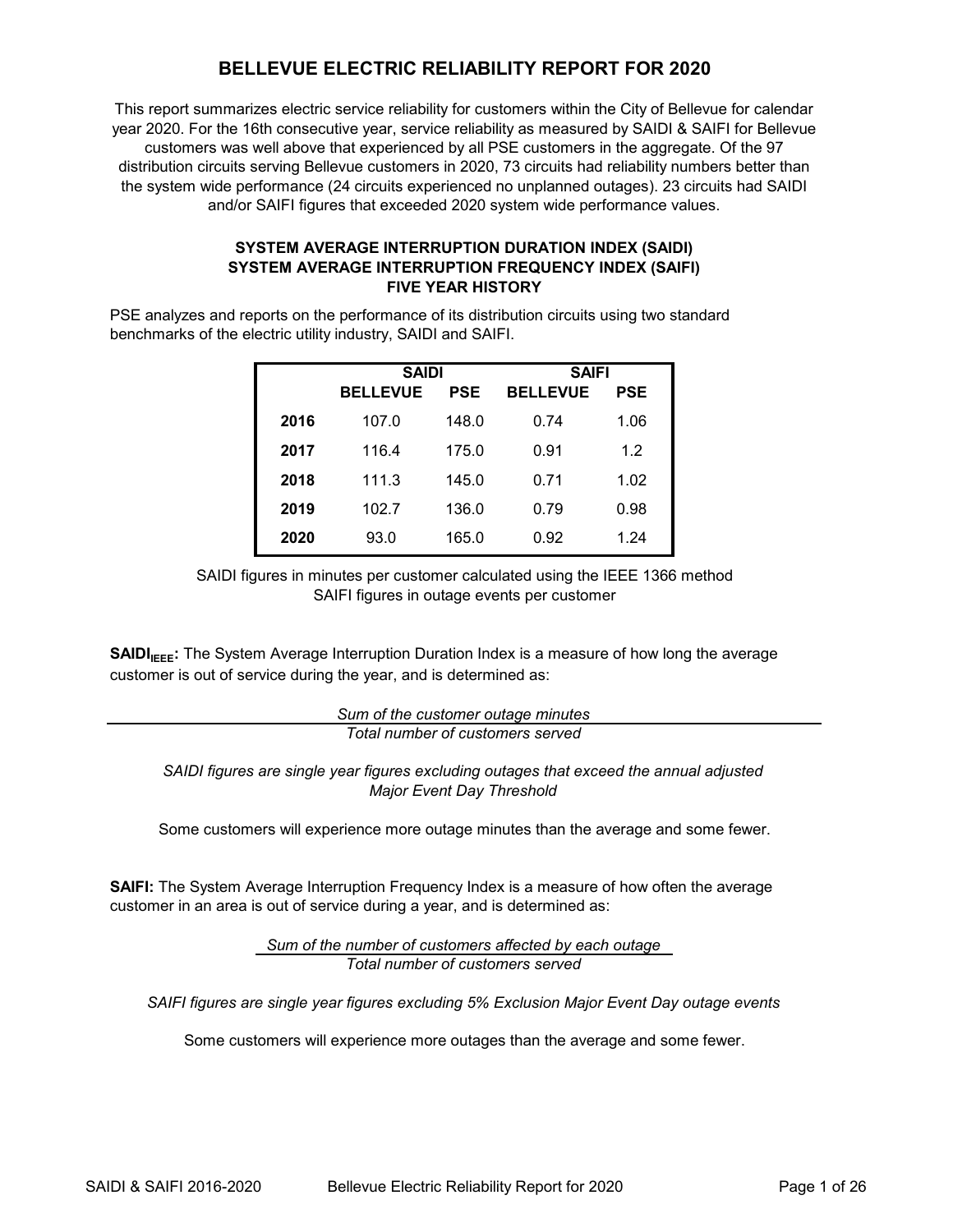#### **SYSTEM AVERAGE INTERRUPTION DURATION INDEX (SAIDI) SYSTEM AVERAGE INTERRUPTION FREQUENCY INDEX (SAIFI) FIVE YEAR HISTORY**



Values in minutes calculated using IEEE 1366 method



Values in outage events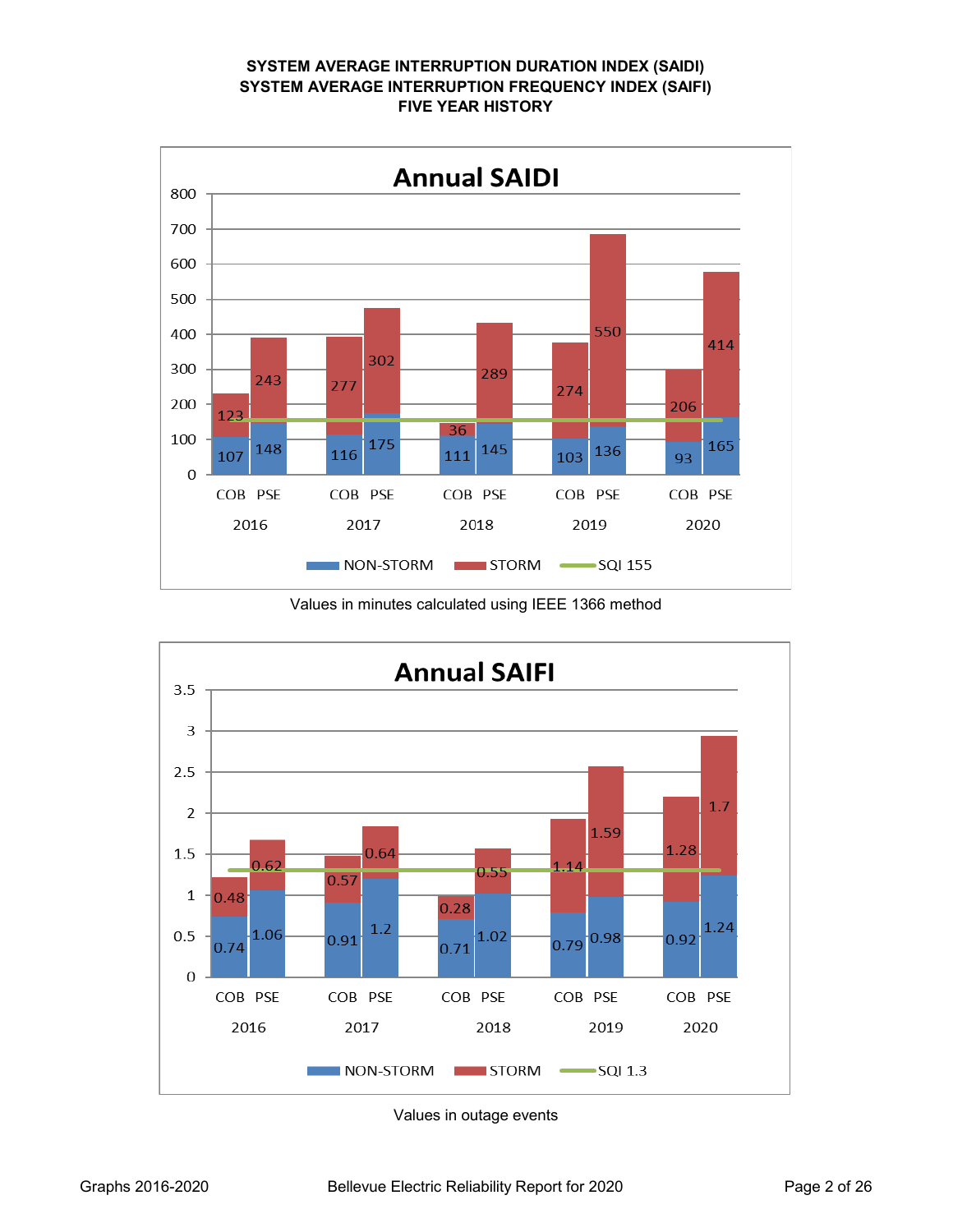#### **2020 PERFORMANCE FOR CIRCUITS SERVING BELLEVUE EXCLUDING STORM OUTAGES**

| OUTAGES <sup>1</sup><br>MINUTES <sup>1</sup><br>SAIDI <sup>2</sup><br>SAIFI <sup>2</sup><br>(METERS)<br><b>CIRCUIT</b><br>2020 PSE Companywide performance figures<br>1.24<br>165<br><b>ARD-11</b><br>223<br>87<br>0.39<br>0.00<br>1<br>865<br>1<br>107<br>3.40<br>ARD-13<br>0.05<br>3<br>26,270<br>ARD-14<br>255<br>103.02<br>0.54<br>1,614<br>ARD-15<br>125,632<br>162.82<br>0.83<br>10<br>5<br>465<br>ARD-43<br>0<br>148.52<br>0.98<br>0<br>4<br>1<br>18,463<br><b>BTR-14</b><br>1,132<br>16.31<br>1.00<br>1,136<br>6<br>212,632<br>2.54<br><b>BTR-21</b><br>192.50<br>4<br><b>BTR-22</b><br>9<br>99,926<br>683<br>146.31<br>1.75<br>4<br>642<br>$\overline{2}$<br><b>BTR-23</b><br>15,081<br>73.32<br>2.13<br>3<br><b>CEN-11</b><br>24<br>8,275<br>344.79<br>1.00<br>5<br>306<br>0<br>0.04<br><b>CEN-12</b><br>36.05<br>0<br><b>CEN-13</b><br>471<br>0<br>0<br>0<br>0<br><b>CEN-14</b><br>38<br>0<br>0<br>0<br>0<br>5<br><b>CEN-22</b><br>549<br>0<br>0.30<br>0<br>0.01<br>965<br>2<br>365.82<br><b>CEN-25</b><br>273,779<br>2.28<br><b>CLY-22</b><br>344<br>0<br>0<br>0<br>0<br>540<br>15,145<br>29.39<br><b>CLY-23</b><br>8<br>0.21<br>1,619<br>0.68<br><b>CLY-25</b><br>1<br>1,105<br>0.01<br><b>CLY-26</b><br>1,310<br>5<br>16,144<br>14.84<br>0.09<br><b>CLY-27</b><br>794<br>3<br>1,729<br>2.18<br>0.03<br>0<br>COL-22<br>1<br>0<br>0<br>0<br>142<br>4<br>22,406<br>165.46<br>1.15<br>COL-23<br>19<br>0<br>COL-24<br>0<br>0<br>0<br>239<br>271<br>1.13<br>COL-25<br>1<br>0.00<br>$\overline{7}$<br>COL-26<br>1,925<br>4,003<br>2.44<br>0.02<br>$\overline{13}$<br>132,950<br><b>EGT-11</b><br>1,222<br>108.97<br>1.46<br><b>EGT-12</b><br>2,562<br>285,838<br>117.81<br>12<br>1.95<br>4<br><b>EGT-13</b><br>7<br>1<br>315<br>45.00<br>1.00<br>4<br><b>EGT-15</b><br>270<br>4<br>108,322<br>406.23<br>3.31<br>4<br>47.24<br>1.09<br><b>EGT-16</b><br>518<br>4<br>24,469<br>4<br>737<br>8<br>255,901<br><b>EGT-25</b><br>388.72<br>2.20<br>4<br><b>EGT-26</b><br>26<br>1<br>1,170<br>45.00<br>1.00<br>4<br><b>EGT-27</b><br>603<br>4<br>29,466<br>48.87<br>1.13<br>4<br><b>EGT-28</b><br>1,773<br>18<br>122,994<br>69.37<br>1.13<br>2,971<br>16<br><b>EVE-23</b><br>193,804<br>66.65<br>0.47<br>24<br>0.19<br><b>FAC-12</b><br>1,268<br>36,649<br>28.90<br>5<br>492<br><b>FAC-13</b><br>0.52<br>0.00<br>0<br>0<br><b>FAC-14</b><br>473<br>1<br>3,432<br>7.26<br>0.05<br><b>FAC-21</b><br>96<br>0<br>0<br>0<br>0<br>5<br><b>FAC-23</b><br>227<br>0<br>4.88<br>0.03<br>0<br>83<br>8,882<br>118.67<br><b>FAC-24</b><br>1<br>0.46<br>1,487<br>142,250<br><b>FAC-25</b><br>11<br>95.99<br>1.45<br>7<br>3.03<br>GOO-13<br>2,241<br>600,615<br>268.01<br>4<br>15<br>GOO-21<br>427<br>80,579<br>189.60<br>2.20<br>$\overline{11}$<br>3,011<br>358,702<br><b>HAZ-12</b><br>$\overline{0.91}$<br>119.56<br>1,227<br><b>HAZ-13</b><br>120,805<br>17<br>113.83<br>0.79<br>5<br><b>HOU-23</b><br>1,316<br>15,394<br>11.70<br>0.07<br>505<br>4<br>3,321<br><b>HOU-25</b><br>14.71<br>0.07<br>5<br>19.11<br><b>KWH-22</b><br>1,304<br>24,914<br>0.18<br>955<br>11<br><b>KWH-23</b><br>81,328<br>128.41<br>0.62<br><b>KWH-25</b><br>1,628<br>26<br>88,735<br>58.89<br>1.43<br><b>KWH-26</b><br>319<br>4<br>21,261<br>89.83<br>0.11<br>$\overline{\mathbf{3}}$<br>10<br><b>LHL-22</b><br>1,019<br>125,381<br>124.52<br>1.17<br>3<br>5<br>1,356<br>395,391<br>1.77<br><b>LHL-23</b><br>378.61<br>3<br>12<br><b>LHL-25</b><br>2,518<br>286,627<br>131.16<br>1.52<br>3<br>552<br>85.21<br><b>LHL-26</b><br>9<br>47,036<br>1.12 | <b>CUSTOMERS</b> | <b>UNPLANNED</b> | <b>OUTAGE</b> |  |
|--------------------------------------------------------------------------------------------------------------------------------------------------------------------------------------------------------------------------------------------------------------------------------------------------------------------------------------------------------------------------------------------------------------------------------------------------------------------------------------------------------------------------------------------------------------------------------------------------------------------------------------------------------------------------------------------------------------------------------------------------------------------------------------------------------------------------------------------------------------------------------------------------------------------------------------------------------------------------------------------------------------------------------------------------------------------------------------------------------------------------------------------------------------------------------------------------------------------------------------------------------------------------------------------------------------------------------------------------------------------------------------------------------------------------------------------------------------------------------------------------------------------------------------------------------------------------------------------------------------------------------------------------------------------------------------------------------------------------------------------------------------------------------------------------------------------------------------------------------------------------------------------------------------------------------------------------------------------------------------------------------------------------------------------------------------------------------------------------------------------------------------------------------------------------------------------------------------------------------------------------------------------------------------------------------------------------------------------------------------------------------------------------------------------------------------------------------------------------------------------------------------------------------------------------------------------------------------------------------------------------------------------------------------------------------------------------------------------------------------------------------------------------------------------------------------------------------------------------------------------------------------------------------------------------------------------------------------------------------------------------------------------------------------------------------------------------------------------------------------------------------------------------------------------------------------------------------------------------------------------------------------------------------------------------------------------------------------------------------------------------------------------------------------------------------------------------------------------------------------------------------------------|------------------|------------------|---------------|--|
|                                                                                                                                                                                                                                                                                                                                                                                                                                                                                                                                                                                                                                                                                                                                                                                                                                                                                                                                                                                                                                                                                                                                                                                                                                                                                                                                                                                                                                                                                                                                                                                                                                                                                                                                                                                                                                                                                                                                                                                                                                                                                                                                                                                                                                                                                                                                                                                                                                                                                                                                                                                                                                                                                                                                                                                                                                                                                                                                                                                                                                                                                                                                                                                                                                                                                                                                                                                                                                                                                                                    |                  |                  |               |  |
|                                                                                                                                                                                                                                                                                                                                                                                                                                                                                                                                                                                                                                                                                                                                                                                                                                                                                                                                                                                                                                                                                                                                                                                                                                                                                                                                                                                                                                                                                                                                                                                                                                                                                                                                                                                                                                                                                                                                                                                                                                                                                                                                                                                                                                                                                                                                                                                                                                                                                                                                                                                                                                                                                                                                                                                                                                                                                                                                                                                                                                                                                                                                                                                                                                                                                                                                                                                                                                                                                                                    |                  |                  |               |  |
|                                                                                                                                                                                                                                                                                                                                                                                                                                                                                                                                                                                                                                                                                                                                                                                                                                                                                                                                                                                                                                                                                                                                                                                                                                                                                                                                                                                                                                                                                                                                                                                                                                                                                                                                                                                                                                                                                                                                                                                                                                                                                                                                                                                                                                                                                                                                                                                                                                                                                                                                                                                                                                                                                                                                                                                                                                                                                                                                                                                                                                                                                                                                                                                                                                                                                                                                                                                                                                                                                                                    |                  |                  |               |  |
|                                                                                                                                                                                                                                                                                                                                                                                                                                                                                                                                                                                                                                                                                                                                                                                                                                                                                                                                                                                                                                                                                                                                                                                                                                                                                                                                                                                                                                                                                                                                                                                                                                                                                                                                                                                                                                                                                                                                                                                                                                                                                                                                                                                                                                                                                                                                                                                                                                                                                                                                                                                                                                                                                                                                                                                                                                                                                                                                                                                                                                                                                                                                                                                                                                                                                                                                                                                                                                                                                                                    |                  |                  |               |  |
|                                                                                                                                                                                                                                                                                                                                                                                                                                                                                                                                                                                                                                                                                                                                                                                                                                                                                                                                                                                                                                                                                                                                                                                                                                                                                                                                                                                                                                                                                                                                                                                                                                                                                                                                                                                                                                                                                                                                                                                                                                                                                                                                                                                                                                                                                                                                                                                                                                                                                                                                                                                                                                                                                                                                                                                                                                                                                                                                                                                                                                                                                                                                                                                                                                                                                                                                                                                                                                                                                                                    |                  |                  |               |  |
|                                                                                                                                                                                                                                                                                                                                                                                                                                                                                                                                                                                                                                                                                                                                                                                                                                                                                                                                                                                                                                                                                                                                                                                                                                                                                                                                                                                                                                                                                                                                                                                                                                                                                                                                                                                                                                                                                                                                                                                                                                                                                                                                                                                                                                                                                                                                                                                                                                                                                                                                                                                                                                                                                                                                                                                                                                                                                                                                                                                                                                                                                                                                                                                                                                                                                                                                                                                                                                                                                                                    |                  |                  |               |  |
|                                                                                                                                                                                                                                                                                                                                                                                                                                                                                                                                                                                                                                                                                                                                                                                                                                                                                                                                                                                                                                                                                                                                                                                                                                                                                                                                                                                                                                                                                                                                                                                                                                                                                                                                                                                                                                                                                                                                                                                                                                                                                                                                                                                                                                                                                                                                                                                                                                                                                                                                                                                                                                                                                                                                                                                                                                                                                                                                                                                                                                                                                                                                                                                                                                                                                                                                                                                                                                                                                                                    |                  |                  |               |  |
|                                                                                                                                                                                                                                                                                                                                                                                                                                                                                                                                                                                                                                                                                                                                                                                                                                                                                                                                                                                                                                                                                                                                                                                                                                                                                                                                                                                                                                                                                                                                                                                                                                                                                                                                                                                                                                                                                                                                                                                                                                                                                                                                                                                                                                                                                                                                                                                                                                                                                                                                                                                                                                                                                                                                                                                                                                                                                                                                                                                                                                                                                                                                                                                                                                                                                                                                                                                                                                                                                                                    |                  |                  |               |  |
|                                                                                                                                                                                                                                                                                                                                                                                                                                                                                                                                                                                                                                                                                                                                                                                                                                                                                                                                                                                                                                                                                                                                                                                                                                                                                                                                                                                                                                                                                                                                                                                                                                                                                                                                                                                                                                                                                                                                                                                                                                                                                                                                                                                                                                                                                                                                                                                                                                                                                                                                                                                                                                                                                                                                                                                                                                                                                                                                                                                                                                                                                                                                                                                                                                                                                                                                                                                                                                                                                                                    |                  |                  |               |  |
|                                                                                                                                                                                                                                                                                                                                                                                                                                                                                                                                                                                                                                                                                                                                                                                                                                                                                                                                                                                                                                                                                                                                                                                                                                                                                                                                                                                                                                                                                                                                                                                                                                                                                                                                                                                                                                                                                                                                                                                                                                                                                                                                                                                                                                                                                                                                                                                                                                                                                                                                                                                                                                                                                                                                                                                                                                                                                                                                                                                                                                                                                                                                                                                                                                                                                                                                                                                                                                                                                                                    |                  |                  |               |  |
|                                                                                                                                                                                                                                                                                                                                                                                                                                                                                                                                                                                                                                                                                                                                                                                                                                                                                                                                                                                                                                                                                                                                                                                                                                                                                                                                                                                                                                                                                                                                                                                                                                                                                                                                                                                                                                                                                                                                                                                                                                                                                                                                                                                                                                                                                                                                                                                                                                                                                                                                                                                                                                                                                                                                                                                                                                                                                                                                                                                                                                                                                                                                                                                                                                                                                                                                                                                                                                                                                                                    |                  |                  |               |  |
|                                                                                                                                                                                                                                                                                                                                                                                                                                                                                                                                                                                                                                                                                                                                                                                                                                                                                                                                                                                                                                                                                                                                                                                                                                                                                                                                                                                                                                                                                                                                                                                                                                                                                                                                                                                                                                                                                                                                                                                                                                                                                                                                                                                                                                                                                                                                                                                                                                                                                                                                                                                                                                                                                                                                                                                                                                                                                                                                                                                                                                                                                                                                                                                                                                                                                                                                                                                                                                                                                                                    |                  |                  |               |  |
|                                                                                                                                                                                                                                                                                                                                                                                                                                                                                                                                                                                                                                                                                                                                                                                                                                                                                                                                                                                                                                                                                                                                                                                                                                                                                                                                                                                                                                                                                                                                                                                                                                                                                                                                                                                                                                                                                                                                                                                                                                                                                                                                                                                                                                                                                                                                                                                                                                                                                                                                                                                                                                                                                                                                                                                                                                                                                                                                                                                                                                                                                                                                                                                                                                                                                                                                                                                                                                                                                                                    |                  |                  |               |  |
|                                                                                                                                                                                                                                                                                                                                                                                                                                                                                                                                                                                                                                                                                                                                                                                                                                                                                                                                                                                                                                                                                                                                                                                                                                                                                                                                                                                                                                                                                                                                                                                                                                                                                                                                                                                                                                                                                                                                                                                                                                                                                                                                                                                                                                                                                                                                                                                                                                                                                                                                                                                                                                                                                                                                                                                                                                                                                                                                                                                                                                                                                                                                                                                                                                                                                                                                                                                                                                                                                                                    |                  |                  |               |  |
|                                                                                                                                                                                                                                                                                                                                                                                                                                                                                                                                                                                                                                                                                                                                                                                                                                                                                                                                                                                                                                                                                                                                                                                                                                                                                                                                                                                                                                                                                                                                                                                                                                                                                                                                                                                                                                                                                                                                                                                                                                                                                                                                                                                                                                                                                                                                                                                                                                                                                                                                                                                                                                                                                                                                                                                                                                                                                                                                                                                                                                                                                                                                                                                                                                                                                                                                                                                                                                                                                                                    |                  |                  |               |  |
|                                                                                                                                                                                                                                                                                                                                                                                                                                                                                                                                                                                                                                                                                                                                                                                                                                                                                                                                                                                                                                                                                                                                                                                                                                                                                                                                                                                                                                                                                                                                                                                                                                                                                                                                                                                                                                                                                                                                                                                                                                                                                                                                                                                                                                                                                                                                                                                                                                                                                                                                                                                                                                                                                                                                                                                                                                                                                                                                                                                                                                                                                                                                                                                                                                                                                                                                                                                                                                                                                                                    |                  |                  |               |  |
|                                                                                                                                                                                                                                                                                                                                                                                                                                                                                                                                                                                                                                                                                                                                                                                                                                                                                                                                                                                                                                                                                                                                                                                                                                                                                                                                                                                                                                                                                                                                                                                                                                                                                                                                                                                                                                                                                                                                                                                                                                                                                                                                                                                                                                                                                                                                                                                                                                                                                                                                                                                                                                                                                                                                                                                                                                                                                                                                                                                                                                                                                                                                                                                                                                                                                                                                                                                                                                                                                                                    |                  |                  |               |  |
|                                                                                                                                                                                                                                                                                                                                                                                                                                                                                                                                                                                                                                                                                                                                                                                                                                                                                                                                                                                                                                                                                                                                                                                                                                                                                                                                                                                                                                                                                                                                                                                                                                                                                                                                                                                                                                                                                                                                                                                                                                                                                                                                                                                                                                                                                                                                                                                                                                                                                                                                                                                                                                                                                                                                                                                                                                                                                                                                                                                                                                                                                                                                                                                                                                                                                                                                                                                                                                                                                                                    |                  |                  |               |  |
|                                                                                                                                                                                                                                                                                                                                                                                                                                                                                                                                                                                                                                                                                                                                                                                                                                                                                                                                                                                                                                                                                                                                                                                                                                                                                                                                                                                                                                                                                                                                                                                                                                                                                                                                                                                                                                                                                                                                                                                                                                                                                                                                                                                                                                                                                                                                                                                                                                                                                                                                                                                                                                                                                                                                                                                                                                                                                                                                                                                                                                                                                                                                                                                                                                                                                                                                                                                                                                                                                                                    |                  |                  |               |  |
|                                                                                                                                                                                                                                                                                                                                                                                                                                                                                                                                                                                                                                                                                                                                                                                                                                                                                                                                                                                                                                                                                                                                                                                                                                                                                                                                                                                                                                                                                                                                                                                                                                                                                                                                                                                                                                                                                                                                                                                                                                                                                                                                                                                                                                                                                                                                                                                                                                                                                                                                                                                                                                                                                                                                                                                                                                                                                                                                                                                                                                                                                                                                                                                                                                                                                                                                                                                                                                                                                                                    |                  |                  |               |  |
|                                                                                                                                                                                                                                                                                                                                                                                                                                                                                                                                                                                                                                                                                                                                                                                                                                                                                                                                                                                                                                                                                                                                                                                                                                                                                                                                                                                                                                                                                                                                                                                                                                                                                                                                                                                                                                                                                                                                                                                                                                                                                                                                                                                                                                                                                                                                                                                                                                                                                                                                                                                                                                                                                                                                                                                                                                                                                                                                                                                                                                                                                                                                                                                                                                                                                                                                                                                                                                                                                                                    |                  |                  |               |  |
|                                                                                                                                                                                                                                                                                                                                                                                                                                                                                                                                                                                                                                                                                                                                                                                                                                                                                                                                                                                                                                                                                                                                                                                                                                                                                                                                                                                                                                                                                                                                                                                                                                                                                                                                                                                                                                                                                                                                                                                                                                                                                                                                                                                                                                                                                                                                                                                                                                                                                                                                                                                                                                                                                                                                                                                                                                                                                                                                                                                                                                                                                                                                                                                                                                                                                                                                                                                                                                                                                                                    |                  |                  |               |  |
|                                                                                                                                                                                                                                                                                                                                                                                                                                                                                                                                                                                                                                                                                                                                                                                                                                                                                                                                                                                                                                                                                                                                                                                                                                                                                                                                                                                                                                                                                                                                                                                                                                                                                                                                                                                                                                                                                                                                                                                                                                                                                                                                                                                                                                                                                                                                                                                                                                                                                                                                                                                                                                                                                                                                                                                                                                                                                                                                                                                                                                                                                                                                                                                                                                                                                                                                                                                                                                                                                                                    |                  |                  |               |  |
|                                                                                                                                                                                                                                                                                                                                                                                                                                                                                                                                                                                                                                                                                                                                                                                                                                                                                                                                                                                                                                                                                                                                                                                                                                                                                                                                                                                                                                                                                                                                                                                                                                                                                                                                                                                                                                                                                                                                                                                                                                                                                                                                                                                                                                                                                                                                                                                                                                                                                                                                                                                                                                                                                                                                                                                                                                                                                                                                                                                                                                                                                                                                                                                                                                                                                                                                                                                                                                                                                                                    |                  |                  |               |  |
|                                                                                                                                                                                                                                                                                                                                                                                                                                                                                                                                                                                                                                                                                                                                                                                                                                                                                                                                                                                                                                                                                                                                                                                                                                                                                                                                                                                                                                                                                                                                                                                                                                                                                                                                                                                                                                                                                                                                                                                                                                                                                                                                                                                                                                                                                                                                                                                                                                                                                                                                                                                                                                                                                                                                                                                                                                                                                                                                                                                                                                                                                                                                                                                                                                                                                                                                                                                                                                                                                                                    |                  |                  |               |  |
|                                                                                                                                                                                                                                                                                                                                                                                                                                                                                                                                                                                                                                                                                                                                                                                                                                                                                                                                                                                                                                                                                                                                                                                                                                                                                                                                                                                                                                                                                                                                                                                                                                                                                                                                                                                                                                                                                                                                                                                                                                                                                                                                                                                                                                                                                                                                                                                                                                                                                                                                                                                                                                                                                                                                                                                                                                                                                                                                                                                                                                                                                                                                                                                                                                                                                                                                                                                                                                                                                                                    |                  |                  |               |  |
|                                                                                                                                                                                                                                                                                                                                                                                                                                                                                                                                                                                                                                                                                                                                                                                                                                                                                                                                                                                                                                                                                                                                                                                                                                                                                                                                                                                                                                                                                                                                                                                                                                                                                                                                                                                                                                                                                                                                                                                                                                                                                                                                                                                                                                                                                                                                                                                                                                                                                                                                                                                                                                                                                                                                                                                                                                                                                                                                                                                                                                                                                                                                                                                                                                                                                                                                                                                                                                                                                                                    |                  |                  |               |  |
|                                                                                                                                                                                                                                                                                                                                                                                                                                                                                                                                                                                                                                                                                                                                                                                                                                                                                                                                                                                                                                                                                                                                                                                                                                                                                                                                                                                                                                                                                                                                                                                                                                                                                                                                                                                                                                                                                                                                                                                                                                                                                                                                                                                                                                                                                                                                                                                                                                                                                                                                                                                                                                                                                                                                                                                                                                                                                                                                                                                                                                                                                                                                                                                                                                                                                                                                                                                                                                                                                                                    |                  |                  |               |  |
|                                                                                                                                                                                                                                                                                                                                                                                                                                                                                                                                                                                                                                                                                                                                                                                                                                                                                                                                                                                                                                                                                                                                                                                                                                                                                                                                                                                                                                                                                                                                                                                                                                                                                                                                                                                                                                                                                                                                                                                                                                                                                                                                                                                                                                                                                                                                                                                                                                                                                                                                                                                                                                                                                                                                                                                                                                                                                                                                                                                                                                                                                                                                                                                                                                                                                                                                                                                                                                                                                                                    |                  |                  |               |  |
|                                                                                                                                                                                                                                                                                                                                                                                                                                                                                                                                                                                                                                                                                                                                                                                                                                                                                                                                                                                                                                                                                                                                                                                                                                                                                                                                                                                                                                                                                                                                                                                                                                                                                                                                                                                                                                                                                                                                                                                                                                                                                                                                                                                                                                                                                                                                                                                                                                                                                                                                                                                                                                                                                                                                                                                                                                                                                                                                                                                                                                                                                                                                                                                                                                                                                                                                                                                                                                                                                                                    |                  |                  |               |  |
|                                                                                                                                                                                                                                                                                                                                                                                                                                                                                                                                                                                                                                                                                                                                                                                                                                                                                                                                                                                                                                                                                                                                                                                                                                                                                                                                                                                                                                                                                                                                                                                                                                                                                                                                                                                                                                                                                                                                                                                                                                                                                                                                                                                                                                                                                                                                                                                                                                                                                                                                                                                                                                                                                                                                                                                                                                                                                                                                                                                                                                                                                                                                                                                                                                                                                                                                                                                                                                                                                                                    |                  |                  |               |  |
|                                                                                                                                                                                                                                                                                                                                                                                                                                                                                                                                                                                                                                                                                                                                                                                                                                                                                                                                                                                                                                                                                                                                                                                                                                                                                                                                                                                                                                                                                                                                                                                                                                                                                                                                                                                                                                                                                                                                                                                                                                                                                                                                                                                                                                                                                                                                                                                                                                                                                                                                                                                                                                                                                                                                                                                                                                                                                                                                                                                                                                                                                                                                                                                                                                                                                                                                                                                                                                                                                                                    |                  |                  |               |  |
|                                                                                                                                                                                                                                                                                                                                                                                                                                                                                                                                                                                                                                                                                                                                                                                                                                                                                                                                                                                                                                                                                                                                                                                                                                                                                                                                                                                                                                                                                                                                                                                                                                                                                                                                                                                                                                                                                                                                                                                                                                                                                                                                                                                                                                                                                                                                                                                                                                                                                                                                                                                                                                                                                                                                                                                                                                                                                                                                                                                                                                                                                                                                                                                                                                                                                                                                                                                                                                                                                                                    |                  |                  |               |  |
|                                                                                                                                                                                                                                                                                                                                                                                                                                                                                                                                                                                                                                                                                                                                                                                                                                                                                                                                                                                                                                                                                                                                                                                                                                                                                                                                                                                                                                                                                                                                                                                                                                                                                                                                                                                                                                                                                                                                                                                                                                                                                                                                                                                                                                                                                                                                                                                                                                                                                                                                                                                                                                                                                                                                                                                                                                                                                                                                                                                                                                                                                                                                                                                                                                                                                                                                                                                                                                                                                                                    |                  |                  |               |  |
|                                                                                                                                                                                                                                                                                                                                                                                                                                                                                                                                                                                                                                                                                                                                                                                                                                                                                                                                                                                                                                                                                                                                                                                                                                                                                                                                                                                                                                                                                                                                                                                                                                                                                                                                                                                                                                                                                                                                                                                                                                                                                                                                                                                                                                                                                                                                                                                                                                                                                                                                                                                                                                                                                                                                                                                                                                                                                                                                                                                                                                                                                                                                                                                                                                                                                                                                                                                                                                                                                                                    |                  |                  |               |  |
|                                                                                                                                                                                                                                                                                                                                                                                                                                                                                                                                                                                                                                                                                                                                                                                                                                                                                                                                                                                                                                                                                                                                                                                                                                                                                                                                                                                                                                                                                                                                                                                                                                                                                                                                                                                                                                                                                                                                                                                                                                                                                                                                                                                                                                                                                                                                                                                                                                                                                                                                                                                                                                                                                                                                                                                                                                                                                                                                                                                                                                                                                                                                                                                                                                                                                                                                                                                                                                                                                                                    |                  |                  |               |  |
|                                                                                                                                                                                                                                                                                                                                                                                                                                                                                                                                                                                                                                                                                                                                                                                                                                                                                                                                                                                                                                                                                                                                                                                                                                                                                                                                                                                                                                                                                                                                                                                                                                                                                                                                                                                                                                                                                                                                                                                                                                                                                                                                                                                                                                                                                                                                                                                                                                                                                                                                                                                                                                                                                                                                                                                                                                                                                                                                                                                                                                                                                                                                                                                                                                                                                                                                                                                                                                                                                                                    |                  |                  |               |  |
|                                                                                                                                                                                                                                                                                                                                                                                                                                                                                                                                                                                                                                                                                                                                                                                                                                                                                                                                                                                                                                                                                                                                                                                                                                                                                                                                                                                                                                                                                                                                                                                                                                                                                                                                                                                                                                                                                                                                                                                                                                                                                                                                                                                                                                                                                                                                                                                                                                                                                                                                                                                                                                                                                                                                                                                                                                                                                                                                                                                                                                                                                                                                                                                                                                                                                                                                                                                                                                                                                                                    |                  |                  |               |  |
|                                                                                                                                                                                                                                                                                                                                                                                                                                                                                                                                                                                                                                                                                                                                                                                                                                                                                                                                                                                                                                                                                                                                                                                                                                                                                                                                                                                                                                                                                                                                                                                                                                                                                                                                                                                                                                                                                                                                                                                                                                                                                                                                                                                                                                                                                                                                                                                                                                                                                                                                                                                                                                                                                                                                                                                                                                                                                                                                                                                                                                                                                                                                                                                                                                                                                                                                                                                                                                                                                                                    |                  |                  |               |  |
|                                                                                                                                                                                                                                                                                                                                                                                                                                                                                                                                                                                                                                                                                                                                                                                                                                                                                                                                                                                                                                                                                                                                                                                                                                                                                                                                                                                                                                                                                                                                                                                                                                                                                                                                                                                                                                                                                                                                                                                                                                                                                                                                                                                                                                                                                                                                                                                                                                                                                                                                                                                                                                                                                                                                                                                                                                                                                                                                                                                                                                                                                                                                                                                                                                                                                                                                                                                                                                                                                                                    |                  |                  |               |  |
|                                                                                                                                                                                                                                                                                                                                                                                                                                                                                                                                                                                                                                                                                                                                                                                                                                                                                                                                                                                                                                                                                                                                                                                                                                                                                                                                                                                                                                                                                                                                                                                                                                                                                                                                                                                                                                                                                                                                                                                                                                                                                                                                                                                                                                                                                                                                                                                                                                                                                                                                                                                                                                                                                                                                                                                                                                                                                                                                                                                                                                                                                                                                                                                                                                                                                                                                                                                                                                                                                                                    |                  |                  |               |  |
|                                                                                                                                                                                                                                                                                                                                                                                                                                                                                                                                                                                                                                                                                                                                                                                                                                                                                                                                                                                                                                                                                                                                                                                                                                                                                                                                                                                                                                                                                                                                                                                                                                                                                                                                                                                                                                                                                                                                                                                                                                                                                                                                                                                                                                                                                                                                                                                                                                                                                                                                                                                                                                                                                                                                                                                                                                                                                                                                                                                                                                                                                                                                                                                                                                                                                                                                                                                                                                                                                                                    |                  |                  |               |  |
|                                                                                                                                                                                                                                                                                                                                                                                                                                                                                                                                                                                                                                                                                                                                                                                                                                                                                                                                                                                                                                                                                                                                                                                                                                                                                                                                                                                                                                                                                                                                                                                                                                                                                                                                                                                                                                                                                                                                                                                                                                                                                                                                                                                                                                                                                                                                                                                                                                                                                                                                                                                                                                                                                                                                                                                                                                                                                                                                                                                                                                                                                                                                                                                                                                                                                                                                                                                                                                                                                                                    |                  |                  |               |  |
|                                                                                                                                                                                                                                                                                                                                                                                                                                                                                                                                                                                                                                                                                                                                                                                                                                                                                                                                                                                                                                                                                                                                                                                                                                                                                                                                                                                                                                                                                                                                                                                                                                                                                                                                                                                                                                                                                                                                                                                                                                                                                                                                                                                                                                                                                                                                                                                                                                                                                                                                                                                                                                                                                                                                                                                                                                                                                                                                                                                                                                                                                                                                                                                                                                                                                                                                                                                                                                                                                                                    |                  |                  |               |  |
|                                                                                                                                                                                                                                                                                                                                                                                                                                                                                                                                                                                                                                                                                                                                                                                                                                                                                                                                                                                                                                                                                                                                                                                                                                                                                                                                                                                                                                                                                                                                                                                                                                                                                                                                                                                                                                                                                                                                                                                                                                                                                                                                                                                                                                                                                                                                                                                                                                                                                                                                                                                                                                                                                                                                                                                                                                                                                                                                                                                                                                                                                                                                                                                                                                                                                                                                                                                                                                                                                                                    |                  |                  |               |  |
|                                                                                                                                                                                                                                                                                                                                                                                                                                                                                                                                                                                                                                                                                                                                                                                                                                                                                                                                                                                                                                                                                                                                                                                                                                                                                                                                                                                                                                                                                                                                                                                                                                                                                                                                                                                                                                                                                                                                                                                                                                                                                                                                                                                                                                                                                                                                                                                                                                                                                                                                                                                                                                                                                                                                                                                                                                                                                                                                                                                                                                                                                                                                                                                                                                                                                                                                                                                                                                                                                                                    |                  |                  |               |  |
|                                                                                                                                                                                                                                                                                                                                                                                                                                                                                                                                                                                                                                                                                                                                                                                                                                                                                                                                                                                                                                                                                                                                                                                                                                                                                                                                                                                                                                                                                                                                                                                                                                                                                                                                                                                                                                                                                                                                                                                                                                                                                                                                                                                                                                                                                                                                                                                                                                                                                                                                                                                                                                                                                                                                                                                                                                                                                                                                                                                                                                                                                                                                                                                                                                                                                                                                                                                                                                                                                                                    |                  |                  |               |  |
|                                                                                                                                                                                                                                                                                                                                                                                                                                                                                                                                                                                                                                                                                                                                                                                                                                                                                                                                                                                                                                                                                                                                                                                                                                                                                                                                                                                                                                                                                                                                                                                                                                                                                                                                                                                                                                                                                                                                                                                                                                                                                                                                                                                                                                                                                                                                                                                                                                                                                                                                                                                                                                                                                                                                                                                                                                                                                                                                                                                                                                                                                                                                                                                                                                                                                                                                                                                                                                                                                                                    |                  |                  |               |  |
|                                                                                                                                                                                                                                                                                                                                                                                                                                                                                                                                                                                                                                                                                                                                                                                                                                                                                                                                                                                                                                                                                                                                                                                                                                                                                                                                                                                                                                                                                                                                                                                                                                                                                                                                                                                                                                                                                                                                                                                                                                                                                                                                                                                                                                                                                                                                                                                                                                                                                                                                                                                                                                                                                                                                                                                                                                                                                                                                                                                                                                                                                                                                                                                                                                                                                                                                                                                                                                                                                                                    |                  |                  |               |  |
|                                                                                                                                                                                                                                                                                                                                                                                                                                                                                                                                                                                                                                                                                                                                                                                                                                                                                                                                                                                                                                                                                                                                                                                                                                                                                                                                                                                                                                                                                                                                                                                                                                                                                                                                                                                                                                                                                                                                                                                                                                                                                                                                                                                                                                                                                                                                                                                                                                                                                                                                                                                                                                                                                                                                                                                                                                                                                                                                                                                                                                                                                                                                                                                                                                                                                                                                                                                                                                                                                                                    |                  |                  |               |  |
|                                                                                                                                                                                                                                                                                                                                                                                                                                                                                                                                                                                                                                                                                                                                                                                                                                                                                                                                                                                                                                                                                                                                                                                                                                                                                                                                                                                                                                                                                                                                                                                                                                                                                                                                                                                                                                                                                                                                                                                                                                                                                                                                                                                                                                                                                                                                                                                                                                                                                                                                                                                                                                                                                                                                                                                                                                                                                                                                                                                                                                                                                                                                                                                                                                                                                                                                                                                                                                                                                                                    |                  |                  |               |  |
|                                                                                                                                                                                                                                                                                                                                                                                                                                                                                                                                                                                                                                                                                                                                                                                                                                                                                                                                                                                                                                                                                                                                                                                                                                                                                                                                                                                                                                                                                                                                                                                                                                                                                                                                                                                                                                                                                                                                                                                                                                                                                                                                                                                                                                                                                                                                                                                                                                                                                                                                                                                                                                                                                                                                                                                                                                                                                                                                                                                                                                                                                                                                                                                                                                                                                                                                                                                                                                                                                                                    |                  |                  |               |  |
|                                                                                                                                                                                                                                                                                                                                                                                                                                                                                                                                                                                                                                                                                                                                                                                                                                                                                                                                                                                                                                                                                                                                                                                                                                                                                                                                                                                                                                                                                                                                                                                                                                                                                                                                                                                                                                                                                                                                                                                                                                                                                                                                                                                                                                                                                                                                                                                                                                                                                                                                                                                                                                                                                                                                                                                                                                                                                                                                                                                                                                                                                                                                                                                                                                                                                                                                                                                                                                                                                                                    |                  |                  |               |  |
|                                                                                                                                                                                                                                                                                                                                                                                                                                                                                                                                                                                                                                                                                                                                                                                                                                                                                                                                                                                                                                                                                                                                                                                                                                                                                                                                                                                                                                                                                                                                                                                                                                                                                                                                                                                                                                                                                                                                                                                                                                                                                                                                                                                                                                                                                                                                                                                                                                                                                                                                                                                                                                                                                                                                                                                                                                                                                                                                                                                                                                                                                                                                                                                                                                                                                                                                                                                                                                                                                                                    |                  |                  |               |  |
|                                                                                                                                                                                                                                                                                                                                                                                                                                                                                                                                                                                                                                                                                                                                                                                                                                                                                                                                                                                                                                                                                                                                                                                                                                                                                                                                                                                                                                                                                                                                                                                                                                                                                                                                                                                                                                                                                                                                                                                                                                                                                                                                                                                                                                                                                                                                                                                                                                                                                                                                                                                                                                                                                                                                                                                                                                                                                                                                                                                                                                                                                                                                                                                                                                                                                                                                                                                                                                                                                                                    |                  |                  |               |  |
|                                                                                                                                                                                                                                                                                                                                                                                                                                                                                                                                                                                                                                                                                                                                                                                                                                                                                                                                                                                                                                                                                                                                                                                                                                                                                                                                                                                                                                                                                                                                                                                                                                                                                                                                                                                                                                                                                                                                                                                                                                                                                                                                                                                                                                                                                                                                                                                                                                                                                                                                                                                                                                                                                                                                                                                                                                                                                                                                                                                                                                                                                                                                                                                                                                                                                                                                                                                                                                                                                                                    |                  |                  |               |  |
|                                                                                                                                                                                                                                                                                                                                                                                                                                                                                                                                                                                                                                                                                                                                                                                                                                                                                                                                                                                                                                                                                                                                                                                                                                                                                                                                                                                                                                                                                                                                                                                                                                                                                                                                                                                                                                                                                                                                                                                                                                                                                                                                                                                                                                                                                                                                                                                                                                                                                                                                                                                                                                                                                                                                                                                                                                                                                                                                                                                                                                                                                                                                                                                                                                                                                                                                                                                                                                                                                                                    |                  |                  |               |  |
|                                                                                                                                                                                                                                                                                                                                                                                                                                                                                                                                                                                                                                                                                                                                                                                                                                                                                                                                                                                                                                                                                                                                                                                                                                                                                                                                                                                                                                                                                                                                                                                                                                                                                                                                                                                                                                                                                                                                                                                                                                                                                                                                                                                                                                                                                                                                                                                                                                                                                                                                                                                                                                                                                                                                                                                                                                                                                                                                                                                                                                                                                                                                                                                                                                                                                                                                                                                                                                                                                                                    |                  |                  |               |  |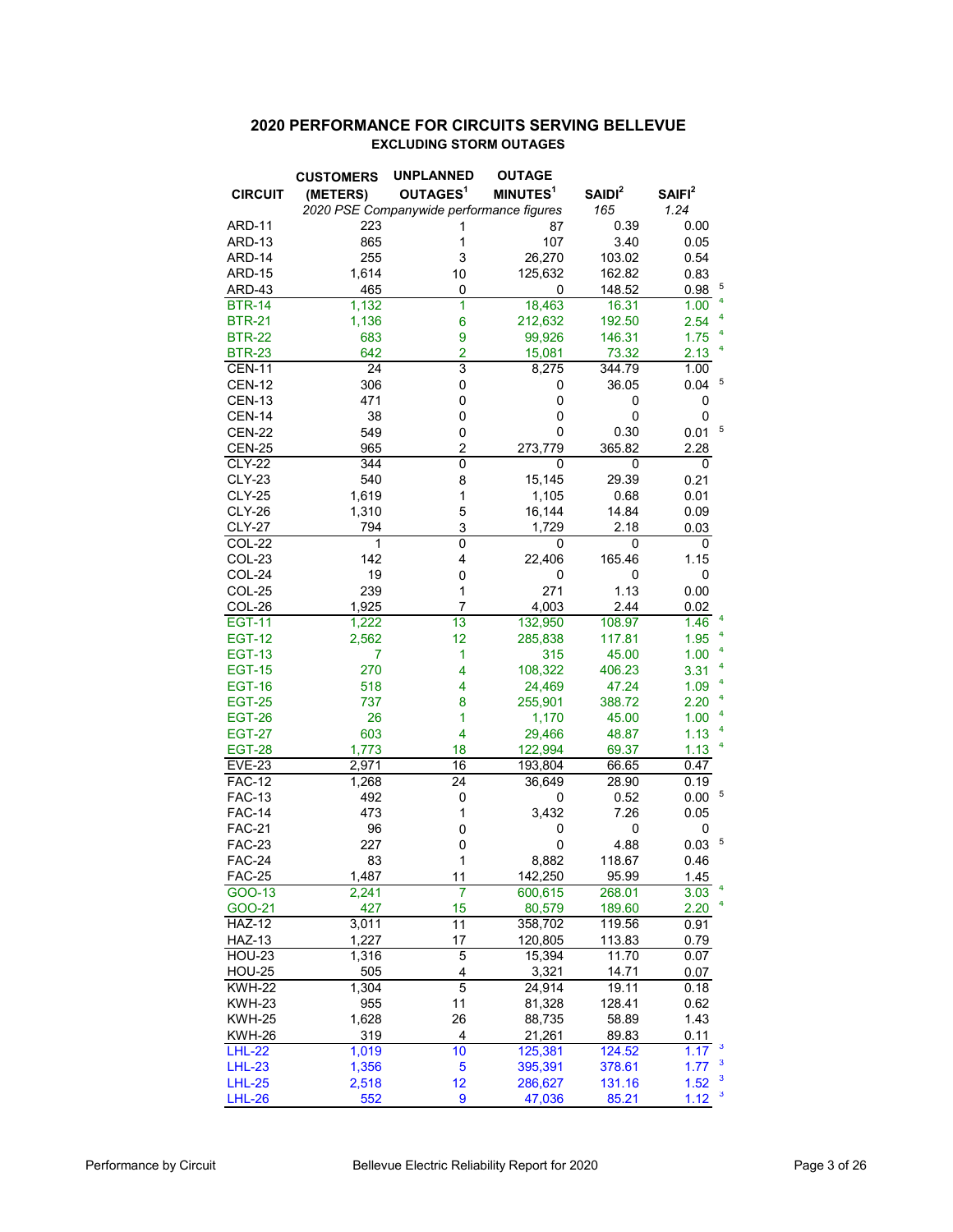| LOC-22                     | 2,490            | 6               | 88,589    | 35.94     | 0.11                   |
|----------------------------|------------------|-----------------|-----------|-----------|------------------------|
| $LOC-23$                   | 2,033            | 6               | 66,746    | 40.76     | 0.22                   |
| $LOC-24$                   | 46               | 0               | 0         | 18.07     | 5<br>0.09              |
| $LOC-25$                   | 153              | 0               | 0         | 0         | 0                      |
| LOC-32                     | 229              | 0               | 0         | $\pmb{0}$ | $\pmb{0}$              |
| $LOC-33$                   | 312              | 2               | 106,772   | 363.58    | 1.22                   |
| $LOC-34$                   | 358              | 0               | 0         | 0         | 0                      |
| <b>LOC-35</b>              | 21               | 0               | $\Omega$  | $\Omega$  | 0                      |
| <b>MED-35</b>              | 190              | 3               | 25,910    | 141.17    | 0.66                   |
| MED-36                     | 676              | 14              | 47,640    | 70.47     | 0.40                   |
| <b>MLK-12</b>              | 424              | $\overline{2}$  | 1,278     | 3.44      | 0.02                   |
| <b>MLK-13</b>              | 1,435            | 6               | 18,885    | 14.25     | 0.10                   |
| <b>MLK-15</b>              | 1,620            | 10              | 366,154   | 227.66    | 1.42                   |
| <b>MLK-16</b>              | 1,563            | 5               | 1,049     | 0.67      | 0.00                   |
| <b>NOB-11</b>              | 62               | $\overline{0}$  | 0         | 9.68      | 0.03 <sup>5</sup>      |
| <b>NOB-12</b>              | 700              | 0               | 0         | 119.60    | $\overline{5}$<br>0.17 |
| <b>NOB-13</b>              | 25               | 0               | 0         | 0         | 0                      |
| <b>NOB-14</b>              | 950              | $\overline{c}$  | 115,551   | 144.44    | 1.15                   |
| <b>NOB-21</b>              | 5                | 0               | 0         | 0         | 0                      |
| <b>NOB-22</b>              | 149              | $\overline{c}$  | 7,823     | 52.50     | 0.09                   |
| <b>NOB-23</b>              | 955              | 0               | 0         | 0         | 0                      |
| <b>NOB-24</b>              | 1,013            | 11              | 131,109   | 130.65    | 2.10                   |
| <b>NRU-23</b>              | $\overline{757}$ | $\overline{11}$ | 465,823   | 617.80    | 0.96                   |
| <b>NRU-25</b>              | 847              | 8               | 2,562     | 4.63      | 0.45                   |
| <b>NRU-26</b>              | 483              | $\mathbf 1$     | 484       | 23.33     | 0.02                   |
| <b>NRU-27</b>              | 516              | 14              | 96,500    | 194.89    | 1.46                   |
| <b>OVE-12</b>              | 585              | 3               | 23,161    | 39.59     | 0.29                   |
| <b>OVE-15</b>              | 762              | 10              | 17,455    | 43.49     | 0.91                   |
| <b>PHA-13</b>              | 1,053            | $\overline{11}$ | 40,661    | 39.59     | 0.19                   |
| <b>PHA-15</b>              | 179              | $\pmb{0}$       | 0         | 0         | 5<br>0.01              |
| <b>PHA-16</b>              | 2,085            | 13              | 21,328    | 10.23     | 0.05                   |
| <b>PHA-17</b>              | 703              | $\overline{7}$  | 26,488    | 37.68     | 0.59                   |
| <b>ROS-17</b>              | 1,229            | $\overline{12}$ | 20,957    | 17.05     | 0.13                   |
| <b>SBE-22</b>              | 415              | 0               | 0         | 5.80      | 5<br>0.03              |
| <b>SBE-23</b>              | 121              | 0               | 0         | 15.76     | 5<br>0.80              |
| <b>SBE-25</b>              | 530              | 3               | 2,929     | 15.08     | 0.07                   |
| <b>SBE-26</b>              | 1,807            | 20              | 40,907    | 24.71     | 0.20                   |
| <b>SOM-13</b>              | 1,175            | $\overline{2}$  | 223       | 0.38      | 0.00                   |
| <b>SOM-15</b>              | 1,746            | 12              | 42,474    | 24.40     | 0.20                   |
| <b>SOM-16</b>              | 2,631            | 13              | 547,960   | 208.27    | 4.88                   |
| <b>SOM-17</b>              | 1,711            | 18              | 232,384   | 135.89    | 1.24                   |
| <b>Scheduled Outages</b>   |                  | 127             | 779,876   |           |                        |
| <b>Unscheduled Outages</b> |                  | 426             | 6,217,512 |           |                        |
| Totals                     | 84.238           | 553             | 6.997.388 |           |                        |

Notes

- 1 Figures exclude Major Event Day and Major Storm outages.
- 2 SAIDI are 2020 single year figures calculated using the IEEE 1366 method which excludes Major Event Day outage events. SAIFI are 2020 single year figures which exclude 5% Exclusion Major Event Day outage events.
- 3 Includes one circuit outage resulting from substation bank outage.
- 4 Includes one circuit outage resulting from transmission line outage.
- 5 SAIDI & SAIFI figures greater than zero reflect inclusion of scheduled outages (including customer requested outages).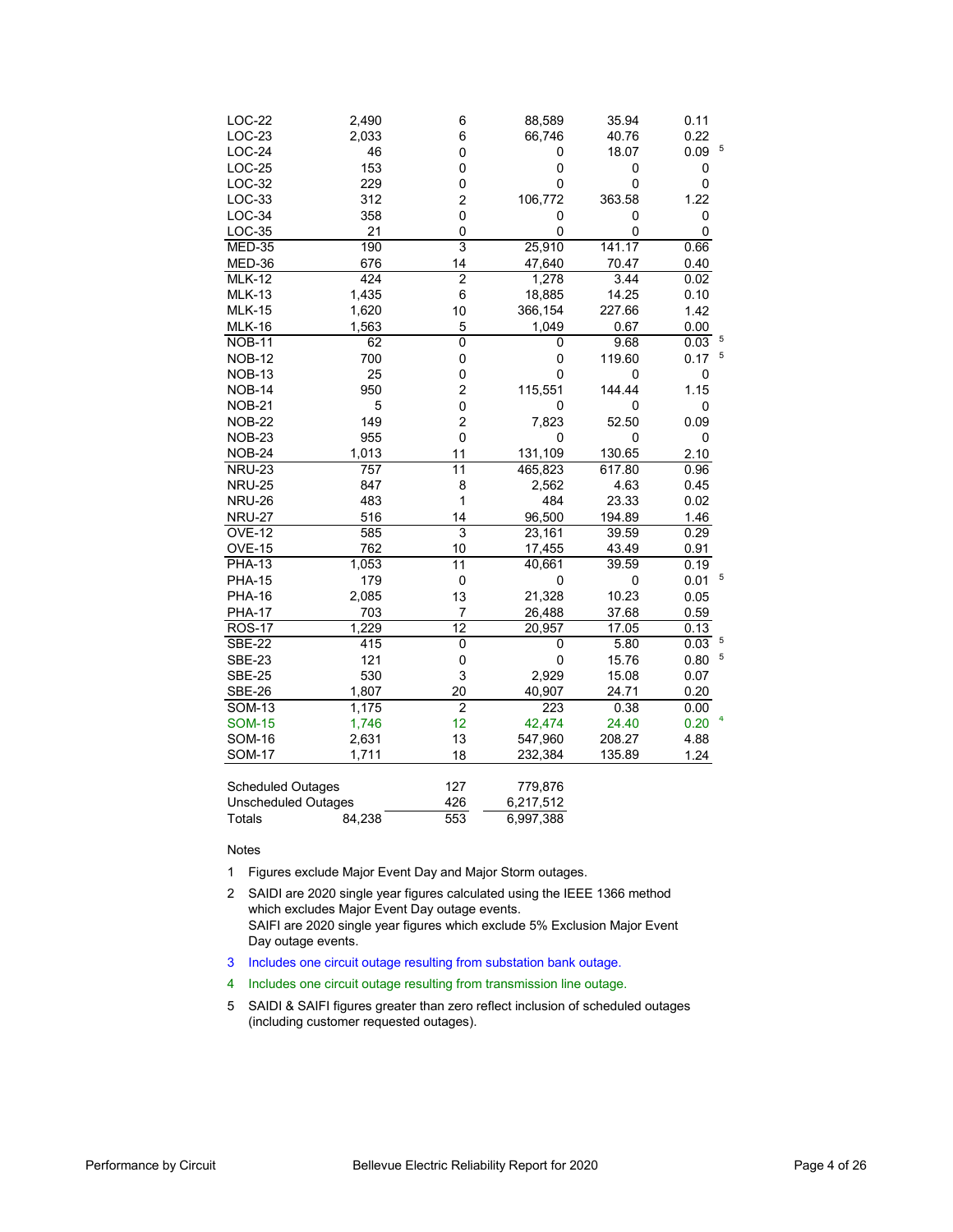#### **2020 OUTAGES FOR CIRCUITS SERVING BELLEVUE EXCLUDING STORM OUTAGES**

#### **BY CAUSE**

| <b>CAUSE</b> |                             |        |              | <b>OUTAGES</b> | <b>OUTAGE MINUTES</b> |                |
|--------------|-----------------------------|--------|--------------|----------------|-----------------------|----------------|
| <b>CODE</b>  | <b>CAUSE DESCRIPTION</b>    |        | <b>COUNT</b> | <b>PERCENT</b> | <b>COUNT</b>          | <b>PERCENT</b> |
| AC           | <b>ACCIDENT</b>             |        | 6            | 0.9%           | 54.862                | 0.7%           |
| <b>BA</b>    | <b>BIRD OR ANIMAL</b>       |        | 62           | 9.1%           | 166.637               | 2.1%           |
| <b>CE</b>    | <b>CUSTOMER EQUIPMENT</b>   |        | 4            | 0.6%           | 25.601                | 0.3%           |
| <b>CP</b>    | <b>CAR EQUIPMENT</b>        |        | 8            | 1.2%           | 139.907               | 1.8%           |
| IDU          | DIG UP UNDERGROUND          |        | 18           | 2.6%           | 775.284               | 10.0%          |
| <b>IEF</b>   | <b>EQUIPMENT FAILURE</b>    |        | 365          | 53.7%          | 3.597.310             | 46.3%          |
| FI           | <b>FAULTY INSTALLATION</b>  |        | 3            | 0.4%           | 22.816                | 0.3%           |
| LI           | <b>LIGHTNING</b>            |        |              | 0.1%           | 356                   | $0.0\%$        |
| OD           | <b>OUTSIDE DISTURBANCE</b>  |        | 3            | 0.4%           | 7.803                 | 0.1%           |
| <b>OE</b>    | <b>OUTAGE WHILE WORKING</b> |        | 3            | $0.4\%$        | 198.966               | 2.6%           |
| <b>SO</b>    | <b>SCHEDULED OUTAGE</b>     |        | 127          | 18.7%          | 779.876               | 10.0%          |
| ITV          | TREE - RIGHT OF WAY UNKNOWN |        | 69           | 10.1%          | 1.933.479             | 24.9%          |
| <b>UN</b>    | UNKNOWN CAUSE               |        | 11           | 1.6%           | 74.368                | 1.0%           |
|              |                             | Totals | 680          | 100%           | 7.777.264             | 100%           |

#### **BY EQUIPMENT**

| <b>EQUIP</b> |                                       |        |                | <b>OUTAGES</b> | <b>OUTAGE MINUTES</b> |                |
|--------------|---------------------------------------|--------|----------------|----------------|-----------------------|----------------|
| <b>CODE</b>  | <b>EQUIPMENT DESCRIPTION</b>          |        | <b>COUNT</b>   | <b>PERCENT</b> | <b>COUNT</b>          | <b>PERCENT</b> |
| <b>ACE</b>   | ALL CUSTOMER EQUIPMENT                |        | 11             | 1.6%           | 35,970                | 0.5%           |
| <b>DNO</b>   | DID NOT OPERATE                       |        | 1              | 0.1%           | 325                   | 0.0%           |
| <b>OAR</b>   | <b>OVERHEAD ARRESTER</b>              |        | 4              | 0.6%           | 80,602                | 1.0%           |
| <b>OCN</b>   | OVERHEAD SECONDARY CONNECTOR          |        | 23             | 3.4%           | 13,095                | 0.2%           |
| <b>OCO</b>   | OVERHEAD CONDUCTOR                    |        | 67             | 9.9%           | 2,642,062             | 34.0%          |
| <b>OCR</b>   | <b>OVERHEAD CROSSARM</b>              |        | $\mathbf{1}$   | 0.1%           | 302                   | 0.0%           |
| <b>OFC</b>   | <b>OVERHEAD CUT-OUT</b>               |        | 20             | 2.9%           | 47,877                | 0.6%           |
| OFU          | <b>OVERHEAD LINE FUSE / FUSE LINK</b> |        | 29             | 4.3%           | 138,688               | 1.8%           |
| OIN          | <b>OVERHEAD INSULATOR</b>             |        | $\overline{c}$ | 0.3%           | 42,779                | 0.6%           |
| <b>OMP</b>   | OVERHEAD METER POINT (EDOM100)        |        | 12             | 1.8%           | 24,577                | 0.3%           |
| <b>OPO</b>   | OVERHEAD POLE (EDOP100)               |        | 25             | 3.7%           | 252,544               | 3.2%           |
| <b>OSV</b>   | <b>OVERHEAD SERVICE</b>               |        | 22             | 3.2%           | 4,771                 | 0.1%           |
| <b>OTF</b>   | <b>OVERHEAD TRANSFORMER FUSE</b>      |        | 50             | 7.4%           | 22,888                | 0.3%           |
| <b>OTR</b>   | <b>OVERHEAD TRANSFORMER</b>           |        | 39             | 5.7%           | 108,513               | 1.4%           |
| <b>OUP</b>   | OVERHEAD TO UNDERGROUND               |        | 1              | 0.1%           | 23                    | 0.0%           |
| <b>PED</b>   | <b>DISCONNECT PEDESTAL</b>            |        | 1              | 0.1%           | 2,388                 | 0.0%           |
| <b>PMF</b>   | PADMOUNT SWITCH FUSE                  |        | 4              | 0.6%           | 58,463                | 0.8%           |
| <b>PMP</b>   | PADMOUNT METER POINT (EDUM100)        |        | 3              | 0.4%           | 1,153                 | 0.0%           |
| <b>UEL</b>   | UNDERGROUND ELBOW                     |        | 56             | 8.2%           | 415,141               | 5.3%           |
| <b>UFJ</b>   | UNDERGROUND J-BOX                     |        | 20             | 2.9%           | 270,120               | 3.5%           |
| <b>UGF</b>   | UNDERGROUND SUBMERSIBLE FUSE          |        | $\mathbf{1}$   | 0.1%           | 319                   | 0.0%           |
| <b>UGV</b>   | UNDERGROUND VAULT                     |        | 4              | 0.6%           | 290,642               | 3.7%           |
| <b>UHH</b>   | UNDERGROUND HANDHOLE - SECONDARY      |        | 17             | 2.5%           | 25,617                | 0.3%           |
| <b>UMP</b>   | UNDERGROUND SUBMERSIBLE METER POINT   |        | $\mathbf{1}$   | 0.1%           | 150                   | 0.0%           |
| <b>UNK</b>   | UNDERGROUND UNKNOWN                   |        | $\overline{c}$ | 0.3%           | 163                   | 0.0%           |
| <b>UOT</b>   | UNDERGROUND OUTDOOR TERMINATION       |        | 9              | 1.3%           | 22,720                | 0.3%           |
| <b>UPC</b>   | UNDERGROUND PRIMARY CABLE             |        | 83             | 12.2%          | 2,537,716             | 32.6%          |
| <b>UPS</b>   | UNDERGROUND PADMOUNT SWITCH (EDUS100) |        | 8              | 1.2%           | 370,215               | 4.8%           |
| <b>UPT</b>   | UNDERGROUND PADMOUNT TRANSFORMER      |        | 13             | 1.9%           | 142.994               | 1.8%           |
| <b>USC</b>   | UNDERGROUND SECONDARY CABLE           |        | 29             | 4.3%           | 22,792                | 0.3%           |
| <b>USE</b>   | UNDERGROUND SECONDARY CONNECTION      |        | 2              | 0.3%           | 7,104                 | 0.1%           |
| <b>USV</b>   | UNDERGROUND SERVICE                   |        | 86             | 12.6%          | 35,286                | 0.5%           |
| <b>UTC</b>   | UNDERGROUND TERMINAL FUSE             |        | 9              | 1.3%           | 5,589                 | 0.1%           |
| <b>UTR</b>   | UNDERGROUND SUBMERSIBLE TRANSFORMER   |        | 24             | 3.5%           | 153,337               | 2.0%           |
| (blank)      | <b>BLANK</b>                          |        | 1              | 0.1%           | 339                   | 0.0%           |
|              |                                       | Totals | 680            | 100%           | 7,777,264             | 100%           |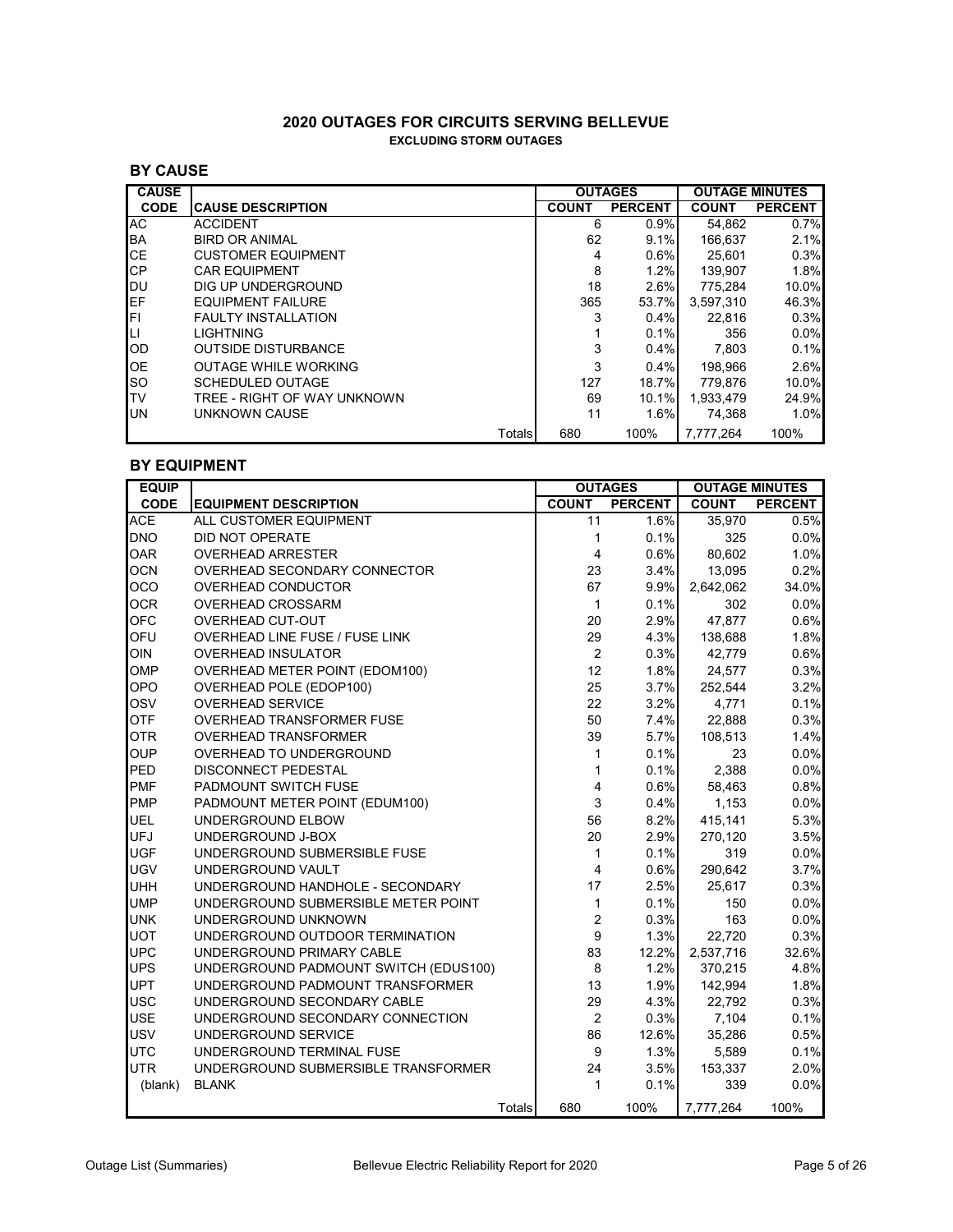Construction of a distribution underground conversion project between 132nd AVE NE and 140th AVE NE is pending receipt of required easement(s). A distribution underground converstion project is proposed for the system on 132 AVE NE along Bridle Trails State Park.

Ition Automation Project is scheduled to begin construction in 3rd quarter 2021.

|                | <b>SYSTEM SAIDI AND/OR SAIFI</b><br>$SQL: SAIDI = 155: SAIFI = 1.30$<br>PSE: SAIDI = 165 SAIFI = 1.24<br>BELLEVUE: SAIDI = 93 SAIFI = $0.92$ |              | Notes: SAIDI figures reflect all non-med, scheduled & unscheduled<br>SAIFI figures reflect all non-storm outages, scheduled & unscheduled                                                                         |                                                                                                        |                                                                                                  |  |  |  |  |
|----------------|----------------------------------------------------------------------------------------------------------------------------------------------|--------------|-------------------------------------------------------------------------------------------------------------------------------------------------------------------------------------------------------------------|--------------------------------------------------------------------------------------------------------|--------------------------------------------------------------------------------------------------|--|--|--|--|
| <b>CIRCUIT</b> | <b>SAIDI</b>                                                                                                                                 | <b>SAIFI</b> | <b>2020 Events Comments</b>                                                                                                                                                                                       | Actions & Projects Completed in 2020                                                                   | <b>Planned Actions &amp; Projects</b>                                                            |  |  |  |  |
|                | <b>Circuits with planned actions or investigations</b>                                                                                       |              |                                                                                                                                                                                                                   |                                                                                                        |                                                                                                  |  |  |  |  |
| <b>BTR-21</b>  | 192.5                                                                                                                                        | 2.54         | One transmission line event and three events in the underground distribution circuit along NE<br>40th ST contributed to both SAIDI and SAIFI.                                                                     | Repairs were made and power restored.                                                                  | An underground feeder cable                                                                      |  |  |  |  |
| <b>BTR-22</b>  | 146.3                                                                                                                                        | 1.75         | One transmission line event and two tree contact events in overhead distribution lines<br>contributed 1.2 to SAIFI.                                                                                               | Overhead conductors were repaired.                                                                     | Construction of a distribution<br>AVE NE is pending receipt of<br>project is proposed for the sy |  |  |  |  |
| <b>EGT-12</b>  | 117.8                                                                                                                                        | 1.95         | One transmission line event contributed 1.0 to SAIFI.                                                                                                                                                             | Repairs were made and power restored.                                                                  | A Distribution Automation Pro                                                                    |  |  |  |  |
|                |                                                                                                                                              |              | Circuits with completed 2020 actions - no additional corrective action needed                                                                                                                                     |                                                                                                        |                                                                                                  |  |  |  |  |
| <b>BTR-23</b>  | 73.3                                                                                                                                         | 2.13         | One transmission line event and an event in underground distribution contributed 2.0 to SAIFI.                                                                                                                    | Repairs were made and power restored.                                                                  |                                                                                                  |  |  |  |  |
| <b>CEN-11</b>  | 344.8                                                                                                                                        | 1.00         | Two outage events, one with multiple restoration requirements (including accommodation of a<br>customer request which extended the outage duration), contributed 294 to SAIDI.                                    | Underground cables were replaced.                                                                      |                                                                                                  |  |  |  |  |
| <b>CEN-25</b>  | 365.8                                                                                                                                        | 2.28         | Two outage events involving swithgear in underground distribution feeder contributed to both<br>SAIDI and SAIFI.                                                                                                  | Switchgear was replaced in one event and repaired in the second.                                       |                                                                                                  |  |  |  |  |
| COL-23         | 165.5                                                                                                                                        | 1.15         | One outage event involving underground cables contributed 104 to SAIDI.                                                                                                                                           | Underground cables were replaced.                                                                      |                                                                                                  |  |  |  |  |
| <b>EGT-11</b>  | 109.0                                                                                                                                        | 1.46         | One transmission line event contributed 1.0 to SAIFI.                                                                                                                                                             | Tree was removed and power restored.                                                                   |                                                                                                  |  |  |  |  |
| <b>EGT-15</b>  | 406.2                                                                                                                                        | 3.31         | One transmission line event and two tree contact events in overhead distribution lines<br>contributed to both SAIDI & SAIFI.                                                                                      | Trees were removed and power restored.                                                                 |                                                                                                  |  |  |  |  |
| <b>EGT-25</b>  | 388.7                                                                                                                                        | 2.20         | One transmission line event contributed 1.0 to SAIFI.                                                                                                                                                             | Tree was removed and power restored.                                                                   |                                                                                                  |  |  |  |  |
| <b>FAC-25</b>  | 96.0                                                                                                                                         | 1.45         | One outage event involving tree limbs in overhead distribution feeder contributed 1.0 to SAIFI.                                                                                                                   | Limbs were removed and trimmed and power restored.                                                     |                                                                                                  |  |  |  |  |
| GOO-13         | 268.0                                                                                                                                        | 3.03         | One transmission line event and a tree in overhead distribution feeder contributed to both SAIDI<br>and SAIFI.                                                                                                    | Trees were removed and power restored.                                                                 |                                                                                                  |  |  |  |  |
| GOO-21         | 189.6                                                                                                                                        | 2.20         | One transmission line event contributed 1.0 to SAIFI. During crew work the distribution circuit a<br>problem was encountered and the circuit was deergized for safety which contributed to both<br>SAIDI & SAIFI. | Trees were removed and power restored.                                                                 |                                                                                                  |  |  |  |  |
| <b>KWH-25</b>  | 58.9                                                                                                                                         | 1.43         | One outage event involving a tree in overhead distribution feeder contributed 1.0 to SAIFI.                                                                                                                       | Overhead conductors were repaired.                                                                     |                                                                                                  |  |  |  |  |
| <b>LHL-23</b>  | 378.6                                                                                                                                        | 1.77         | One outage event involving construction damage to underground distribution feeder resulted in a<br>substation outage and contributed to both SAIDI & SAIFI.                                                       | Equipment was repaired or replaced and substaion equiment was tested prior to returning to<br>service. |                                                                                                  |  |  |  |  |
| <b>LHL-25</b>  | 131.2                                                                                                                                        | 1.52         | One outage event involving construction damage to underground distribution feeder resulted in a<br>substation outage and contributed 1.0 to SAIFI.                                                                | Equipment was repaired or replaced and substaion equiment was tested prior to returning to<br>service. |                                                                                                  |  |  |  |  |
| $LOC-33$       | 363.6                                                                                                                                        | 1.22         | One outage event involving construction damage to underground distribution feeder resulted in a<br>circuit outage and contributed 1.0 to SAIDI.                                                                   | Underground cables were replaced after conduit was repaired.                                           |                                                                                                  |  |  |  |  |
| <b>MLK-15</b>  | 227.7                                                                                                                                        | 1.42         | One outage event involving a splice failure in underground distibution feeder contributed to both<br>SAIDI & SAIFI.                                                                                               | Underground cables were repaired.                                                                      |                                                                                                  |  |  |  |  |
| NOB-24         | 130.6                                                                                                                                        | 2.10         | One outage event involving failed switchgear and a second switchgear malfunction contributed<br>2.0 to SAIFI.                                                                                                     | The failed switchgear was replaced.                                                                    |                                                                                                  |  |  |  |  |
| <b>NRU-23</b>  | 617.8                                                                                                                                        | 0.96         | One outage event involving failed underground feeder cables contributed 608 to SAIDI.                                                                                                                             | Underground cables were replaced.                                                                      |                                                                                                  |  |  |  |  |
| <b>NRU-27</b>  | 194.9                                                                                                                                        | 1.46         | One outage event involving an animal in overhead distribution conductor contributed to both<br>SAIDI & SAIFI.                                                                                                     | Equipment was repaired.                                                                                |                                                                                                  |  |  |  |  |
| SOM-16         | 208.3                                                                                                                                        | 4.88         | One outage event involving a tree in overhead distribution feeder and three events involving<br>underground cables and equipment contributed to both SAIDI & SAIFI.                                               | Overhead conductors were repaired and underground cables and equipment replaced.                       |                                                                                                  |  |  |  |  |
|                | Circuits for which no corrective action is needed                                                                                            |              |                                                                                                                                                                                                                   |                                                                                                        |                                                                                                  |  |  |  |  |
| ARD-15         | 162.8                                                                                                                                        | 0.83         | Three scheduled outage events contributed 85 to SAIDI.                                                                                                                                                            |                                                                                                        |                                                                                                  |  |  |  |  |
|                |                                                                                                                                              |              | Figure exceeded PSE system wide average figure                                                                                                                                                                    |                                                                                                        |                                                                                                  |  |  |  |  |
|                |                                                                                                                                              |              | Figure exceeding system wide average and Service Qaulity Index                                                                                                                                                    |                                                                                                        |                                                                                                  |  |  |  |  |
|                |                                                                                                                                              |              | SAIFI figure results in part from circuit outages due to transmission or substation outage                                                                                                                        |                                                                                                        |                                                                                                  |  |  |  |  |

**CIRCUITS THAT EXCEED 2020 PSE**

rground feeder cable replacement project is in development.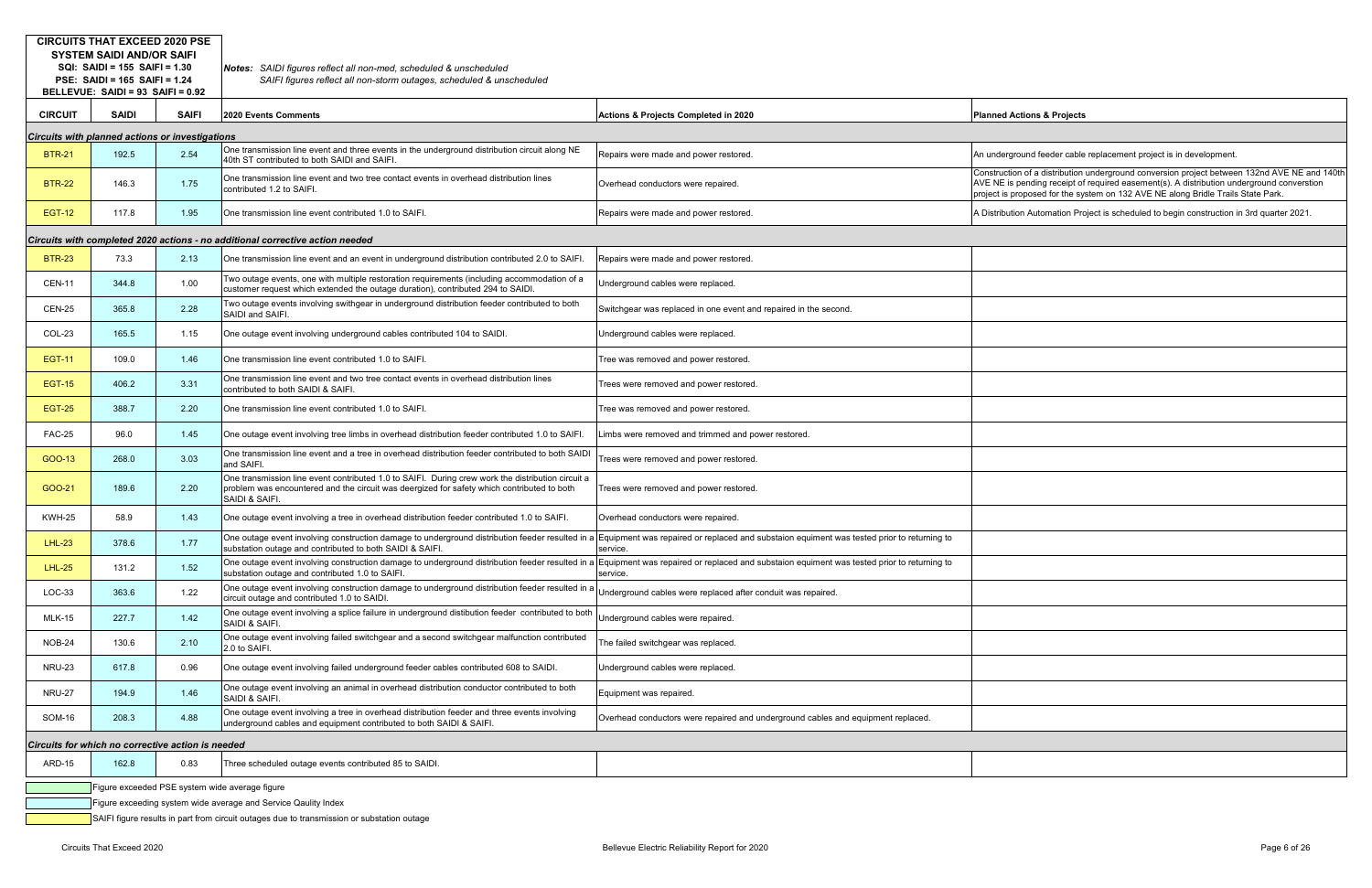#### **CIRCUITS THAT EXCEEDED PSE SYSTEM SAIDI OR SAIFI 2016 - 2020**

During the five year period 2016-2020 these circuits serving customers in Bellevue performed below PSE's average system wide performance in one or more years. Of these circuits...

29 (40%) circuits performed below system wide performance once in five years

23 (32%) circuits performed below system wide performance twice in five years

13 (18%) circuits performed below system wide performance in three of the five years

6 ( 8%) circuits performed below system wide performance in four of the five years

1 ( 1%) circuit performed below system wide performance in five of the five years

| <b>CIRCUIT</b> | 2016 2017 | 2018 | 2019 | 2020 | $\overline{1}$          | $\overline{2}$   | $\overline{3}$ | $\overline{\mathbf{4}}$ | 5 |
|----------------|-----------|------|------|------|-------------------------|------------------|----------------|-------------------------|---|
| <b>ARD-11</b>  |           |      |      |      |                         | $\overline{2}$   |                |                         |   |
| <b>ARD-13</b>  |           |      |      |      | $\mathbf{1}$            |                  |                |                         |   |
| <b>ARD-15</b>  |           |      |      |      |                         |                  | 3              |                         |   |
| <b>BTR-21</b>  |           |      |      |      |                         | $\boldsymbol{2}$ |                |                         |   |
| <b>BTR-22</b>  |           |      |      |      |                         | $\overline{2}$   |                |                         |   |
| <b>BTR-23</b>  |           |      |      |      | 1                       |                  |                |                         |   |
| <b>CEN-11</b>  |           |      |      |      |                         |                  | $\overline{3}$ |                         |   |
| <b>CEN-22</b>  |           |      |      |      | $\mathbf 1$             |                  |                |                         |   |
| <b>CEN-25</b>  |           |      |      |      | $\mathbf 1$             |                  |                |                         |   |
| <b>CLY-22</b>  |           |      |      |      | $\overline{\mathbf{1}}$ |                  |                |                         |   |
| <b>CLY-23</b>  |           |      |      |      |                         | $\overline{2}$   |                |                         |   |
| <b>CLY-25</b>  |           |      |      |      | 1                       |                  |                |                         |   |
| <b>CLY-26</b>  |           |      |      |      | $\overline{1}$          |                  |                |                         |   |
| <b>CLY-27</b>  |           |      |      |      |                         | $\overline{c}$   |                |                         |   |
| <b>COL-22</b>  |           |      |      |      | $\overline{1}$          |                  |                |                         |   |
| COL-23         |           |      |      |      |                         |                  | 3              |                         |   |
| COL-24         |           |      |      |      | $\mathbf 1$             |                  |                |                         |   |
| COL-25         |           |      |      |      | $\mathbf{1}$            |                  |                |                         |   |
| COL-26         |           |      |      |      |                         | $\boldsymbol{2}$ |                |                         |   |
| <b>EGT-11</b>  |           |      |      |      |                         |                  | $\overline{3}$ |                         |   |
| <b>EGT-12</b>  |           |      |      |      |                         |                  |                | $\overline{\mathbf{4}}$ |   |
| <b>EGT-13</b>  |           |      |      |      | $\mathbf 1$             |                  |                |                         |   |
| <b>EGT-15</b>  |           |      |      |      |                         | $\overline{2}$   |                |                         |   |
| <b>EGT-16</b>  |           |      |      |      | 1                       |                  |                |                         |   |
| <b>EGT-25</b>  |           |      |      |      |                         |                  | 3              |                         |   |
| <b>EGT-26</b>  |           |      |      |      | $\mathbf 1$             |                  |                |                         |   |
| <b>EGT-28</b>  |           |      |      |      |                         | $\overline{c}$   |                |                         |   |
| <b>EVE-23</b>  |           |      |      |      |                         | $\overline{2}$   |                |                         |   |
| <b>FAC-12</b>  |           |      |      |      | 1                       |                  |                |                         |   |
| <b>FAC-13</b>  |           |      |      |      | 1                       |                  |                |                         |   |
| <b>FAC-24</b>  |           |      |      |      | 1                       |                  |                |                         |   |
| <b>FAC-25</b>  |           |      |      |      | 1                       |                  |                |                         |   |
| GOO-13         |           |      |      |      |                         | $\overline{2}$   |                |                         |   |
| GOO-21         |           |      |      |      |                         | $\overline{c}$   |                |                         |   |
| <b>HAZ-12</b>  |           |      |      |      | $\overline{1}$          |                  |                |                         |   |
| <b>HAZ-13</b>  |           |      |      |      | 1                       |                  |                |                         |   |
| <b>HOU-23</b>  |           |      |      |      |                         | $\overline{2}$   |                |                         |   |
| <b>HOU-25</b>  |           |      |      |      |                         |                  |                | $\overline{4}$          |   |
| <b>KWH-22</b>  |           |      |      |      |                         | $\overline{2}$   |                |                         |   |
| <b>KWH-23</b>  |           |      |      |      |                         | $\overline{2}$   |                |                         |   |
| <b>KWH-25</b>  |           |      |      |      |                         |                  |                | $\overline{\mathbf{4}}$ |   |
| <b>KWH-26</b>  |           |      |      |      |                         |                  | 3              |                         |   |

Repeat Counts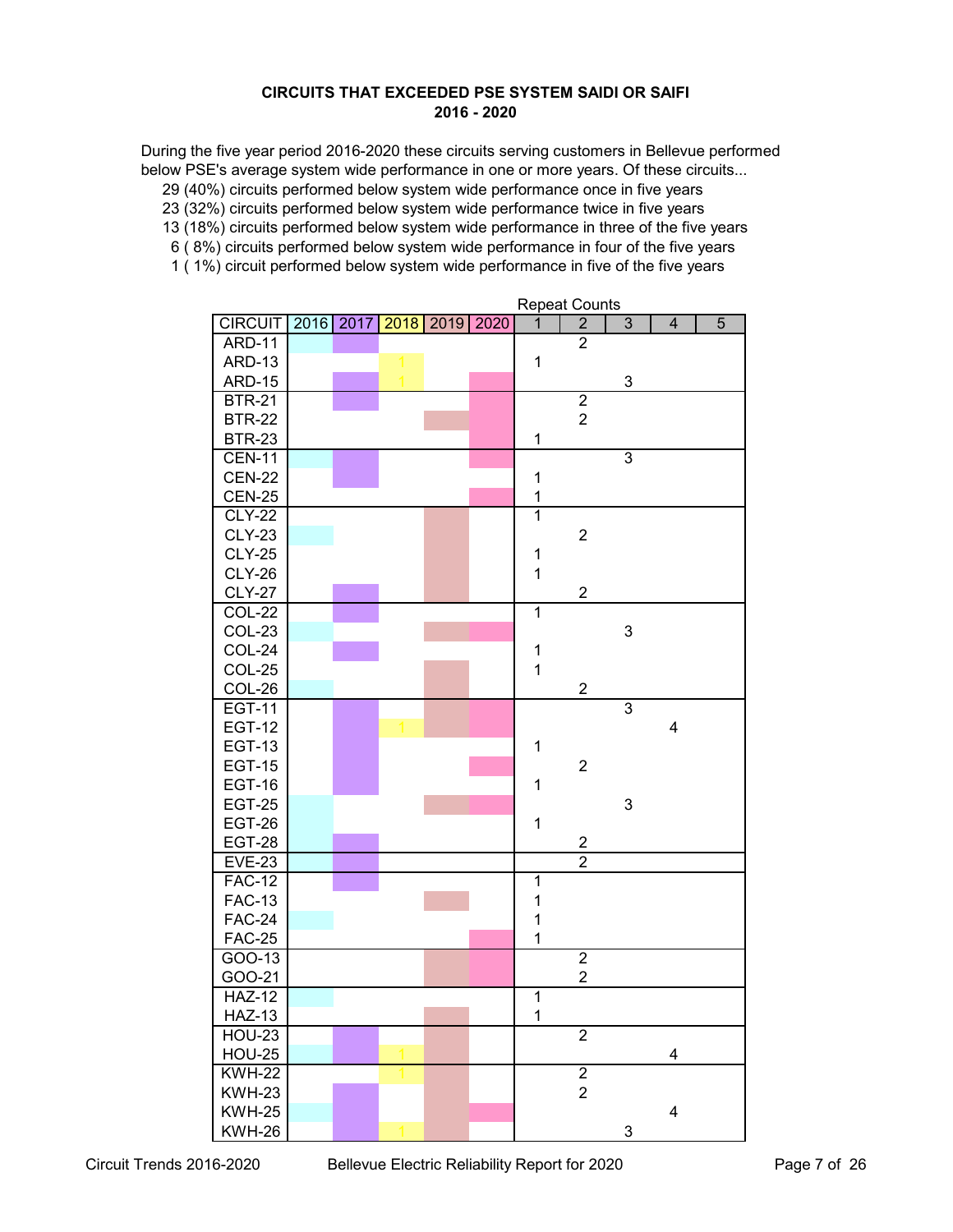| <b>LHL-23</b> |      |      |      |      |                 |                | $\overline{2}$ |                |                |              |  |
|---------------|------|------|------|------|-----------------|----------------|----------------|----------------|----------------|--------------|--|
| <b>LHL-25</b> |      |      |      |      |                 |                |                |                | 4              |              |  |
| $LOC-22$      |      |      |      |      |                 |                | $\overline{2}$ |                |                |              |  |
| $LOC-32$      |      |      |      |      |                 | $\mathbf 1$    |                |                |                |              |  |
| $LOC-33$      |      |      |      |      |                 |                | $\frac{2}{2}$  |                |                |              |  |
| $MED-35$      |      |      |      |      |                 |                |                |                |                |              |  |
| MED-36        |      |      |      |      |                 |                | $\frac{2}{2}$  |                |                |              |  |
| <b>MLK-13</b> |      |      |      |      |                 |                |                |                |                |              |  |
| <b>MLK-15</b> |      |      |      |      |                 |                |                | 3              |                |              |  |
| <b>NOB-11</b> |      |      |      |      |                 | 1              |                |                |                |              |  |
| <b>NOB-14</b> |      |      |      |      |                 | $\mathbf 1$    |                |                |                |              |  |
| <b>NOB-21</b> |      |      |      |      |                 | $\mathbf{1}$   |                |                |                |              |  |
| <b>NOB-24</b> |      |      |      |      |                 |                |                | 3              |                |              |  |
| <b>NRU-23</b> |      |      |      |      |                 |                | $\overline{2}$ |                |                |              |  |
| <b>NRU-26</b> |      |      |      |      |                 | $\mathbf 1$    |                |                |                |              |  |
| <b>NRU-27</b> |      |      |      |      |                 |                |                |                |                | 5            |  |
| <b>OVE-12</b> |      |      |      |      |                 |                | $\overline{2}$ |                |                |              |  |
| <b>OVE-15</b> |      |      |      |      |                 |                |                | 3              |                |              |  |
| <b>PHA-13</b> |      |      |      |      |                 |                |                | $\overline{3}$ |                |              |  |
| <b>PHA-15</b> |      |      |      |      |                 | 1              |                |                |                |              |  |
| <b>PHA-16</b> |      |      |      |      |                 |                |                | 3              |                |              |  |
| <b>PHA-17</b> |      |      |      |      |                 |                | $\overline{2}$ |                |                |              |  |
| <b>ROS-17</b> |      |      |      |      |                 | $\overline{1}$ |                |                |                |              |  |
| <b>SBE-22</b> |      |      |      |      |                 |                |                |                | $\overline{4}$ |              |  |
| <b>SBE-23</b> |      |      |      |      |                 |                |                | 3              |                |              |  |
| <b>SBE-26</b> |      |      |      |      |                 | 1              |                |                |                |              |  |
| <b>SOM-13</b> |      |      |      |      |                 | $\overline{1}$ |                |                |                |              |  |
| <b>SOM-15</b> |      |      |      |      |                 | $\overline{1}$ |                |                |                |              |  |
| <b>SOM-16</b> |      |      |      |      |                 |                |                |                | 4              |              |  |
| <b>SOM-17</b> |      |      |      |      |                 |                |                | 3              |                |              |  |
| <b>Totals</b> | 22   | 33   | 26   | 39   | $\overline{23}$ | 29             | 23             | 13             | 6              | $\mathbf{1}$ |  |
|               | 2016 | 2017 | 2018 | 2019 | 2020            | 40%            | 32%            | 18%            | 8%             | 1%           |  |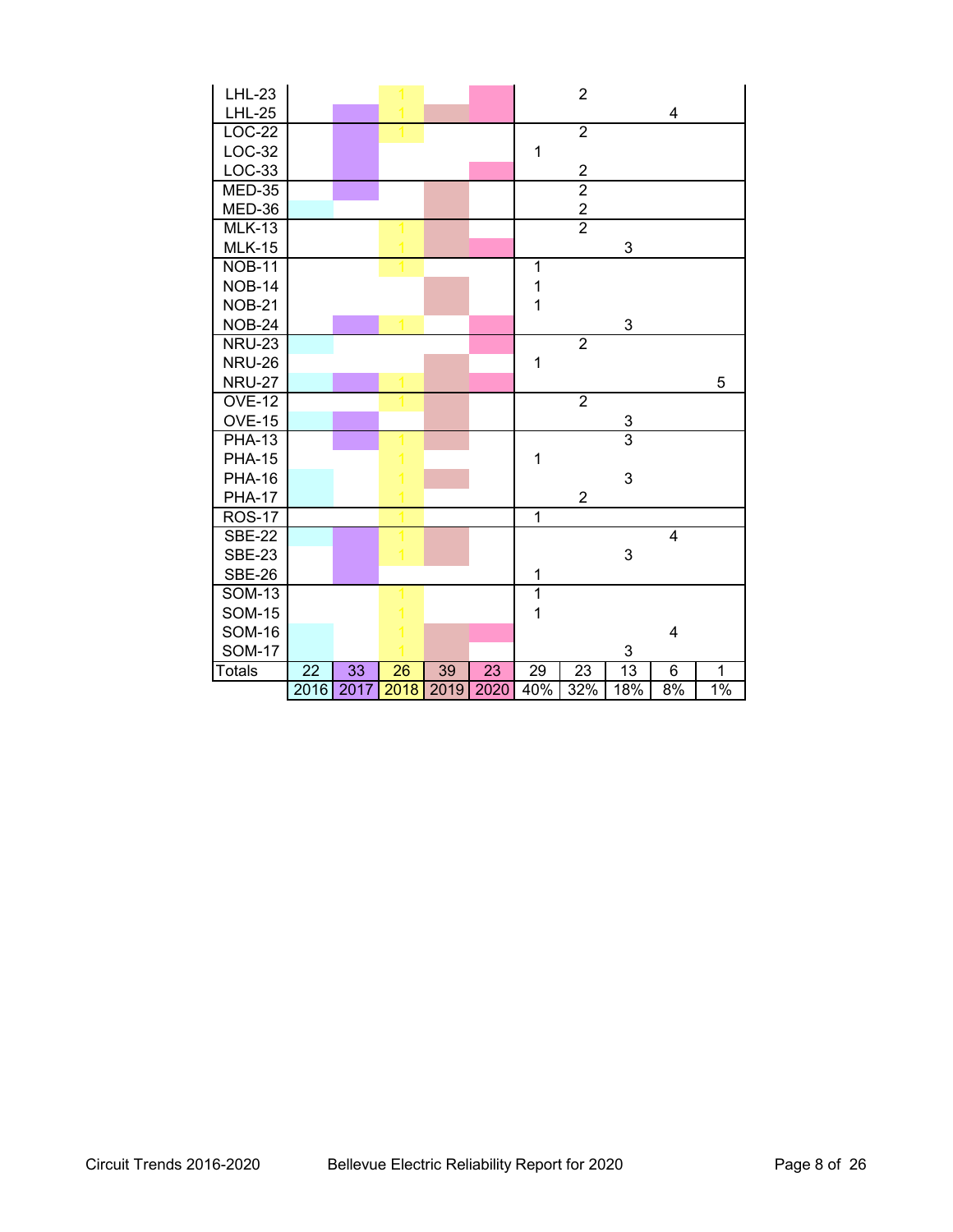# **2020 OUTAGES FOR CIRCUITS SERVING BELLEVUE**

|             |                |              |                  | <b>CUSTOMERS</b> | <b>CUSTOMER</b> | <b>STORM</b> |
|-------------|----------------|--------------|------------------|------------------|-----------------|--------------|
| <b>DATE</b> | <b>CIRCUIT</b> | <b>CAUSE</b> | <b>EQUIPMENT</b> | <b>OUT</b>       | <b>MINUTES</b>  | <b>CODE</b>  |
| 3/21/2020   | <b>ARD-11</b>  | EF           | <b>OMP</b>       | 1                | 87              | <b>NON</b>   |
| 4/17/2020   | ARD-13         | <b>SO</b>    | <b>OPO</b>       | 5                | 938             | <b>NON</b>   |
| 5/26/2020   | <b>ARD-13</b>  | SO           | <b>UEL</b>       | 34               | 1,648           | <b>NON</b>   |
| 6/11/2020   | ARD-13         | EF           | <b>USV</b>       | 1                | 107             | <b>NON</b>   |
| 11/24/2020  | ARD-13         | <b>SO</b>    | <b>ACE</b>       | $\overline{2}$   | 245             | <b>NON</b>   |
| 10/2/2020   | ARD-14         | EF           | <b>UPC</b>       | 87               | 20,026          | <b>NON</b>   |
| 10/29/2020  | ARD-14         | EF           | <b>UPC</b>       | 22               | 2,401           | <b>NON</b>   |
| 11/6/2020   | ARD-14         | EF           | <b>UFJ</b>       | 28               | 3,843           | <b>NON</b>   |
| 1/19/2020   | <b>ARD-15</b>  | EF           | <b>UTR</b>       | 11               | 2,842           | <b>NON</b>   |
| 3/25/2020   | <b>ARD-15</b>  | EF           | <b>UTR</b>       | $\mathbf 1$      | 84              | <b>NON</b>   |
| 6/8/2020    | <b>ARD-15</b>  | DU           | <b>UPC</b>       | 85               | 2,822           | <b>NON</b>   |
| 6/26/2020   | <b>ARD-15</b>  | <b>UN</b>    | <b>UFJ</b>       | 123              | 33,857          | <b>NON</b>   |
| 7/20/2020   | <b>ARD-15</b>  | EF           | <b>UFJ</b>       | 31               | 1,209           | <b>NON</b>   |
| 7/26/2020   | <b>ARD-15</b>  | EF           | <b>UTR</b>       | 111              | 31,920          | <b>NON</b>   |
| 8/18/2020   | <b>ARD-15</b>  | <b>SO</b>    | <b>UEL</b>       | 474              | 118,307         | <b>NON</b>   |
| 8/18/2020   | <b>ARD-15</b>  | EF           | <b>UTR</b>       | 278              | 47,875          | <b>NON</b>   |
| 8/18/2020   | <b>ARD-15</b>  | EF           | <b>UTR</b>       | 22               | 1,857           | <b>NON</b>   |
| 9/24/2020   | <b>ARD-15</b>  | EF           | <b>UTR</b>       | 8                | 3,069           | <b>NON</b>   |
| 9/30/2020   | <b>ARD-15</b>  | <b>SO</b>    | UEL              | $\overline{2}$   | 588             | <b>NON</b>   |
| 10/5/2020   | <b>ARD-15</b>  | <b>SO</b>    | <b>UEL</b>       | 192              | 18,268          | <b>NON</b>   |
| 12/13/2020  | <b>ARD-15</b>  | EF           | <b>UHH</b>       | 1                | 97              | <b>NON</b>   |
| 7/31/2020   | ARD-43         | <b>SO</b>    | <b>UPC</b>       | 454              | 69,061          | <b>NON</b>   |
| 5/9/2020    | <b>BTR-14</b>  | $1$ EF       | OCO              | 1,135            | 18,463          | <b>NON</b>   |
| 5/9/2020    | <b>BTR-21</b>  | $1$ EF       | <b>OCO</b>       | 1,139            | 18,528          | <b>NON</b>   |
| 7/1/2020    | <b>BTR-21</b>  | EF           | <b>UPC</b>       | 5                | 2,334           | <b>NON</b>   |
| 7/22/2020   | <b>BTR-21</b>  | EF           | <b>UFJ</b>       | 141              | 39,261          | <b>NON</b>   |
| 7/22/2020   | <b>BTR-21</b>  | EF           | <b>UFJ</b>       | 1,134            | 8,108           | <b>NON</b>   |
| 8/3/2020    | <b>BTR-21</b>  | EF           | <b>UPC</b>       | 320              | 101,894         | <b>NON</b>   |
| 9/27/2020   | <b>BTR-21</b>  | EF           | <b>UPC</b>       | 142              | 42,507          | <b>NON</b>   |
| 10/14/2020  | <b>BTR-21</b>  | EF           | <b>UPC</b>       | 5                | 6,048           | <b>NMJ</b>   |
| 5/9/2020    | <b>BTR-22</b>  | $1$ EF       | <b>OCO</b>       | 687              | 11,175          | <b>NON</b>   |
| 5/11/2020   | <b>BTR-22</b>  | СP           | <b>OCO</b>       | 14               | 2,880           | <b>NON</b>   |
| 6/4/2020    | <b>BTR-22</b>  | EF           | <b>OTF</b>       | 6                | 708             | <b>NON</b>   |
| 7/22/2020   | <b>BTR-22</b>  | EF           | <b>OTR</b>       | 7                | 1,962           | <b>NON</b>   |
| 8/17/2020   | <b>BTR-22</b>  | EF           | <b>OSV</b>       | 1                | 155             | <b>NON</b>   |
| 9/8/2020    | <b>BTR-22</b>  | <b>TV</b>    | <b>OCO</b>       | 185              | 21,290          | <b>MEJ</b>   |
| 10/8/2020   | <b>BTR-22</b>  | BA           | <b>UPS</b>       | 129              | 11,864          | <b>NON</b>   |
| 10/13/2020  | <b>BTR-22</b>  | <b>TV</b>    | <b>OCO</b>       | 1,143            | 459,016         | <b>MEJ</b>   |
| 10/30/2020  | <b>BTR-22</b>  | TV           | OCO              | 236              | 40,796          | <b>NON</b>   |
| 12/15/2020  | <b>BTR-22</b>  | TV           | <b>OSV</b>       | 1                | 130             | <b>NON</b>   |
| 12/24/2020  | <b>BTR-22</b>  | EF           | OCO              | 117              | 30,256          | <b>NON</b>   |
| 5/9/2020    | <b>BTR-23</b>  | $^1$ EF      | OCO              | 644              | 10,476          | <b>NON</b>   |
| 7/22/2020   | <b>BTR-23</b>  | EF           | UFJ              | 644              | 4,605           | <b>NON</b>   |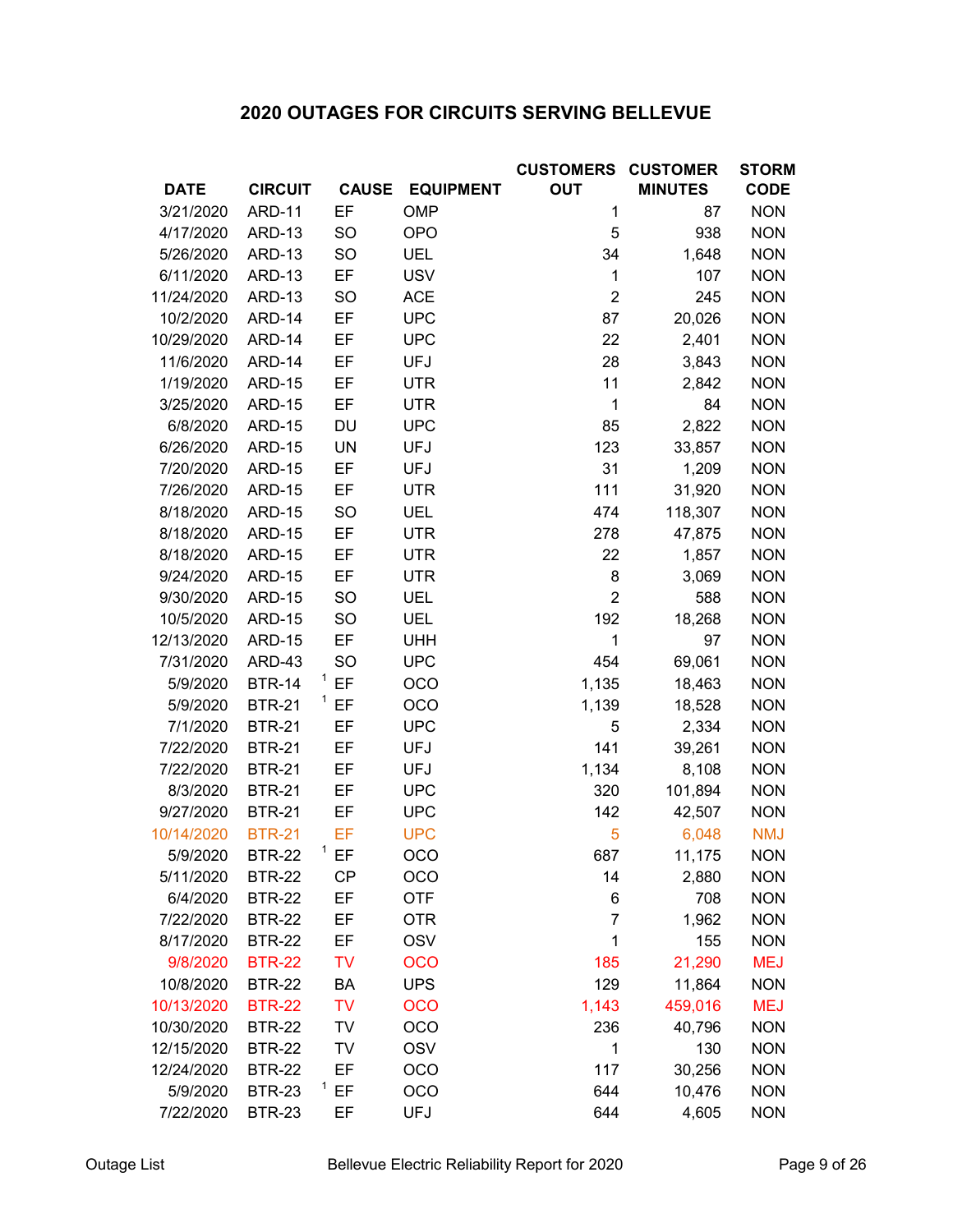| 9/3/2020   | <b>BTR-23</b> | SO        | UEL        | 14               | 4,285   | <b>NON</b> |
|------------|---------------|-----------|------------|------------------|---------|------------|
| 9/4/2020   | <b>BTR-23</b> | <b>SO</b> | <b>UEL</b> | 25               | 12,900  | <b>NON</b> |
| 9/14/2020  | <b>BTR-23</b> | <b>SO</b> | <b>UEL</b> | 12               | 4,186   | <b>NON</b> |
| 9/15/2020  | <b>BTR-23</b> | <b>SO</b> | UEL        | 12               | 4,584   | <b>NON</b> |
| 9/17/2020  | <b>BTR-23</b> | <b>SO</b> | <b>UEL</b> | 15               | 6,035   | <b>NON</b> |
| 7/7/2020   | <b>CEN-11</b> | EF        | <b>UPC</b> | $\boldsymbol{2}$ | 1,221   | <b>NON</b> |
| 7/19/2020  | <b>CEN-11</b> | EF        | <b>OFC</b> | 11               | 3,304   | <b>NON</b> |
| 7/20/2020  | <b>CEN-11</b> | EF        | <b>OFC</b> | 11               | 3,750   | <b>NON</b> |
| 2/9/2020   | <b>CEN-12</b> | <b>SO</b> | <b>ACE</b> | $\overline{7}$   | 3,002   | <b>NON</b> |
| 6/27/2020  | <b>CEN-12</b> | <b>SO</b> | <b>UEL</b> | 4                | 8,029   | <b>NON</b> |
| 5/2/2020   | <b>CEN-22</b> | <b>SO</b> | <b>UNK</b> | 1                | 34      | <b>NON</b> |
| 5/2/2020   | <b>CEN-22</b> | <b>SO</b> | <b>UNK</b> | 6                | 129     | <b>NON</b> |
| 5/27/2020  | <b>CEN-25</b> | EF        | <b>UPS</b> | 964              | 139,298 | <b>NON</b> |
| 5/29/2020  | <b>CEN-25</b> | SO        | UEL        | 212              | 79,235  | <b>NON</b> |
| 9/13/2020  | <b>CEN-25</b> | EF        | <b>UPC</b> | 1,022            | 134,481 | <b>NON</b> |
| 2/17/2020  | <b>CLY-23</b> | DU        | <b>USV</b> | 1                | 203     | <b>NON</b> |
| 3/20/2020  | <b>CLY-23</b> | EF        | OMP        | 1                | 71      | <b>NON</b> |
| 6/28/2020  | <b>CLY-23</b> | TV        | OCO        | 39               | 4,922   | <b>NON</b> |
| 7/16/2020  | <b>CLY-23</b> | <b>SO</b> | <b>OCO</b> | 3                | 727     | <b>NON</b> |
| 8/1/2020   | <b>CLY-23</b> | BA        | <b>OTF</b> | 3                | 218     | <b>NON</b> |
| 8/29/2020  | <b>CLY-23</b> | EF        | <b>UPC</b> | 16               | 4,633   | <b>NON</b> |
| 8/31/2020  | <b>CLY-23</b> | TV        | <b>OFC</b> | 47               | 4,530   | <b>NON</b> |
| 9/11/2020  | <b>CLY-23</b> | EF        | <b>OTR</b> | 1                | 301     | <b>NON</b> |
| 11/3/2020  | <b>CLY-23</b> | TV        | <b>OTF</b> | $\overline{2}$   | 267     | <b>NON</b> |
| 6/2/2020   | <b>CLY-25</b> | EF        | <b>OTR</b> | 14               | 1,105   | <b>NON</b> |
| 1/11/2020  | <b>CLY-26</b> | SO        | <b>UFJ</b> | 6                | 3,153   | <b>NON</b> |
| 4/22/2020  | <b>CLY-26</b> | BA        | <b>OTR</b> | 4                | 2,484   | <b>NON</b> |
| 6/23/2020  | <b>CLY-26</b> | TV        | OCO        | 79               | 8,517   | <b>NON</b> |
| 6/27/2020  | <b>CLY-26</b> | EF        | <b>UTR</b> | 19               | 4,829   | <b>NON</b> |
| 9/25/2020  | <b>CLY-26</b> | AC        | <b>OSV</b> | 1                | 130     | <b>NON</b> |
| 10/24/2020 | <b>CLY-26</b> | <b>SO</b> | UEL        | 6                | 138     | <b>NON</b> |
| 12/26/2020 | <b>CLY-26</b> | EF        | <b>OCN</b> | 1                | 184     | <b>NON</b> |
| 6/21/2020  | <b>CLY-27</b> | BA        | OFU        | 21               | 1,438   | <b>NON</b> |
| 10/6/2020  | <b>CLY-27</b> | EF        | <b>OSV</b> | 1                | 130     | <b>NON</b> |
| 11/16/2020 | <b>CLY-27</b> | EF        | <b>OCN</b> | 1                | 161     | <b>NON</b> |
| 10/13/2020 | <b>COL-22</b> | 3TV       | <b>OCO</b> | 1                | 81      | <b>MEJ</b> |
| 3/6/2020   | COL-23        | EF        | <b>UPC</b> | 69               | 18,347  | <b>NON</b> |
| 4/16/2020  | COL-23        | EF        | <b>UPC</b> | 3                | 1,103   | <b>NON</b> |
| 5/25/2020  | COL-23        | EF        | <b>UPC</b> | 87               | 2,882   | <b>NON</b> |
| 5/25/2020  | COL-23        | EF        | <b>UPC</b> | 1                | 74      | <b>NON</b> |
| 10/13/2020 | <b>COL-23</b> | 3 TV      | <b>OCO</b> | 70               | 5,697   | <b>MEJ</b> |
| 11/7/2020  | COL-23        | <b>SO</b> | <b>ACE</b> | 3                | 1,089   | <b>NON</b> |
| 10/13/2020 | <b>COL-24</b> | <b>TV</b> | <b>OCO</b> | 19               | 1,546   | <b>MEJ</b> |
| 5/18/2020  | COL-25        | EF        | <b>USV</b> | 1                | 271     | <b>NON</b> |
| 1/1/2020   | COL-26        | EF        | <b>OTF</b> | 6                | 559     | <b>NON</b> |
| 4/7/2020   | COL-26        | EF        | <b>UHH</b> | 1                | 343     | <b>NON</b> |
| 6/28/2020  | COL-26        | BA        | <b>OTF</b> | 4                | 165     | <b>NON</b> |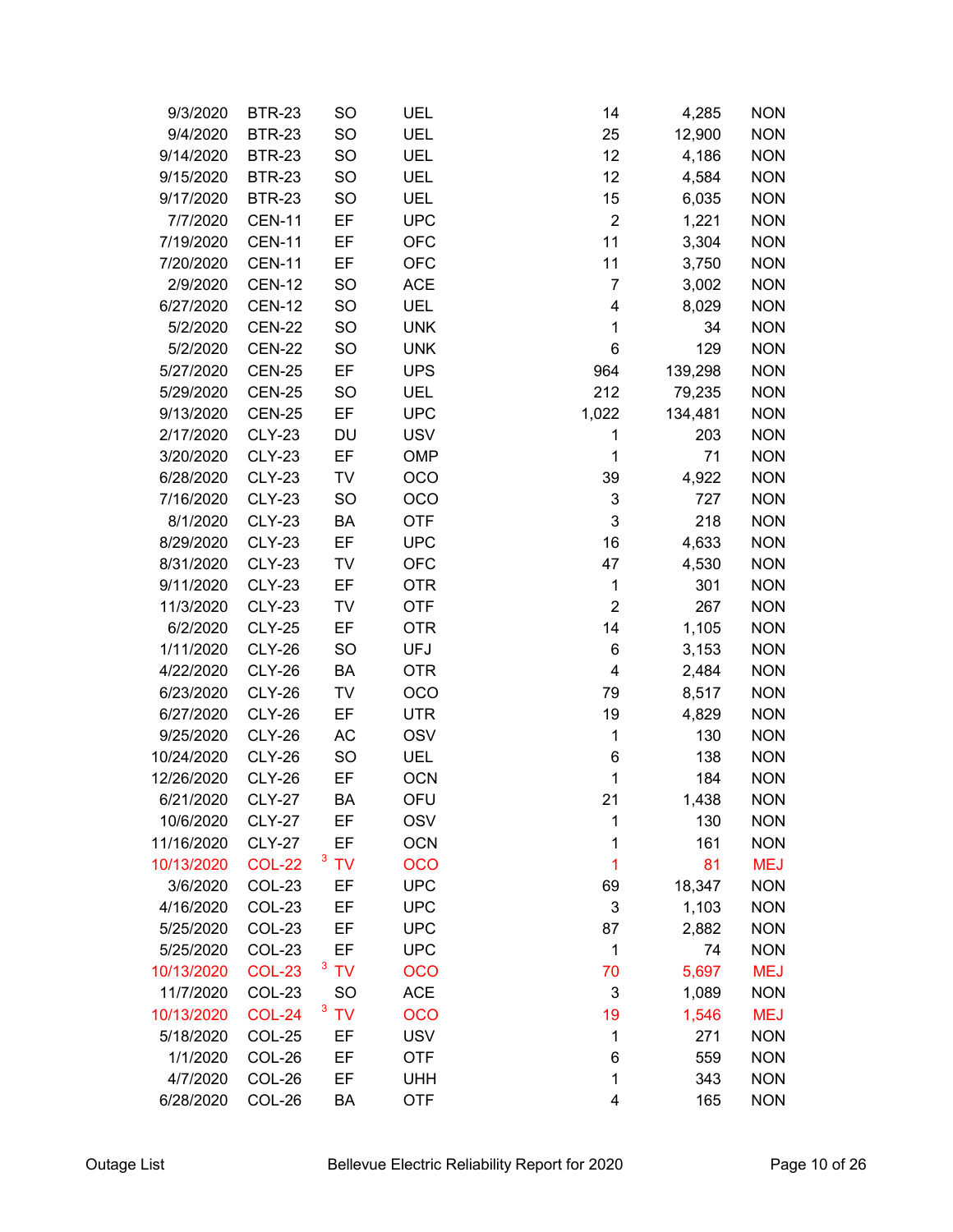| 7/6/2020   | COL-26        | BA             | OFU        | 7           | 85      | <b>NON</b> |
|------------|---------------|----------------|------------|-------------|---------|------------|
| 8/5/2020   | COL-26        | TV             | <b>OSV</b> | $\mathbf 1$ | 452     | <b>NON</b> |
| 8/20/2020  | COL-26        | BA             | <b>OTR</b> | 17          | 1,529   | <b>NON</b> |
| 9/8/2020   | <b>COL-26</b> | <b>BA</b>      | <b>OCO</b> | 17          | 757     | <b>MEJ</b> |
| 10/16/2020 | COL-26        | SO             | <b>OFC</b> | 5           | 695     | <b>NON</b> |
| 10/16/2020 | COL-26        | EF             | <b>OTR</b> | 3           | 870     | <b>NON</b> |
| 1/1/2020   | <b>EGT-11</b> | LI             | <b>OTR</b> | 1           | 356     | <b>NON</b> |
| 2/7/2020   | <b>EGT-11</b> | <b>TV</b>      | <b>OFU</b> | 5           | 3,063   | <b>MEN</b> |
| 2/9/2020   | <b>EGT-11</b> | EF             | <b>UOT</b> | 17          | 10,564  | <b>NON</b> |
| 3/18/2020  | <b>EGT-11</b> | EF             | <b>OTR</b> | 11          | 3,497   | <b>NON</b> |
| 5/30/2020  | <b>EGT-11</b> | <b>TV</b>      | OCO        | 87          | 7,840   | <b>NON</b> |
| 6/7/2020   | <b>EGT-11</b> | EF             | <b>UPC</b> | 76          | 6,768   | <b>NON</b> |
| 6/8/2020   | <b>EGT-11</b> | EF             | <b>OTF</b> | 1           | 91      | <b>NON</b> |
| 6/30/2020  | <b>EGT-11</b> | BA             | OFU        | 105         | 7,117   | <b>NON</b> |
| 8/1/2020   | <b>EGT-11</b> | EF             | <b>UPC</b> | 33          | 5,451   | <b>NON</b> |
| 8/21/2020  | <b>EGT-11</b> | EF             | <b>UPT</b> | 35          | 13,805  | <b>NON</b> |
| 9/5/2020   | <b>EGT-11</b> | EF             | <b>OTF</b> | 1           | 48      | <b>NON</b> |
| 10/13/2020 | <b>EGT-11</b> | 3 TV           | OCO        | 1,221       | 99,369  | <b>MEJ</b> |
| 11/9/2020  | <b>EGT-11</b> | DU             | <b>USV</b> | 1           | 47      | <b>NON</b> |
| 12/11/2020 | <b>EGT-11</b> | <b>SO</b>      | UEL        | 1           | 217     | <b>NON</b> |
| 12/28/2020 | <b>EGT-11</b> | EF             | <b>UPC</b> | 190         | 22,421  | <b>NON</b> |
| 12/30/2020 | <b>EGT-11</b> | $3$ TV         | OCO        | 1,221       | 54,945  | <b>NON</b> |
| 1/10/2020  | <b>EGT-12</b> | <b>SO</b>      | <b>OTR</b> | 4           | 1,566   | <b>NON</b> |
| 2/5/2020   | <b>EGT-12</b> | <b>OE</b>      | OCO        | 2,562       | 173,615 | <b>NON</b> |
| 2/8/2020   | <b>EGT-12</b> | TV             | <b>OSV</b> | 1           | 393     | <b>NON</b> |
| 2/9/2020   | <b>EGT-12</b> | <b>TV</b>      | <b>OCN</b> | 1           | 133     | <b>NON</b> |
| 7/29/2020  | <b>EGT-12</b> | BA             | OFU        | 2           | 255     | <b>NON</b> |
| 8/17/2020  | <b>EGT-12</b> | EF             | <b>USV</b> | $\mathbf 1$ | 189     | <b>NON</b> |
| 8/29/2020  | <b>EGT-12</b> | EF             | <b>USV</b> | 1           | 247     | <b>NON</b> |
| 8/30/2020  | <b>EGT-12</b> | BA             | <b>OTF</b> | 5           | 488     | <b>NON</b> |
| 9/9/2020   | <b>EGT-12</b> | EF             | <b>UPT</b> | 81          | 10,751  | <b>NMJ</b> |
| 9/22/2020  | <b>EGT-12</b> | TV             | <b>OSV</b> | 1           | 313     | <b>NON</b> |
| 10/3/2020  | <b>EGT-12</b> | EF             | <b>OTF</b> | 2           | 251     | <b>NON</b> |
| 10/13/2020 | <b>EGT-12</b> | 3<br><b>TV</b> | OCO        | 2,359       | 191,982 | MEJ        |
| 10/13/2020 | <b>EGT-12</b> | <b>TV</b>      | OCO        | 1,228       | 384,870 | <b>MEJ</b> |
| 10/13/2020 | <b>EGT-12</b> | <b>TV</b>      | OCO        | 2,362       | 333,791 | <b>MEJ</b> |
| 11/20/2020 | <b>EGT-12</b> | <b>SO</b>      | <b>OPO</b> | 8           | 793     | <b>NON</b> |
| 11/23/2020 | <b>EGT-12</b> | SO             | <b>OPO</b> | 7           | 2,640   | <b>NON</b> |
| 12/8/2020  | <b>EGT-12</b> | EF             | <b>OTR</b> | 8           | 2,937   | <b>NON</b> |
| 12/10/2020 | <b>EGT-12</b> | <b>SO</b>      | <b>OFC</b> | 5           | 253     | <b>NON</b> |
| 12/12/2020 | <b>EGT-12</b> | EF             | <b>OCN</b> | 8           | 772     | <b>NON</b> |
| 12/21/2020 | <b>EGT-12</b> | EF             | <b>UOT</b> | 17          | 19,210  | <b>MEN</b> |
| 12/30/2020 | <b>EGT-12</b> | 3TV            | OCO        | 2,361       | 106,245 | <b>NON</b> |
| 10/13/2020 | <b>EGT-13</b> | 3 TV           | OCO        | 7           | 570     | <b>MEJ</b> |
| 12/30/2020 | <b>EGT-13</b> | $3$ TV         | OCO        | 7           | 315     | <b>NON</b> |
| 1/6/2020   | <b>EGT-15</b> | TV             | OCO        | 271         | 20,131  | <b>NON</b> |
| 1/27/2020  | <b>EGT-15</b> | <b>SO</b>      | <b>OTF</b> | 1           | 59      | <b>NON</b> |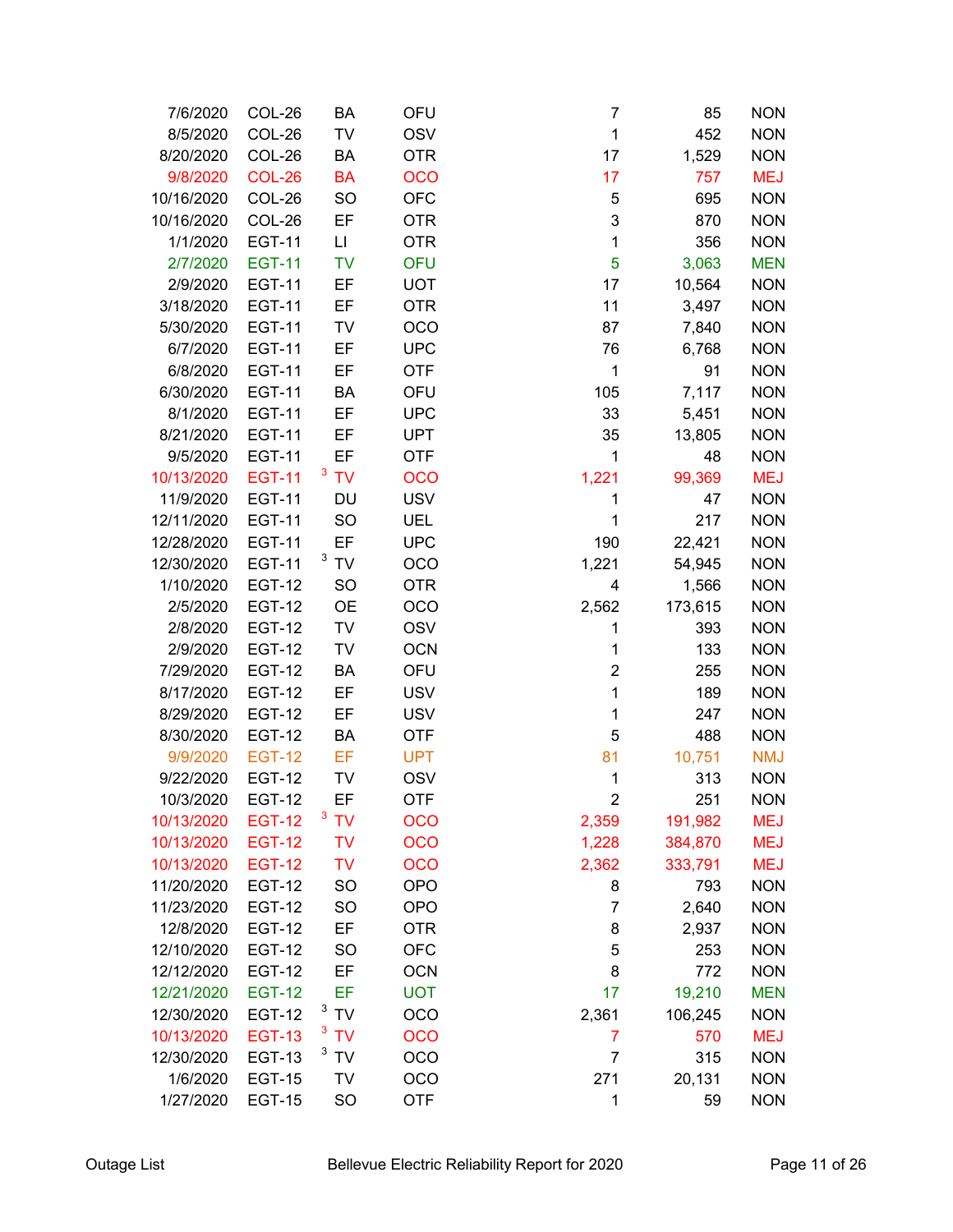| 1/27/2020  | <b>EGT-15</b> | SO        | <b>OTF</b> | 3              | 172     | <b>NON</b> |
|------------|---------------|-----------|------------|----------------|---------|------------|
| 2/7/2020   | <b>EGT-15</b> | FI        | <b>OMP</b> | 1              | 99      | <b>MEN</b> |
| 6/13/2020  | <b>EGT-15</b> | TV        | <b>OCO</b> | 109            | 13,965  | <b>NON</b> |
| 6/27/2020  | <b>EGT-15</b> | <b>SO</b> | <b>OPO</b> | 5              | 1,130   | <b>NON</b> |
| 9/24/2020  | <b>EGT-15</b> | EF        | <b>OPO</b> | 236            | 62,121  | <b>NON</b> |
| 10/13/2020 | <b>EGT-15</b> | 3 TV      | <b>OCO</b> | 269            | 21,892  | <b>MEJ</b> |
| 10/13/2020 | <b>EGT-15</b> | <b>TV</b> | <b>OCO</b> | 2,006          | 226,778 | <b>MEJ</b> |
| 12/30/2020 | <b>EGT-15</b> | $3$ TV    | OCO        | 269            | 12,105  | <b>NON</b> |
| 2/7/2020   | <b>EGT-16</b> | <b>TV</b> | <b>OTF</b> | 8              | 4,716   | <b>MEN</b> |
| 2/7/2020   | <b>EGT-16</b> | <b>TV</b> | <b>OSV</b> | 1              | 579     | <b>MEN</b> |
| 5/21/2020  | <b>EGT-16</b> | EF        | <b>UHH</b> | 1              | 168     | <b>NON</b> |
| 6/4/2020   | <b>EGT-16</b> | BA        | <b>OTF</b> | 5              | 414     | <b>NON</b> |
| 7/24/2020  | <b>EGT-16</b> | BA        | <b>UPS</b> | 30             | 532     | <b>NON</b> |
| 10/13/2020 | <b>EGT-16</b> | 3 TV      | <b>OCO</b> | 518            | 42,156  | <b>MEJ</b> |
| 10/13/2020 | <b>EGT-16</b> | <b>TV</b> | <b>OCO</b> | 575            | 83,806  | <b>MEJ</b> |
| 12/30/2020 | <b>EGT-16</b> | $3$ TV    | <b>OCO</b> | 519            | 23,355  | <b>NON</b> |
| 1/6/2020   | <b>EGT-25</b> | <b>SO</b> | <b>OPO</b> | 38             | 2,413   | <b>NON</b> |
| 2/5/2020   | <b>EGT-25</b> | EF        | OMP        | 1              | 132     | <b>NON</b> |
| 2/13/2020  | <b>EGT-25</b> | SO        | <b>OPO</b> | 67             | 28,170  | <b>NON</b> |
| 4/22/2020  | <b>EGT-25</b> | DU        | <b>USC</b> | 8              | 4,170   | <b>NON</b> |
| 10/12/2020 | <b>EGT-25</b> | TV        | <b>OCO</b> | 737            | 212,719 | <b>NON</b> |
| 10/13/2020 | <b>EGT-25</b> | <b>TV</b> | <b>OCO</b> | 737            | 59,979  | <b>MEJ</b> |
| 11/28/2020 | <b>EGT-25</b> | <b>CP</b> | <b>OPO</b> | 6              | 345     | <b>NON</b> |
| 12/10/2020 | <b>EGT-25</b> | EF        | OCO        | 20             | 1,655   | <b>NON</b> |
| 12/14/2020 | <b>EGT-25</b> | EF        | <b>USV</b> | 1              | 121     | <b>NON</b> |
| 12/22/2020 | <b>EGT-25</b> | EF        | <b>OTR</b> | $\overline{4}$ | 3,594   | <b>NON</b> |
| 12/30/2020 | <b>EGT-25</b> | $3$ TV    | OCO        | 737            | 33,165  | <b>NON</b> |
| 10/13/2020 | <b>EGT-26</b> | 3 TV      | <b>OCO</b> | 26             | 2,116   | <b>MEJ</b> |
| 12/30/2020 | <b>EGT-26</b> | <b>TV</b> | OCO        | 26             | 1,170   | <b>NON</b> |
| 2/7/2020   | <b>EGT-27</b> | <b>TV</b> | <b>OSV</b> | 32             | 25,298  | <b>MEN</b> |
| 2/7/2020   | <b>EGT-27</b> | <b>TV</b> | <b>OFU</b> | 22             | 18,437  | <b>MEN</b> |
| 2/7/2020   | <b>EGT-27</b> | <b>TV</b> | <b>OSV</b> | 5              | 5,246   | <b>MEN</b> |
| 2/23/2020  | <b>EGT-27</b> | <b>TV</b> | <b>OSV</b> | $\overline{1}$ | 471     | <b>MEN</b> |
| 6/4/2020   | <b>EGT-27</b> | EF        | <b>OMP</b> | 1              | 98      | <b>NON</b> |
| 7/18/2020  | <b>EGT-27</b> | BA        | <b>OTF</b> | $\overline{7}$ | 829     | <b>NON</b> |
| 8/6/2020   | <b>EGT-27</b> | EF        | <b>OTR</b> | 11             | 1,359   | <b>NON</b> |
| 10/13/2020 | <b>EGT-27</b> | 3TV<br>3  | <b>OCO</b> | 604            | 49,155  | <b>MEJ</b> |
| 12/30/2020 | <b>EGT-27</b> | <b>TV</b> | <b>OCO</b> | 604            | 27,180  | <b>NON</b> |
| 1/9/2020   | <b>EGT-28</b> | ΕF        | <b>OCN</b> | 1              | 98      | <b>NON</b> |
| 1/30/2020  | <b>EGT-28</b> | EF        | <b>USV</b> | 1              | 239     | <b>NON</b> |
| 2/7/2020   | <b>EGT-28</b> | <b>TV</b> | <b>OCO</b> | 101            | 42,637  | <b>MEN</b> |
| 2/12/2020  | <b>EGT-28</b> | EF        | <b>USV</b> | 1              | 152     | <b>NON</b> |
| 3/1/2020   | <b>EGT-28</b> | EF        | <b>UHH</b> | 1              | 524     | <b>NON</b> |
| 3/6/2020   | <b>EGT-28</b> | EF        | <b>USC</b> | 1              | 336     | <b>NON</b> |
| 3/15/2020  | <b>EGT-28</b> | EF        | <b>USC</b> | 7              | 3,684   | <b>NON</b> |
| 7/2/2020   | <b>EGT-28</b> | EF        | <b>OSV</b> | 1              | 150     | <b>NON</b> |
| 7/2/2020   | <b>EGT-28</b> | EF        | <b>USC</b> | 1              | 503     | <b>NON</b> |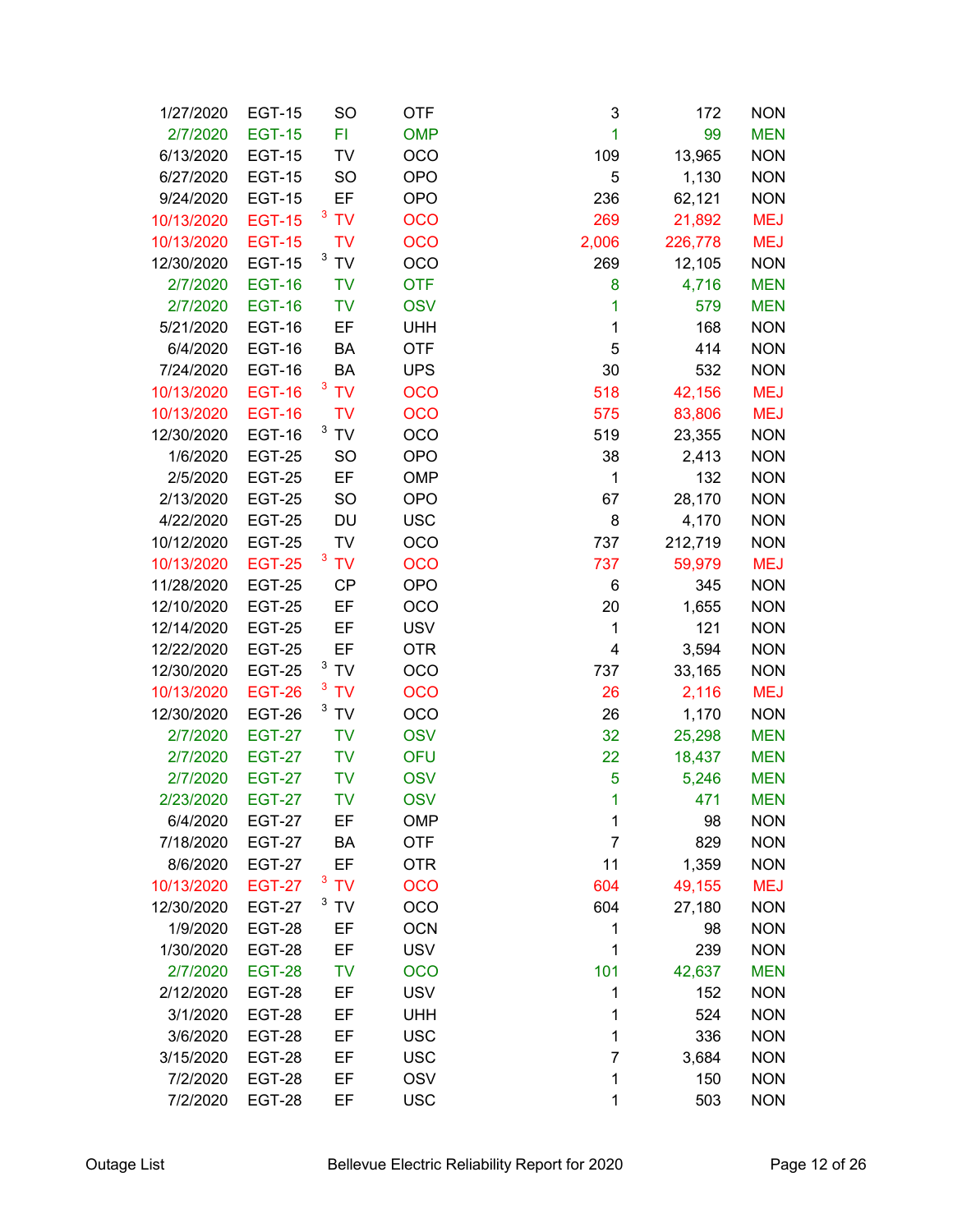| 10/6/2020  | <b>EGT-28</b> | EF        | <b>OCN</b> | 1              | 116            | <b>NON</b> |
|------------|---------------|-----------|------------|----------------|----------------|------------|
| 10/6/2020  | <b>EGT-28</b> | EF        | <b>USV</b> | 1              | 87             | <b>NON</b> |
| 10/7/2020  | <b>EGT-28</b> | EF        | <b>USC</b> | 1              | 570            | <b>NON</b> |
| 10/7/2020  | <b>EGT-28</b> | EF        | <b>USV</b> | 1              | 22             | <b>NON</b> |
| 10/13/2020 | <b>EGT-28</b> | <b>TV</b> | <b>OCO</b> | 1,773          | 144,292        | <b>MEJ</b> |
| 10/18/2020 | <b>EGT-28</b> | <b>CE</b> | <b>UHH</b> | 7              | 2,233          | <b>NON</b> |
| 10/30/2020 | <b>EGT-28</b> | EF        | <b>UPC</b> | 195            | 31,002         | <b>NON</b> |
| 11/2/2020  | <b>EGT-28</b> | EF        | <b>OTR</b> | 3              | 790            | <b>NON</b> |
| 11/11/2020 | <b>EGT-28</b> | EF        | <b>USV</b> | 1              | 243            | <b>NON</b> |
| 12/25/2020 | <b>EGT-28</b> | EF        | <b>UHH</b> | $\overline{7}$ | 2,370          | <b>NON</b> |
| 12/30/2020 | <b>EGT-28</b> | $3$ TV    | OCO        | 1,775          | 79,875         | <b>NON</b> |
| 1/14/2020  | <b>EVE-23</b> | <b>CP</b> | <b>UPT</b> | 7              | 2,019          | <b>NMJ</b> |
| 1/15/2020  | <b>EVE-23</b> | EF        | <b>USV</b> | 1              | 173            | <b>MEJ</b> |
| 2/1/2020   | <b>EVE-23</b> | EF        | <b>USC</b> | 1              | 203            | <b>MEJ</b> |
| 3/9/2020   | <b>EVE-23</b> | DU        | <b>USV</b> | 1              | 238            | <b>NON</b> |
| 3/17/2020  | <b>EVE-23</b> | <b>SO</b> | <b>UHH</b> | 13             | 1,956          | <b>NON</b> |
| 3/29/2020  | <b>EVE-23</b> | CP        | <b>UPC</b> | 108            | 10,633         | <b>NON</b> |
| 4/23/2020  | <b>EVE-23</b> | EF        | <b>USV</b> | 5              | 920            | <b>NON</b> |
| 4/25/2020  | <b>EVE-23</b> | EF        | <b>USV</b> | 1              | 165            | <b>NON</b> |
| 5/4/2020   | <b>EVE-23</b> | BA        | <b>OSV</b> | 1              | 103            | <b>NON</b> |
| 5/30/2020  | <b>EVE-23</b> | EF        | <b>UPC</b> | 73             | 32,824         | <b>NON</b> |
| 5/30/2020  | <b>EVE-23</b> | EF        | <b>OTF</b> | 5              | 628            | <b>NON</b> |
| 6/19/2020  | <b>EVE-23</b> | <b>OE</b> | OFU        | 782            | 11,730         | <b>NON</b> |
| 8/13/2020  | <b>EVE-23</b> | EF        | OCO        | 198            | 49,167         | <b>NON</b> |
| 8/24/2020  | <b>EVE-23</b> | SO        | <b>OTR</b> | 3              | 247            | <b>NON</b> |
| 9/15/2020  | <b>EVE-23</b> | BA        | <b>UOT</b> | 1              | 172            | <b>NON</b> |
| 10/10/2020 | <b>EVE-23</b> | TV        | OCO        | 199            | 83,411         | <b>NON</b> |
| 10/13/2020 | <b>EVE-23</b> | <b>TV</b> | <b>OFC</b> | 138            | 137,248        | <b>MEJ</b> |
| 10/19/2020 | <b>EVE-23</b> | EF        | <b>OTR</b> | 1              | $\overline{2}$ | <b>NON</b> |
| 10/19/2020 | <b>EVE-23</b> | EF        | <b>OTR</b> | 11             | 2,913          | <b>NON</b> |
| 11/21/2020 | <b>EVE-23</b> | EF        | <b>USV</b> | 1              | 83             | <b>NON</b> |
| 12/9/2020  | <b>EVE-23</b> | <b>UN</b> | <b>OTF</b> | 5              | 715            | <b>NON</b> |
| 12/22/2020 | <b>EVE-23</b> | EF        | <b>OTF</b> | 1              | 100            | <b>NON</b> |
| 1/4/2020   | <b>FAC-12</b> | UN        | <b>USV</b> | 1              | 692            | <b>NON</b> |
| 1/31/2020  | <b>FAC-12</b> | EF        | <b>USV</b> | 1              | 154            | <b>MEN</b> |
| 2/20/2020  | <b>FAC-12</b> | EF        | <b>USC</b> | 7              | 1,849          | <b>NON</b> |
| 3/16/2020  | <b>FAC-12</b> | EF        | <b>USC</b> | 1              | 139            | <b>NON</b> |
| 4/4/2020   | <b>FAC-12</b> | EF        | <b>USC</b> | 1              | 181            | <b>NON</b> |
| 5/15/2020  | <b>FAC-12</b> | EF        | <b>USV</b> | 1              | 82             | <b>NON</b> |
| 5/19/2020  | <b>FAC-12</b> | EF        | <b>USV</b> | 1              | 163            | <b>NON</b> |
| 5/26/2020  | <b>FAC-12</b> | BA        | <b>OTF</b> | $\overline{c}$ | 241            | <b>NON</b> |
| 5/30/2020  | <b>FAC-12</b> | BA        | OFU        | 126            | 12,075         | <b>NON</b> |
| 6/1/2020   | <b>FAC-12</b> | EF        | <b>USV</b> | 1              | 79             | <b>NON</b> |
| 6/18/2020  | <b>FAC-12</b> | EF        | <b>USV</b> | 1              | 70             | <b>NON</b> |
| 7/21/2020  | <b>FAC-12</b> | EF        | <b>UHH</b> | 8              | 2,076          | <b>NON</b> |
| 7/31/2020  | <b>FAC-12</b> | BA        | <b>OFC</b> | 32             | 3,276          | <b>NON</b> |
| 8/11/2020  | <b>FAC-12</b> | UN        | <b>OTF</b> | 10             | 1,516          | <b>NON</b> |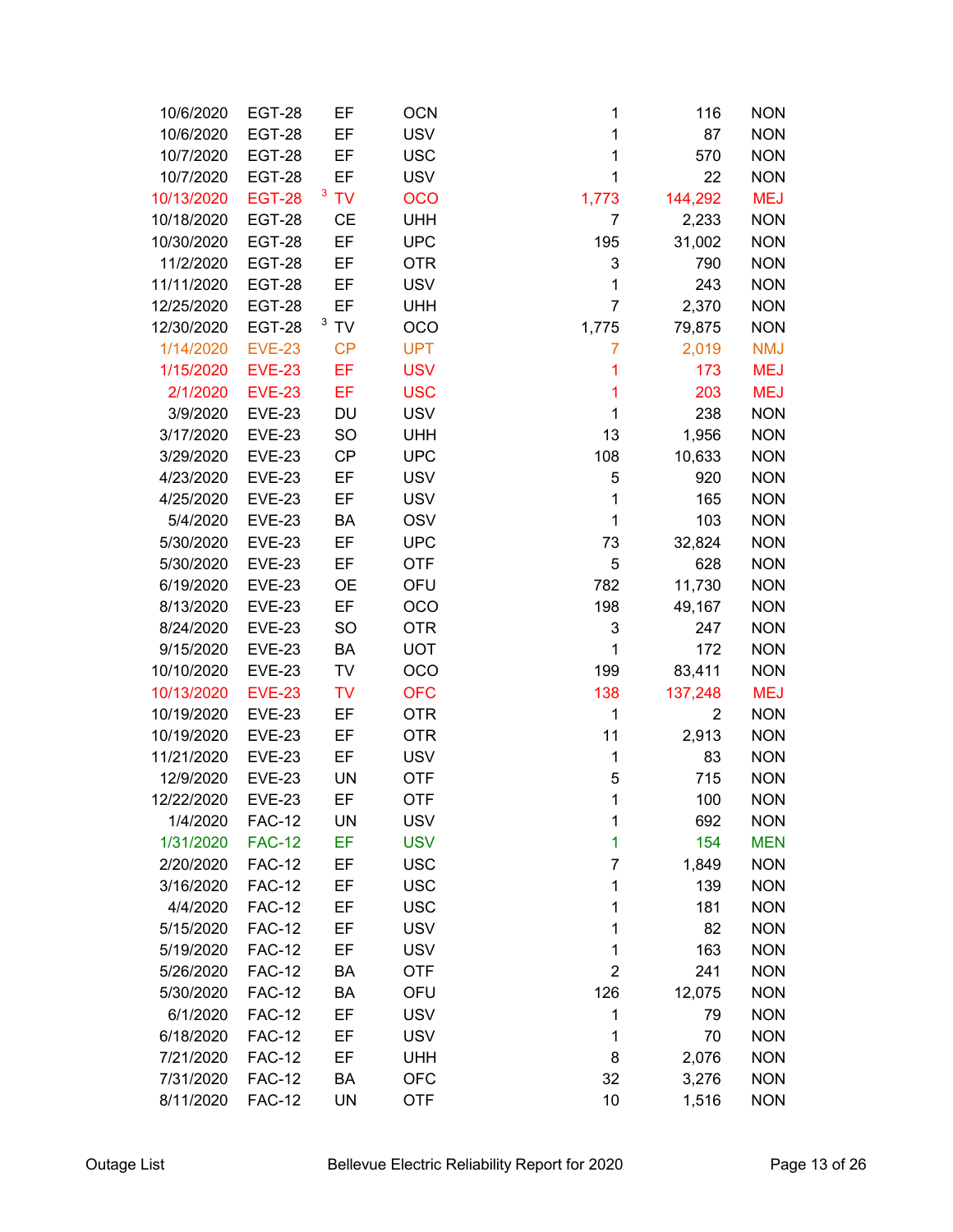| 10/22/2020            | <b>FAC-12</b>    | EF        | <b>USC</b> | 4                       | 1,544      | <b>NON</b>               |
|-----------------------|------------------|-----------|------------|-------------------------|------------|--------------------------|
| 10/23/2020            | <b>FAC-12</b>    | EF        | <b>USC</b> | 3                       | 669        | <b>NON</b>               |
| 11/8/2020             | <b>FAC-12</b>    | EF        | <b>USV</b> | 1                       | 183        | <b>NON</b>               |
| 11/10/2020            | <b>FAC-12</b>    | EF        | UEL        | 8                       | 553        | <b>NON</b>               |
| 11/17/2020            | <b>FAC-12</b>    | EF        | <b>USV</b> | 1                       | 149        | <b>NON</b>               |
| 11/17/2020            | <b>FAC-12</b>    | EF        | <b>USV</b> | 0                       | 1,411      | <b>NON</b>               |
| 11/17/2020            | <b>FAC-12</b>    | EF        | <b>USV</b> | 8                       | 5,453      | <b>NON</b>               |
| 11/18/2020            | <b>FAC-12</b>    | EF        | <b>OSV</b> | 1                       | 212        | <b>NON</b>               |
| 11/22/2020            | <b>FAC-12</b>    | EF        | <b>USV</b> | 1                       | 176        | <b>NON</b>               |
| 11/23/2020            | <b>FAC-12</b>    | EF        | <b>USV</b> | 8                       | 2,891      | <b>NON</b>               |
| 12/12/2020            | <b>FAC-12</b>    | EF        | <b>OTR</b> | 11                      | 969        | <b>NON</b>               |
| 6/20/2020             | <b>FAC-13</b>    | <b>SO</b> | <b>UEL</b> | $\overline{2}$          | 258        | <b>NON</b>               |
| 7/2/2020              | <b>FAC-14</b>    | EF        | <b>OFC</b> | 24                      | 3,432      | <b>NON</b>               |
| 10/13/2020            | <b>FAC-14</b>    | <b>TV</b> | <b>OCO</b> | 3,922                   | 1,549,853  | <b>MEJ</b>               |
| 10/13/2020            | <b>FAC-14</b>    | <b>TV</b> | <b>OCO</b> | 3,150                   | 534,609    | <b>MEJ</b>               |
| 5/16/2020             | <b>FAC-23</b>    | SO        | <b>UOT</b> | 1                       | 112        | <b>NON</b>               |
| 8/24/2020             | <b>FAC-23</b>    | SO        | <b>USV</b> | $\overline{\mathbf{c}}$ | 63         | <b>NON</b>               |
| 8/29/2020             | <b>FAC-23</b>    | SO        | UEL        | 3                       | 933        | <b>NON</b>               |
| 5/27/2020             | <b>FAC-24</b>    | EF        | <b>UHH</b> | 34                      | 8,882      | <b>NON</b>               |
| 8/8/2020              | <b>FAC-24</b>    | <b>SO</b> | UEL        | $\mathbf 1$             | 273        | <b>NON</b>               |
| 10/31/2020            | <b>FAC-24</b>    | SO        | <b>ACE</b> | $\overline{2}$          | 600        | <b>NON</b>               |
| 11/14/2020            | <b>FAC-24</b>    | <b>SO</b> | <b>UEL</b> | 1                       | 95         | <b>NON</b>               |
| 1/16/2020             | <b>FAC-25</b>    | EF        | <b>OCN</b> | 1                       | 485        | <b>NMJ</b>               |
| 6/7/2020              | <b>FAC-25</b>    | EF        | <b>UTR</b> | 41                      | 2,076      | <b>NON</b>               |
| 7/16/2020             | <b>FAC-25</b>    | EF        | UEL        | 1                       | 179        | <b>NON</b>               |
| 7/16/2020             | <b>FAC-25</b>    | EF        | <b>UEL</b> | 53                      | 5,092      | <b>NON</b>               |
| 7/19/2020             | <b>FAC-25</b>    | BA        | <b>UOT</b> | 1                       | 91         | <b>NON</b>               |
| 10/21/2020            | <b>FAC-25</b>    | TV        | OCO        | 1,487                   | 75,937     | <b>NON</b>               |
| 11/14/2020            | <b>FAC-25</b>    | EF        | <b>UPC</b> | 35                      | 6,698      | <b>NON</b>               |
| 11/18/2020            | <b>FAC-25</b>    | EF        | <b>USV</b> | 1                       | 108        | <b>NON</b>               |
| 12/8/2020             | <b>FAC-25</b>    | EF        | <b>PMF</b> | 243                     | 34,449     | <b>NON</b>               |
| 12/8/2020             | <b>FAC-25</b>    | TV        | <b>OCO</b> | 263                     | 17,160     | <b>NON</b>               |
| 12/9/2020             | <b>FAC-25</b>    | EF        | <b>OMP</b> | $\mathbf 1$             | 304        | <b>NON</b>               |
| 12/9/2020             | <b>FAC-25</b>    | EF        | <b>OMP</b> | 1                       | 156        | <b>NON</b>               |
| 12/21/2020            | <b>FAC-25</b>    | EF        | <b>UTR</b> | 27                      | 11,105     | <b>MEN</b>               |
| 2/16/2020             | GOO-13           | OD        | <b>ACE</b> | 41                      | 2,349      | <b>NON</b>               |
| 2/16/2020             | GOO-13           | OD<br>EF  | <b>ACE</b> | 41                      | 4,697      | <b>NON</b>               |
| 3/7/2020<br>9/24/2020 | GOO-13           |           | <b>USC</b> | 1<br>$\overline{2}$     | 952<br>389 | <b>NON</b><br><b>NON</b> |
| 10/10/2020            | GOO-13<br>GOO-13 | TV<br>TV  | OCO<br>OCO | 2,243                   | 272,344    | <b>NON</b>               |
| 10/12/2020            | GOO-13           | TV        | OCO        | 2,218                   | 218,769    | <b>NON</b>               |
| 12/30/2020            | GOO-13           | TV        | OCO        | 2,247                   | 101,115    | <b>NON</b>               |
| 2/5/2020              | GOO-21           | <b>OE</b> | OCO        | 201                     | 13,621     | <b>NON</b>               |
| 2/23/2020             | GOO-21           | <b>TV</b> | <b>OCO</b> | 8                       | 5,706      | <b>MEN</b>               |
| 5/11/2020             | GOO-21           | BA        | <b>OTF</b> | $\overline{2}$          | 240        | <b>NON</b>               |
| 6/1/2020              | GOO-21           | BA        | <b>OTF</b> | $\overline{2}$          | 262        | <b>NON</b>               |
| 6/4/2020              | GOO-21           | SO        | UEL        | 3                       | 381        | <b>NON</b>               |
|                       |                  |           |            |                         |            |                          |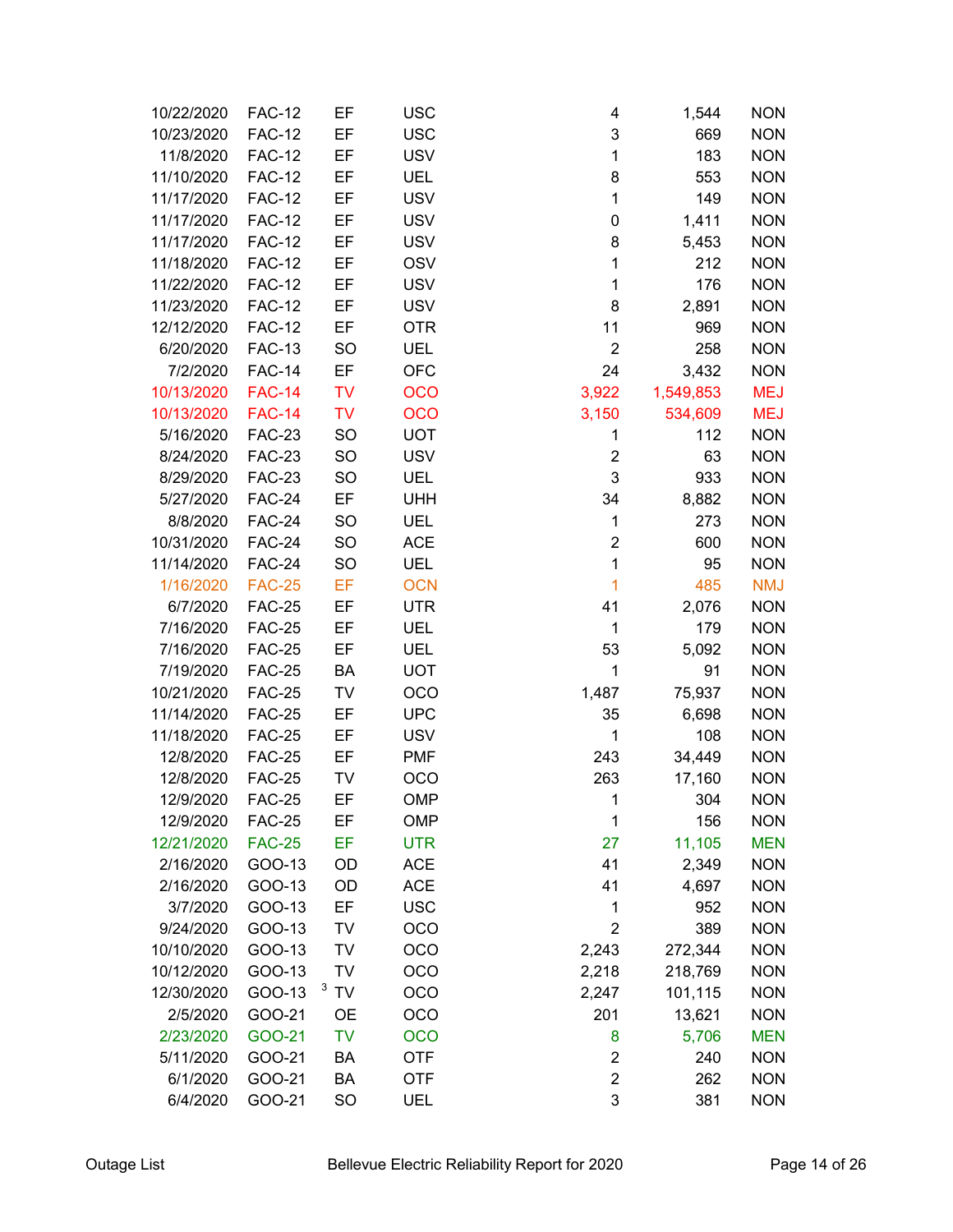| 6/10/2020  | GOO-21        | TV        | OCO        | 8              | 6,242   | <b>NON</b> |
|------------|---------------|-----------|------------|----------------|---------|------------|
| 7/12/2020  | GOO-21        | BA        | <b>OFC</b> | 19             | 2,749   | <b>NON</b> |
| 7/18/2020  | GOO-21        | BA        | <b>OTF</b> | 6              | 571     | <b>NON</b> |
| 8/28/2020  | GOO-21        | EF        | <b>USC</b> | 1              | 147     | <b>NON</b> |
| 9/4/2020   | GOO-21        | EF        | <b>UHH</b> | 3              | 514     | <b>NON</b> |
| 9/23/2020  | GOO-21        | TV        | OCO        | 14             | 1,224   | <b>NON</b> |
| 10/13/2020 | GOO-21        | <b>TV</b> | <b>OPO</b> | 4              | 2,879   | <b>MEJ</b> |
| 11/4/2020  | GOO-21        | TV        | OCO        | 6              | 3,518   | <b>NON</b> |
| 12/5/2020  | GOO-21        | TV        | OFU        | $\overline{7}$ | 3,733   | <b>NON</b> |
| 12/22/2020 | GOO-21        | EF        | <b>UPC</b> | 21             | 15,005  | <b>NON</b> |
| 12/23/2020 | GOO-21        | EF        | <b>UPC</b> | 5              | 3,921   | <b>NON</b> |
| 12/24/2020 | GOO-21        | FI        | <b>UEL</b> | 5              | 572     | <b>NON</b> |
| 12/30/2020 | GOO-21        | $3$ TV    | OCO        | 628            | 28,260  | <b>NON</b> |
| 1/30/2020  | <b>HAZ-12</b> | FI        | <b>USV</b> | 1              | 95      | <b>NON</b> |
| 2/4/2020   | <b>HAZ-12</b> | EF        | OCO        | 2,385          | 294,187 | <b>NON</b> |
| 3/10/2020  | <b>HAZ-12</b> | EF        | <b>USV</b> | 1              | 190     | <b>NON</b> |
| 4/27/2020  | <b>HAZ-12</b> | EF        | <b>USV</b> | 3              | 388     | <b>NON</b> |
| 5/21/2020  | <b>HAZ-12</b> | EF        | <b>OFC</b> | 84             | 5,842   | <b>NON</b> |
| 7/26/2020  | <b>HAZ-12</b> | <b>AC</b> | <b>UPT</b> | 226            | 51,843  | <b>NON</b> |
| 8/6/2020   | <b>HAZ-12</b> | <b>SO</b> | <b>OPO</b> | 4              | 1,283   | <b>NON</b> |
| 9/23/2020  | <b>HAZ-12</b> | EF        | <b>OTF</b> | 5              | 618     | <b>NON</b> |
| 10/13/2020 | <b>HAZ-12</b> | 3 TV      | <b>OCO</b> | 2,903          | 207,904 | <b>MEJ</b> |
| 11/28/2020 | <b>HAZ-12</b> | EF        | <b>USV</b> | 10             | 916     | <b>NON</b> |
| 11/28/2020 | <b>HAZ-12</b> | EF        | <b>USV</b> | 20             | 3,598   | <b>NON</b> |
| 12/7/2020  | <b>HAZ-12</b> | EF        | <b>UPC</b> | 8              | 778     | <b>NON</b> |
| 12/17/2020 | <b>HAZ-12</b> | EF        | <b>USV</b> | 1              | 247     | <b>NON</b> |
| 1/7/2020   | <b>HAZ-13</b> | DU        | <b>USV</b> | 1              | 116     | <b>NON</b> |
| 2/3/2020   | <b>HAZ-13</b> | EF        | <b>USV</b> | 1              | 434     | <b>NON</b> |
| 2/7/2020   | <b>HAZ-13</b> | <b>TV</b> | <b>OCO</b> | 36             | 13,060  | <b>MEN</b> |
| 2/7/2020   | <b>HAZ-13</b> | <b>TV</b> | <b>OCO</b> | 303            | 23,074  | <b>MEN</b> |
| 2/7/2020   | <b>HAZ-13</b> | <b>TV</b> | <b>OSV</b> | 5              | 2,881   | <b>MEN</b> |
| 2/12/2020  | <b>HAZ-13</b> | CP        | <b>OPO</b> | 294            | 92,664  | <b>NON</b> |
| 4/9/2020   | <b>HAZ-13</b> | BA        | OFU        | 19             | 1,393   | <b>NON</b> |
| 4/15/2020  | <b>HAZ-13</b> | EF        | <b>OCN</b> | 1              | 326     | <b>NON</b> |
| 6/5/2020   | <b>HAZ-13</b> | EF        | <b>OSV</b> | 1              | 43      | <b>NON</b> |
| 6/28/2020  | <b>HAZ-13</b> | EF        | OFU        | 39             | 3,074   | <b>NON</b> |
| 7/4/2020   | <b>HAZ-13</b> | EF        | <b>OTF</b> | $\overline{2}$ | 156     | <b>NON</b> |
| 7/7/2020   | <b>HAZ-13</b> | EF        | <b>UPC</b> | 19             | 4,772   | <b>NON</b> |
| 7/7/2020   | <b>HAZ-13</b> | EF        | <b>UPC</b> | 6              | 1,813   | <b>NON</b> |
| 7/21/2020  | <b>HAZ-13</b> | <b>SO</b> | <b>UPC</b> | 44             | 7,336   | <b>NON</b> |
| 7/23/2020  | <b>HAZ-13</b> | <b>SO</b> | <b>UPC</b> | 44             | 11,524  | <b>NON</b> |
| 7/29/2020  | <b>HAZ-13</b> | SO        | <b>UPC</b> | 43             | 63      | <b>NON</b> |
| 8/19/2020  | <b>HAZ-13</b> | DU        | <b>UTR</b> | 3              | 620     | <b>NON</b> |
| 10/13/2020 | <b>HAZ-13</b> | <b>TV</b> | <b>OCO</b> | 1,225          | 87,731  | <b>MEJ</b> |
| 10/13/2020 | <b>HAZ-13</b> | <b>TV</b> | <b>OCO</b> | 5              | 9,184   | <b>MEJ</b> |
| 10/13/2020 | <b>HAZ-13</b> | <b>TV</b> | <b>OCO</b> | 2,118          | 360,378 | <b>MEJ</b> |
| 10/13/2020 | <b>HAZ-13</b> | <b>TV</b> | OCO        | 17             | 17,085  | <b>MEJ</b> |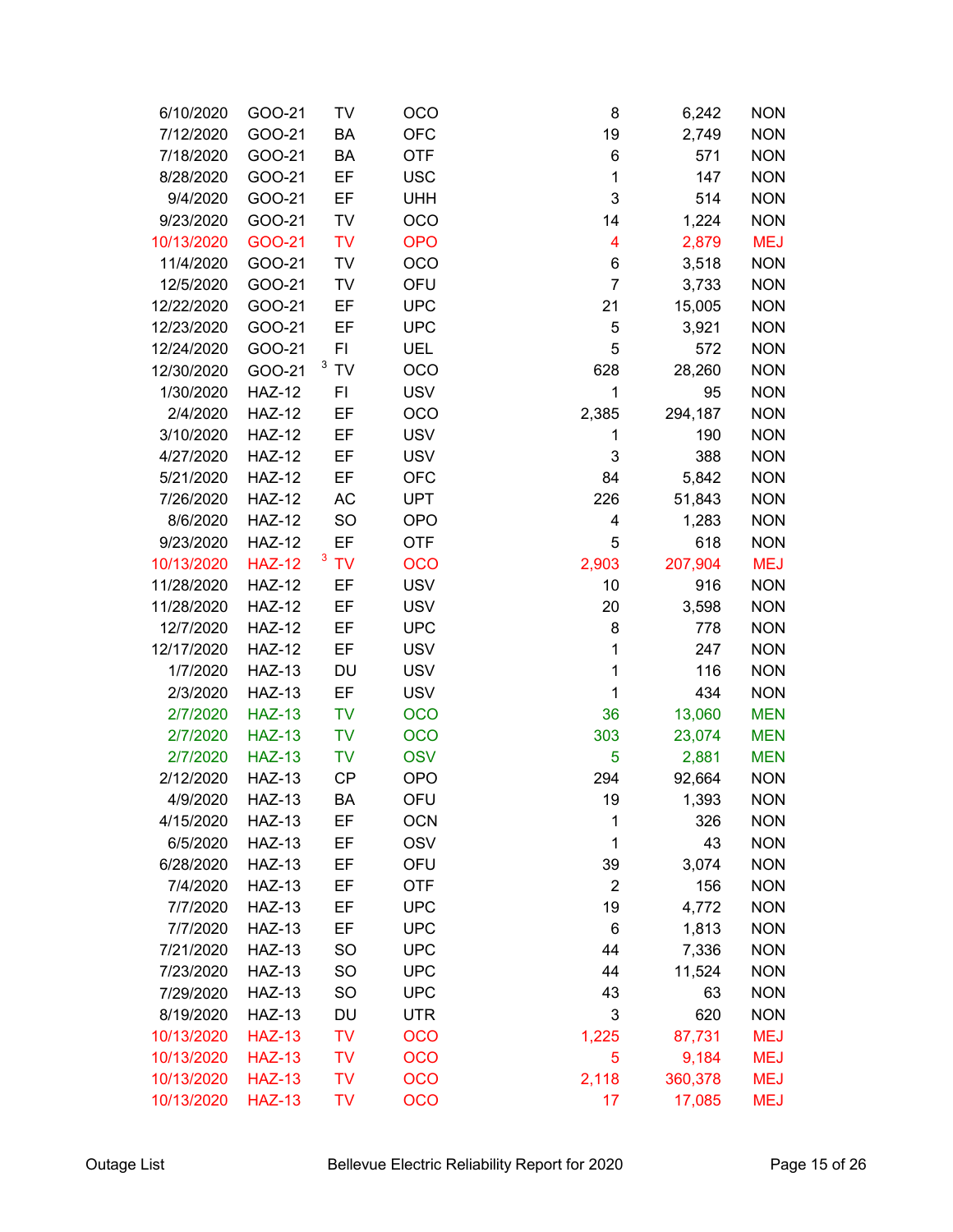| 10/16/2020 | <b>HAZ-13</b> | TV        | <b>OPO</b> | 32           | 6,016   | <b>NON</b> |
|------------|---------------|-----------|------------|--------------|---------|------------|
| 10/17/2020 | <b>HAZ-13</b> | EF        | <b>OSV</b> | 1            | 137     | <b>NON</b> |
| 11/6/2020  | <b>HAZ-13</b> | TV        | <b>OTF</b> | $\mathbf{1}$ | 85      | <b>NON</b> |
| 11/17/2020 | <b>HAZ-13</b> | <b>TV</b> | <b>OCO</b> | 15           | 1,711   | <b>NON</b> |
| 11/20/2020 | <b>HAZ-13</b> | EF        | <b>USV</b> | 1            | 277     | <b>NON</b> |
| 11/30/2020 | <b>HAZ-13</b> | <b>TV</b> | OFU        | 61           | 7,168   | <b>NON</b> |
| 8/9/2020   | <b>HOU-23</b> | EF        | <b>UPC</b> | 13           | 3,041   | <b>NON</b> |
| 9/22/2020  | <b>HOU-23</b> | EF        | <b>UPC</b> | 13           | 2,850   | <b>NON</b> |
| 10/1/2020  | <b>HOU-23</b> | EF        | <b>UTR</b> | 31           | 2,522   | <b>NON</b> |
| 10/31/2020 | <b>HOU-23</b> | EF        | <b>UPC</b> | 32           | 6,401   | <b>NON</b> |
| 10/31/2020 | <b>HOU-23</b> | EF        | <b>UPC</b> | 4            | 580     | <b>NON</b> |
| 1/25/2020  | <b>HOU-25</b> | <b>SO</b> | <b>UPC</b> | 3            | 908     | <b>NON</b> |
| 3/21/2020  | <b>HOU-25</b> | <b>SO</b> | <b>UPC</b> | 3            | 186     | <b>NON</b> |
| 4/16/2020  | <b>HOU-25</b> | BA        | <b>OTF</b> | $\mathbf{1}$ | 104     | <b>NON</b> |
| 4/30/2020  | <b>HOU-25</b> | <b>SO</b> | <b>UEL</b> | 3            | 909     | <b>NON</b> |
| 7/9/2020   | <b>HOU-25</b> | SO        | <b>UPT</b> | 3            | 1,079   | <b>NON</b> |
| 7/31/2020  | <b>HOU-25</b> | <b>SO</b> | <b>UTC</b> | 3            | 198     | <b>NON</b> |
| 9/19/2020  | <b>HOU-25</b> | <b>SO</b> | <b>OFC</b> | 3            | 760     | <b>NON</b> |
| 11/10/2020 | <b>HOU-25</b> | <b>SO</b> | <b>UEL</b> | 1            | 65      | <b>NON</b> |
| 11/22/2020 | <b>HOU-25</b> | <b>BA</b> | <b>UOT</b> | 10           | 1,984   | <b>NON</b> |
| 11/27/2020 | <b>HOU-25</b> | EF        | <b>USV</b> | 1            | 389     | <b>NON</b> |
| 12/24/2020 | <b>HOU-25</b> | EF        | <b>OTF</b> | 5            | 844     | <b>NON</b> |
| 1/15/2020  | <b>KWH-22</b> | <b>TV</b> | <b>OSV</b> | 1            | 180     | <b>MEJ</b> |
| 3/14/2020  | <b>KWH-22</b> | EF        | <b>OCN</b> | 1            | 224     | <b>NON</b> |
| 5/7/2020   | <b>KWH-22</b> | EF        | OCO        | 222          | 21,984  | <b>NON</b> |
| 9/29/2020  | <b>KWH-22</b> | EF        | <b>USV</b> | 1            | 179     | <b>NON</b> |
| 10/7/2020  | <b>KWH-22</b> | EF        | PED        | 12           | 2,388   | <b>NON</b> |
| 12/10/2020 | <b>KWH-22</b> | EF        | <b>USV</b> | 1            | 139     | <b>NON</b> |
| 1/21/2020  | <b>KWH-23</b> | EF        | <b>USV</b> | 1            | 159     | <b>NON</b> |
| 2/8/2020   | <b>KWH-23</b> | EF        | <b>USV</b> | 1            | 529     | <b>NON</b> |
| 3/5/2020   | <b>KWH-23</b> | EF        | <b>UPC</b> | 28           | 13,841  | <b>NON</b> |
| 5/9/2020   | <b>KWH-23</b> | EF        | <b>USV</b> | 1            | 143     | <b>NON</b> |
| 7/29/2020  | <b>KWH-23</b> | SO        | <b>UFJ</b> | 126          | 41,305  | <b>NON</b> |
| 10/13/2020 | <b>KWH-23</b> | <b>TV</b> | <b>OCO</b> | 124          | 166,927 | <b>MEJ</b> |
| 11/4/2020  | <b>KWH-23</b> | <b>TV</b> | OCO        | 46           | 7,278   | <b>NON</b> |
| 11/12/2020 | <b>KWH-23</b> | EF        | <b>UPC</b> | 81           | 15,640  | <b>NON</b> |
| 11/26/2020 | <b>KWH-23</b> | <b>CE</b> | <b>USC</b> | 1            | 500     | <b>NON</b> |
| 12/9/2020  | <b>KWH-23</b> | EF        | <b>UTR</b> | 10           | 2,242   | <b>NON</b> |
| 12/19/2020 | <b>KWH-23</b> | F1        | OFU        | 195          | 22,149  | <b>NON</b> |
| 12/20/2020 | <b>KWH-23</b> | <b>TV</b> | <b>OTF</b> | 11           | 1,134   | <b>NON</b> |
| 12/22/2020 | <b>KWH-23</b> | EF        | <b>UEL</b> | 88           | 17,713  | <b>NON</b> |
| 1/7/2020   | <b>KWH-25</b> | EF        | <b>USV</b> | 1            | 115     | <b>NON</b> |
| 1/11/2020  | <b>KWH-25</b> | EF        | <b>USV</b> | 1            | 216     | <b>NON</b> |
| 2/8/2020   | <b>KWH-25</b> | EF        | <b>USV</b> | 1            | 339     | <b>NON</b> |
| 2/13/2020  | <b>KWH-25</b> | EF        | <b>USV</b> | 1            | 393     | <b>NON</b> |
| 2/13/2020  | <b>KWH-25</b> | EF        | <b>USC</b> | 1            | 171     | <b>NON</b> |
| 2/19/2020  | <b>KWH-25</b> | EF        | <b>USV</b> | 1            | 424     | <b>NON</b> |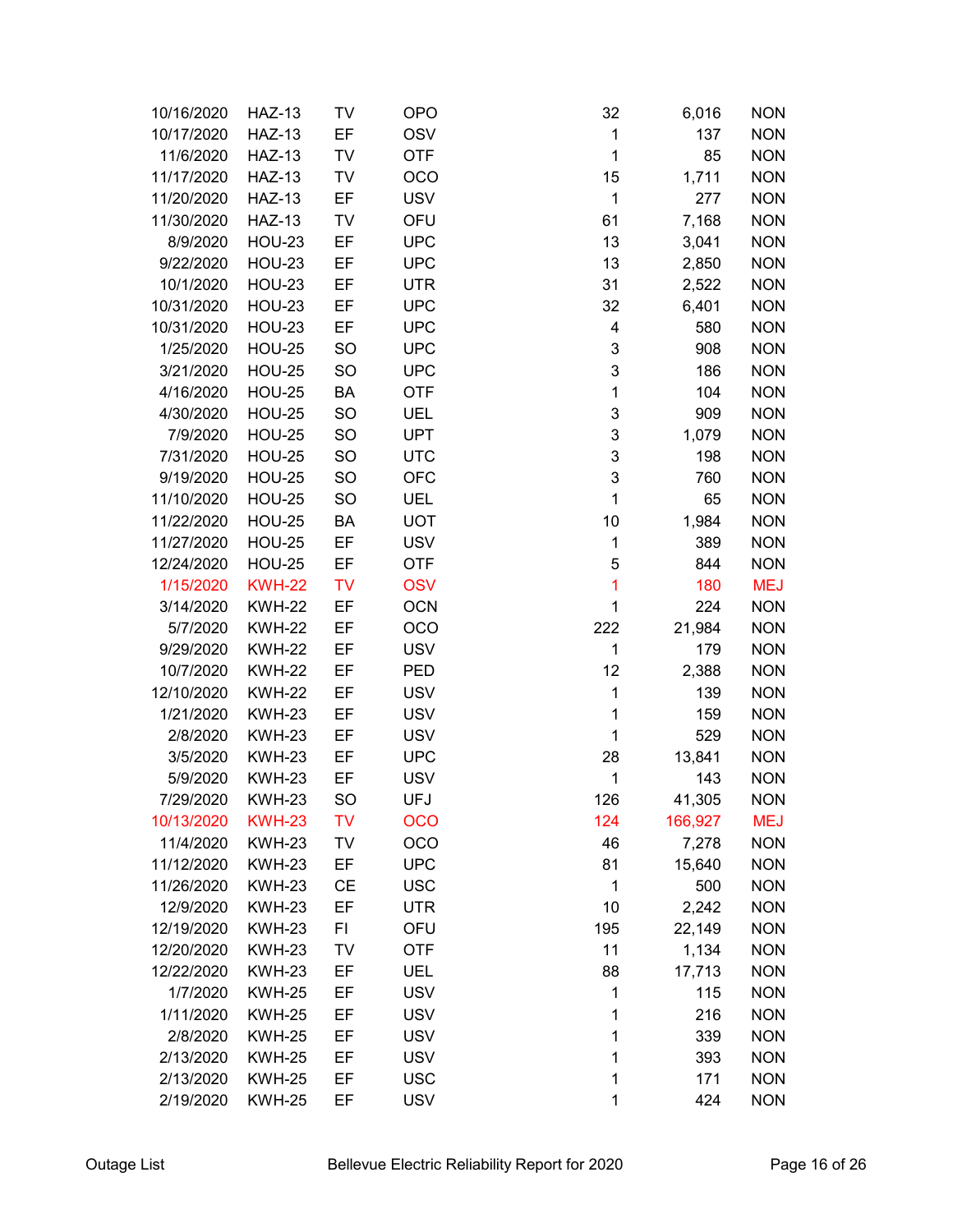| 2/23/2020       | <b>KWH-25</b> | TV        | <b>OCO</b> | 1,628        | 315,251 | <b>MEN</b> |
|-----------------|---------------|-----------|------------|--------------|---------|------------|
| 2/23/2020       | <b>KWH-25</b> | EF        | <b>UTR</b> | 214          | 23,209  | <b>MEN</b> |
| 2/24/2020       | <b>KWH-25</b> | EF        | <b>USV</b> | 8            | 1,158   | <b>NON</b> |
| 3/30/2020       | <b>KWH-25</b> | EF        | <b>UTR</b> | 8            | 3,336   | <b>NON</b> |
| 4/8/2020        | <b>KWH-25</b> | <b>CP</b> | <b>OCO</b> | 129          | 24,250  | <b>NON</b> |
| 4/29/2020       | <b>KWH-25</b> | BA        | <b>OTF</b> | 5            | 220     | <b>NON</b> |
| 6/4/2020        | <b>KWH-25</b> | EF        | <b>OCO</b> | 214          | 27,503  | <b>NON</b> |
| 6/9/2020        | <b>KWH-25</b> | EF        | <b>USV</b> | 1            | 77      | <b>NON</b> |
| 7/14/2020       | <b>KWH-25</b> | EF        | <b>UPC</b> | 31           | 16,219  | <b>NON</b> |
| 7/22/2020       | <b>KWH-25</b> | <b>SO</b> | <b>OPO</b> | $\mathbf{1}$ | 144     | <b>NON</b> |
| 7/31/2020       | <b>KWH-25</b> | EF        | OCO        | 11           | 1,692   | <b>NON</b> |
| 8/22/2020       | <b>KWH-25</b> | EF        | <b>UPC</b> | 14           | 4,912   | <b>NON</b> |
| 8/31/2020       | <b>KWH-25</b> | BA        | <b>OTF</b> | 6            | 498     | <b>NON</b> |
| 9/14/2020       | <b>KWH-25</b> | DU        | <b>USC</b> | 1            | 256     | <b>NON</b> |
| 9/19/2020       | <b>KWH-25</b> | <b>SO</b> | UEL        | 9            | 4,178   | <b>NON</b> |
| 9/25/2020       | <b>KWH-25</b> | EF        | <b>USV</b> | 1            | 134     | <b>NON</b> |
| 10/8/2020       | <b>KWH-25</b> | <b>SO</b> | <b>OFC</b> | 6            | 503     | <b>NON</b> |
| 10/26/2020      | <b>KWH-25</b> | EF        | <b>UHH</b> | 3            | 1,088   | <b>NON</b> |
| 10/28/2020      | <b>KWH-25</b> | EF        | <b>UTR</b> | 8            | 2,743   | <b>NON</b> |
| 11/2/2020       | <b>KWH-25</b> | EF        | <b>UHH</b> | 1            | 595     | <b>NON</b> |
| 11/2/2020       | <b>KWH-25</b> | EF        | <b>USC</b> | 1            | 15      | <b>NON</b> |
| 11/12/2020      | <b>KWH-25</b> | EF        | <b>USC</b> | 1            | 656     | <b>NON</b> |
| 11/18/2020      | <b>KWH-25</b> | <b>SO</b> | <b>OFC</b> | 14           | 2,316   | <b>NON</b> |
| 11/19/2020      | <b>KWH-25</b> | EF        | <b>OTR</b> | 4            | 408     | <b>NON</b> |
| 12/4/2020       | <b>KWH-25</b> | EF        | <b>UHH</b> | 8            | 942     | <b>NON</b> |
| 12/27/2020      | <b>KWH-25</b> | EF        | <b>OMP</b> | 1            | 375     | <b>NON</b> |
| 4/2/2020        | <b>KWH-26</b> | BA        | <b>OTF</b> | 5            | 182     | <b>NON</b> |
| 5/7/2020        | <b>KWH-26</b> | EF        | <b>OAR</b> | 4            | 15,934  | <b>NON</b> |
| 5/7/2020        | <b>KWH-26</b> | EF        | <b>OAR</b> | 4            | 714     | <b>NON</b> |
| 5/29/2020       | <b>KWH-26</b> | EF        | <b>UTR</b> | 18           | 4,431   | <b>NON</b> |
| 11/27/2020      | <b>KWH-26</b> | <b>SO</b> | <b>UPS</b> | 4            | 7,395   | <b>NON</b> |
| 1/31/2020       | <b>LHL-22</b> | <b>TV</b> | <b>OCO</b> | 7            | 986     | <b>MEN</b> |
| 2/7/2020 LHL-22 |               | <b>TV</b> | <b>OSV</b> | Δ            | 2,539   | <b>MEN</b> |
| 2/8/2020        | <b>LHL-22</b> | TV        | <b>OSV</b> | 1            | 134     | <b>NON</b> |
| 2/25/2020       | <b>LHL-22</b> | <b>SO</b> | <b>OPO</b> | 9            | 1,506   | <b>NON</b> |
| 4/26/2020       | <b>LHL-22</b> | EF        | <b>UPC</b> | 4            | 1,813   | <b>NON</b> |
| 5/12/2020       | <b>LHL-22</b> | $2$ DU    | <b>UPC</b> | 1,018        | 111,980 | <b>NON</b> |
| 8/6/2020        | <b>LHL-22</b> | BA        | OFU        | 88           | 5,921   | <b>NON</b> |
| 8/11/2020       | <b>LHL-22</b> | EF        | <b>OPO</b> | 8            | 911     | <b>NON</b> |
| 9/24/2020       | <b>LHL-22</b> | EF        | <b>USV</b> | 1            | 211     | <b>NON</b> |
| 10/10/2020      | <b>LHL-22</b> | BA        | <b>OTF</b> | 6            | 443     | <b>NON</b> |
| 10/13/2020      | <b>LHL-22</b> | <b>TV</b> | <b>OFU</b> | 111          | 11,666  | <b>MEJ</b> |
| 11/10/2020      | <b>LHL-22</b> | BA        | OCO        | 39           | 3,318   | <b>NON</b> |
| 11/17/2020      | <b>LHL-22</b> | TV        | <b>OTF</b> | 3            | 348     | <b>NON</b> |
| 12/14/2020      | <b>LHL-22</b> | EF        | <b>OCR</b> | 4            | 302     | <b>NON</b> |
| 5/12/2020       | <b>LHL-23</b> | $2$ DU    | <b>UPC</b> | 1,720        | 345,386 | <b>NON</b> |
| 5/29/2020       | <b>LHL-23</b> | EF        | <b>UPC</b> | 59           | 25,102  | <b>NON</b> |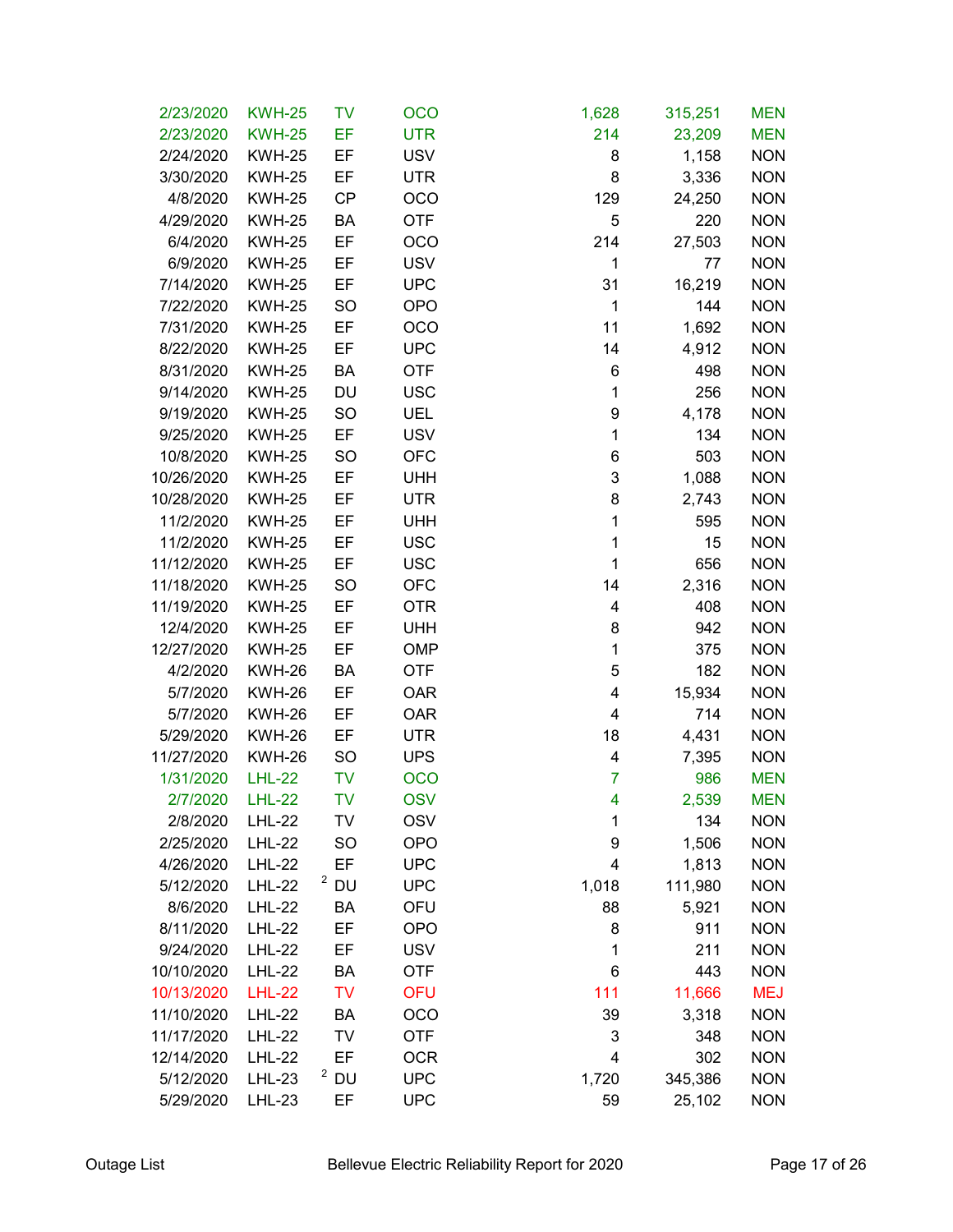| 5/29/2020  | <b>LHL-23</b> | EF        | UFJ        | 39                      | 6,841   | <b>NON</b> |
|------------|---------------|-----------|------------|-------------------------|---------|------------|
| 6/3/2020   | <b>LHL-23</b> | SO        | <b>UPC</b> | 218                     | 54,957  | <b>NON</b> |
| 6/4/2020   | <b>LHL-23</b> | SO        | <b>UPC</b> | 67                      | 1,027   | <b>NON</b> |
| 6/4/2020   | <b>LHL-23</b> | <b>SO</b> | <b>UPC</b> | 195                     | 62,021  | <b>NON</b> |
| 10/17/2020 | $LHL-23$      | EF        | <b>UTR</b> | $\overline{2}$          | 1,151   | <b>NON</b> |
| 12/20/2020 | <b>LHL-23</b> | EF        | <b>UPC</b> | 97                      | 16,911  | <b>NON</b> |
| 2/1/2020   | <b>LHL-25</b> | <b>UN</b> | <b>OCR</b> | 9                       | 9,573   | <b>MEJ</b> |
| 2/24/2020  | <b>LHL-25</b> | EF        | <b>OFC</b> | 22                      | 583     | <b>NON</b> |
| 3/23/2020  | <b>LHL-25</b> | EF        | <b>USV</b> | 1                       | 348     | <b>NON</b> |
| 4/5/2020   | <b>LHL-25</b> | EF        | OCO        | 7                       | 1,683   | <b>NON</b> |
| 4/14/2020  | <b>LHL-25</b> | EF        | <b>OTR</b> | 8                       | 3,009   | <b>NON</b> |
| 4/27/2020  | <b>LHL-25</b> | <b>UN</b> | <b>OTR</b> | 6                       | 2,249   | <b>NON</b> |
| 5/9/2020   | <b>LHL-25</b> | BA        | <b>OTR</b> | 22                      | 3,214   | <b>NON</b> |
| 5/12/2020  | <b>LHL-25</b> | $2$ DU    | <b>UPC</b> | 2,854                   | 174,094 | <b>NON</b> |
| 5/21/2020  | <b>LHL-25</b> | <b>SO</b> | <b>UPC</b> | 181                     | 43,129  | <b>NON</b> |
| 6/20/2020  | <b>LHL-25</b> | EF        | <b>UFJ</b> | 215                     | 30,612  | <b>NON</b> |
| 7/7/2020   | <b>LHL-25</b> | EF        | <b>UFJ</b> | 457                     | 61,447  | <b>NON</b> |
| 7/24/2020  | <b>LHL-25</b> | EF        | <b>UPC</b> | 15                      | 5,461   | <b>NON</b> |
| 8/24/2020  | <b>LHL-25</b> | BA        | <b>OTF</b> | 5                       | 279     | <b>NON</b> |
| 8/26/2020  | <b>LHL-25</b> | SO        | <b>UPC</b> | 24                      | 497     | <b>NON</b> |
| 12/30/2020 | <b>LHL-25</b> | EF        | <b>OFC</b> | 20                      | 3,648   | <b>NON</b> |
| 1/22/2020  | $LHL-26$      | EF        | <b>USE</b> | 5                       | 1,965   | <b>NON</b> |
| 3/6/2020   | <b>LHL-26</b> | EF        | <b>OTR</b> | $\overline{\mathbf{4}}$ | 1,058   | <b>NON</b> |
| 5/12/2020  | <b>LHL-26</b> | $2$ DU    | <b>UPC</b> | 553                     | 34,286  | <b>NON</b> |
| 6/19/2020  | <b>LHL-26</b> | TV        | <b>OSV</b> | 1                       | 119     | <b>NON</b> |
| 9/23/2020  | <b>LHL-26</b> | BA        | OFU        | 17                      | 1,935   | <b>NON</b> |
| 10/29/2020 | <b>LHL-26</b> | EF        | <b>OTR</b> | 9                       | 429     | <b>NON</b> |
| 11/12/2020 | <b>LHL-26</b> | OD        | <b>OTF</b> | 7                       | 757     | <b>NON</b> |
| 11/16/2020 | <b>LHL-26</b> | AC        | <b>OCN</b> | 1                       | 117     | <b>NON</b> |
| 11/17/2020 | <b>LHL-26</b> | EF        | <b>UPC</b> | 20                      | 6,370   | <b>NON</b> |
| 1/7/2020   | <b>LOC-22</b> | <b>SO</b> | <b>UPC</b> | 20                      | 896     | <b>NON</b> |
| 2/7/2020   | <b>LOC-22</b> | EF        | <b>OTF</b> | 3                       | 267     | <b>MEN</b> |
| 4/23/2020  | $LOC-22$      | EF        | <b>OTR</b> | 5                       | 1,691   | <b>NON</b> |
| 5/17/2020  | LOC-22        | EF        | OCO        | 198                     | 79,398  | <b>NON</b> |
| 5/22/2020  | $LOC-22$      | EF        | <b>USV</b> | 1                       | 422     | <b>NON</b> |
| 6/26/2020  | $LOC-22$      | EF        | <b>PMP</b> | 1                       | 62      | <b>NON</b> |
| 10/5/2020  | LOC-22        | EF        | <b>OPO</b> | 30                      | 6,379   | <b>NON</b> |
| 11/17/2020 | LOC-22        | EF        | <b>OTF</b> | 6                       | 637     | <b>NON</b> |
| 3/20/2020  | LOC-23        | EF        | <b>OMP</b> | 1                       | 125     | <b>NON</b> |
| 7/2/2020   | LOC-23        | <b>SO</b> | <b>UEL</b> | 89                      | 16,112  | <b>NON</b> |
| 7/8/2020   | LOC-23        | <b>CE</b> | <b>UPT</b> | 89                      | 22,774  | <b>NON</b> |
| 7/8/2020   | LOC-23        | EF        | <b>UPT</b> | 176                     | 39,087  | <b>NON</b> |
| 7/8/2020   | LOC-23        | EF        | <b>UPT</b> | 1                       | 211     | <b>NON</b> |
| 7/8/2020   | LOC-23        | EF        | <b>UPT</b> | 90                      | 3,685   | <b>NON</b> |
| 10/19/2020 | LOC-23        | EF        | OCO        | 7                       | 864     | <b>NON</b> |
| 7/18/2020  | LOC-24        | <b>SO</b> | <b>UPC</b> | 4                       | 831     | <b>NON</b> |
| 2/22/2020  | LOC-33        | <b>SO</b> | <b>UFJ</b> | 37                      | 6,664   | <b>NON</b> |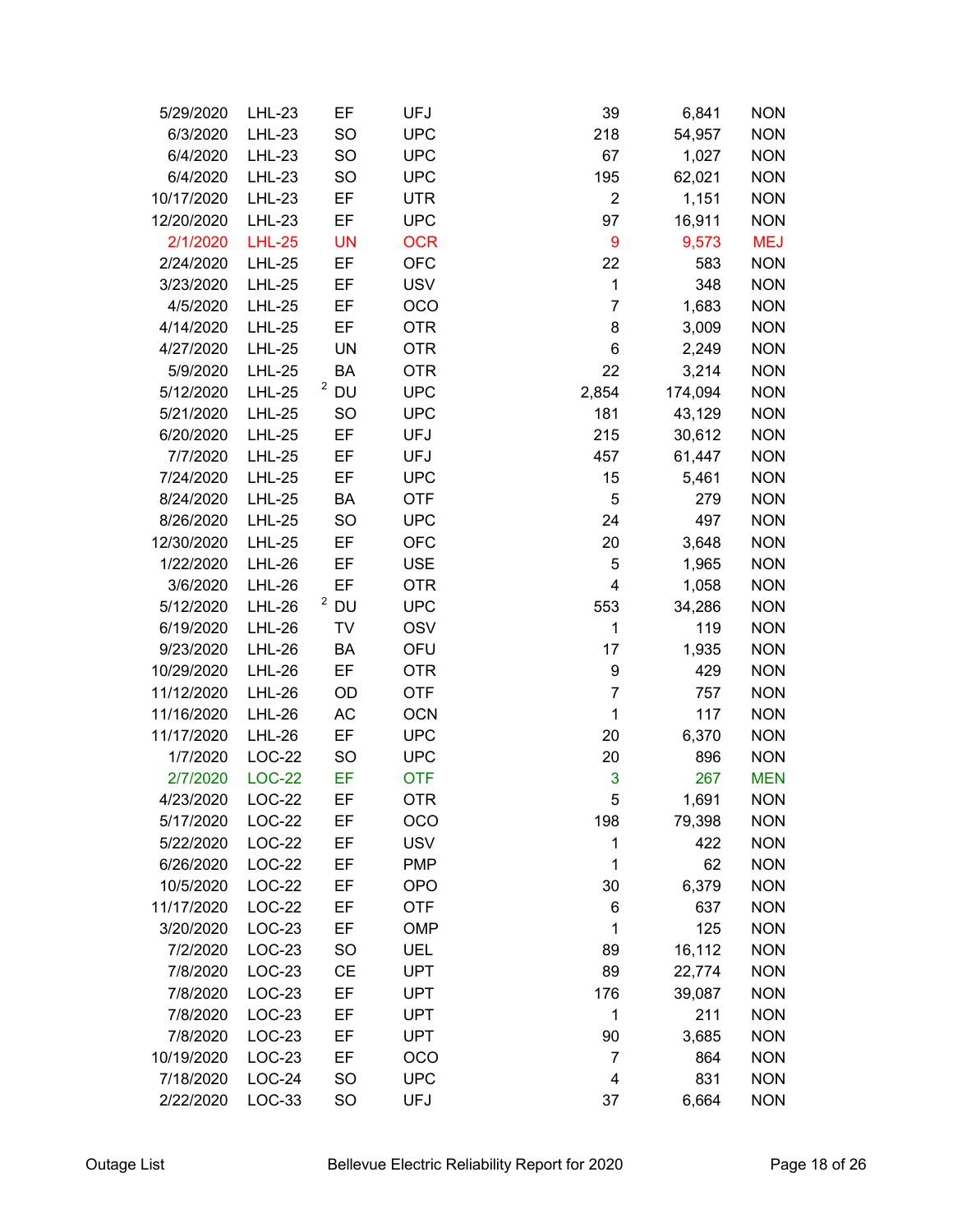| 6/3/2020   | LOC-33        | DU        | <b>UPS</b> | 317            | 98,655  | <b>NON</b> |
|------------|---------------|-----------|------------|----------------|---------|------------|
| 12/25/2020 | LOC-33        | EF        | <b>UEL</b> | 28             | 8,117   | <b>NON</b> |
| 1/11/2020  | MED-35        | <b>SO</b> | <b>USV</b> | 1              | 40      | <b>NON</b> |
| 5/17/2020  | MED-35        | EF        | OCO        | 5              | 1,338   | <b>NON</b> |
| 7/20/2020  | MED-35        | <b>SO</b> | <b>UTR</b> | $\overline{2}$ | 133     | <b>NON</b> |
| 8/7/2020   | MED-35        | EF        | OCO        | 113            | 24,453  | <b>NON</b> |
| 9/11/2020  | MED-35        | EF        | <b>USC</b> | 1              | 119     | <b>NON</b> |
| 9/12/2020  | MED-35        | SO        | <b>UEL</b> | 1              | 454     | <b>NON</b> |
| 9/19/2020  | MED-35        | <b>SO</b> | <b>UEL</b> | 1              | 117     | <b>NON</b> |
| 10/17/2020 | MED-35        | <b>SO</b> | <b>UEL</b> | 1              | 168     | <b>NON</b> |
| 1/13/2020  | <b>MED-36</b> | EF        | <b>USV</b> | 1              | 1,115   | <b>MEJ</b> |
| 2/3/2020   | MED-36        | DU        | <b>USV</b> | 1              | 169     | <b>NON</b> |
| 3/16/2020  | MED-36        | EF        | <b>USV</b> | 1              | 433     | <b>NON</b> |
| 5/6/2020   | MED-36        | EF        | <b>UPC</b> | 54             | 13,103  | <b>NON</b> |
| 5/18/2020  | MED-36        | BA        | <b>OTR</b> | $\overline{2}$ | 167     | <b>NON</b> |
| 5/21/2020  | MED-36        | EF        | <b>UTR</b> | 48             | 9,677   | <b>NON</b> |
| 6/14/2020  | MED-36        | EF        | <b>USV</b> | 1              | 151     | <b>NON</b> |
| 7/23/2020  | MED-36        | EF        | <b>USV</b> | 1              | 137     | <b>NON</b> |
| 7/24/2020  | MED-36        | EF        | <b>USV</b> | 1              | 731     | <b>NON</b> |
| 8/11/2020  | MED-36        | EF        | <b>UHH</b> | 3              | 218     | <b>NON</b> |
| 8/16/2020  | MED-36        | EF        | <b>USV</b> | 1              | 670     | <b>NON</b> |
| 9/23/2020  | MED-36        | TV        | OFU        | 50             | 7,267   | <b>NON</b> |
| 10/11/2020 | MED-36        | TV        | OCO        | 50             | 4,681   | <b>NON</b> |
| 12/7/2020  | MED-36        | EF        | <b>USV</b> | 1              | 38      | <b>NON</b> |
| 12/23/2020 | MED-36        | EF        | <b>UTR</b> | 54             | 10,198  | <b>NON</b> |
| 2/20/2020  | <b>MLK-12</b> | BA        | <b>OTF</b> | $\overline{7}$ | 860     | <b>NON</b> |
| 11/11/2020 | <b>MLK-12</b> | <b>SO</b> | <b>OPO</b> | $\overline{2}$ | 179     | <b>NON</b> |
| 12/4/2020  | <b>MLK-12</b> | EF        | <b>USC</b> | 1              | 418     | <b>NON</b> |
| 2/7/2020   | <b>MLK-13</b> | EF        | <b>OSV</b> | 3              | 1,869   | <b>MEN</b> |
| 2/8/2020   | <b>MLK-13</b> | TV        | <b>OTF</b> | 3              | 291     | <b>NON</b> |
| 2/18/2020  | <b>MLK-13</b> | <b>SO</b> | <b>UPC</b> | 1              | 280     | <b>NON</b> |
| 4/8/2020   | <b>MLK-13</b> | SO        | <b>UGV</b> | 1              | 297     | <b>NON</b> |
| 5/17/2020  | <b>MLK-13</b> | TV        | OCO        | 37             | 15,991  | <b>NON</b> |
| 7/31/2020  | <b>MLK-13</b> | EF        | <b>USC</b> | 1              | 90      | <b>NON</b> |
| 8/26/2020  | <b>MLK-13</b> | DU        | <b>UPC</b> | 1              | 338     | <b>NON</b> |
| 10/16/2020 | <b>MLK-13</b> | EF        | <b>UEL</b> | 74             | 1,996   | <b>NON</b> |
| 11/6/2020  | <b>MLK-13</b> | <b>SO</b> | <b>ACE</b> | 16             | 982     | <b>NON</b> |
| 12/31/2020 | <b>MLK-13</b> | EF        | <b>USV</b> | 1              | 179     | <b>NON</b> |
| 1/31/2020  | <b>MLK-15</b> | <b>TV</b> | <b>OCO</b> | 111            | 26,094  | <b>MEJ</b> |
| 2/14/2020  | <b>MLK-15</b> | <b>SO</b> | <b>OSV</b> | 1              | 125     | <b>NON</b> |
| 5/5/2020   | <b>MLK-15</b> | BA        | OFU        | 216            | 22,663  | <b>NON</b> |
| 5/5/2020   | <b>MLK-15</b> | BA        | OCO        | 49             | 3,210   | <b>NON</b> |
| 5/28/2020  | <b>MLK-15</b> | <b>SO</b> | <b>UEL</b> | 1              | 394     | <b>NON</b> |
| 6/5/2020   | <b>MLK-15</b> | BA        | OFU        | 1              | 33      | <b>NON</b> |
| 7/19/2020  | <b>MLK-15</b> | EF        | <b>UGV</b> | 39             | 9,423   | <b>NON</b> |
| 8/5/2020   | <b>MLK-15</b> | EF        | <b>UPC</b> | 1,631          | 245,692 | <b>NON</b> |
| 8/16/2020  | <b>MLK-15</b> | EF        | <b>UPC</b> | 272            | 73,164  | <b>NON</b> |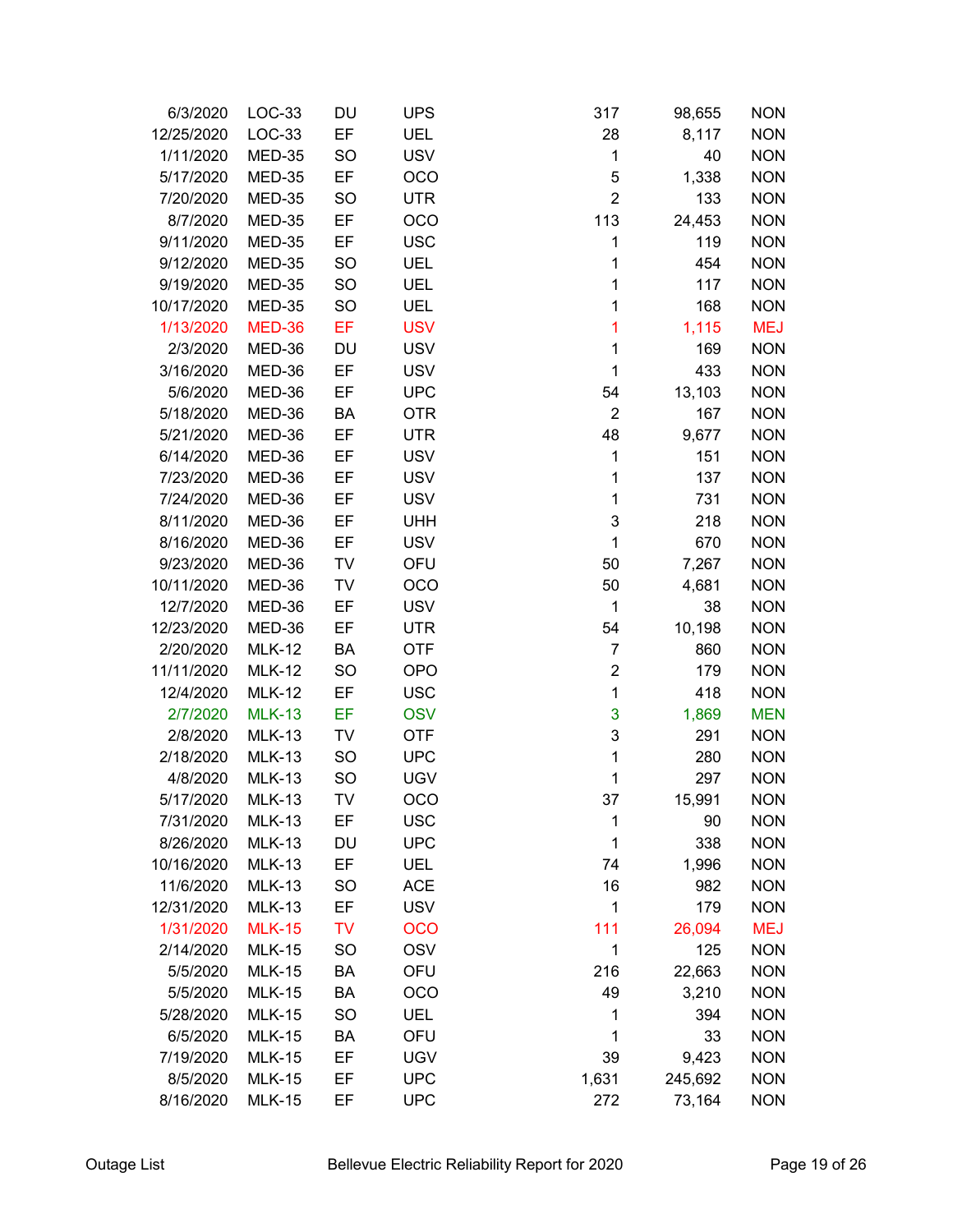| 9/25/2020  | <b>MLK-15</b> | <b>SO</b> | <b>UEL</b> | 26                      | 2,134   | <b>NON</b> |
|------------|---------------|-----------|------------|-------------------------|---------|------------|
| 11/3/2020  | <b>MLK-15</b> | EF        | <b>OTR</b> | 8                       | 3,285   | <b>NON</b> |
| 11/16/2020 | <b>MLK-15</b> | EF        | <b>OCN</b> | $\mathbf 1$             | 104     | <b>NON</b> |
| 12/9/2020  | <b>MLK-15</b> | <b>CE</b> | <b>ACE</b> | $\overline{2}$          | 94      | <b>NON</b> |
| 12/26/2020 | <b>MLK-15</b> | EF        | <b>UPC</b> | 58                      | 8,486   | <b>NON</b> |
| 1/8/2020   | <b>MLK-16</b> | EF        | <b>USV</b> | 1                       | 208     | <b>NON</b> |
| 1/19/2020  | <b>MLK-16</b> | EF        | <b>USV</b> | 1                       | 465     | <b>NON</b> |
| 4/17/2020  | <b>MLK-16</b> | EF        | <b>USV</b> | 1                       | 59      | <b>NON</b> |
| 5/28/2020  | <b>MLK-16</b> | EF        | <b>UMP</b> | $\mathbf 1$             | 150     | <b>NON</b> |
| 10/10/2020 | <b>MLK-16</b> | EF        | <b>USV</b> | $\mathbf 1$             | 167     | <b>NON</b> |
| 10/3/2020  | <b>NOB-11</b> | <b>SO</b> | UEL        | $\overline{2}$          | 600     | <b>NON</b> |
| 2/13/2020  | <b>NOB-12</b> | <b>SO</b> | <b>ACE</b> | 33                      | 617     | <b>NON</b> |
| 2/13/2020  | <b>NOB-12</b> | SO        | <b>ACE</b> | 33                      | 632     | <b>NON</b> |
| 5/5/2020   | <b>NOB-12</b> | <b>SO</b> | <b>UEL</b> | 1                       | 87      | <b>NON</b> |
| 5/28/2020  | <b>NOB-12</b> | <b>SO</b> | <b>UEL</b> | 1                       | 27,407  | <b>NON</b> |
| 6/16/2020  | <b>NOB-12</b> | <b>SO</b> | <b>UEL</b> | 1                       | 31,356  | <b>NON</b> |
| 8/7/2020   | <b>NOB-12</b> | <b>SO</b> | <b>UFJ</b> | $\overline{\mathbf{4}}$ | 595     | <b>NON</b> |
| 9/1/2020   | <b>NOB-12</b> | <b>SO</b> | <b>UEL</b> | 4                       | 144     | <b>NON</b> |
| 11/14/2020 | <b>NOB-12</b> | <b>SO</b> | OMP        | 40                      | 22,881  | <b>NON</b> |
| 1/22/2020  | <b>NOB-14</b> | <b>SO</b> | <b>ACE</b> | 125                     | 21,663  | <b>NON</b> |
| 2/26/2020  | <b>NOB-14</b> | DU        | <b>UPC</b> | 14                      | 79      | <b>NON</b> |
| 9/13/2020  | <b>NOB-14</b> | EF        | <b>UPC</b> | 950                     | 115,472 | <b>NON</b> |
| 5/3/2020   | <b>NOB-22</b> | CP        | <b>OPO</b> | 10                      | 6,647   | <b>NON</b> |
| 8/11/2020  | <b>NOB-22</b> | CP        | <b>UPT</b> | 4                       | 1,176   | <b>NON</b> |
| 1/4/2020   | <b>NOB-24</b> | EF        | <b>OTR</b> | 4                       | 1,166   | <b>NON</b> |
| 1/5/2020   | <b>NOB-24</b> | EF        | <b>OPO</b> | 50                      | 13,671  | <b>NON</b> |
| 1/10/2020  | <b>NOB-24</b> | EF        | <b>OFC</b> | 6                       | 415     | <b>NON</b> |
| 1/19/2020  | <b>NOB-24</b> | EF        | <b>OTR</b> | 1                       | 274     | <b>NON</b> |
| 2/9/2020   | <b>NOB-24</b> | EF        | <b>OSV</b> | 1                       | 143     | <b>NON</b> |
| 5/23/2020  | <b>NOB-24</b> | BA        | OFU        | $\overline{2}$          | 166     | <b>NON</b> |
| 5/27/2020  | <b>NOB-24</b> | EF        | <b>UPS</b> | 1,028                   | 88,132  | <b>NON</b> |
| 5/27/2020  | <b>NOB-24</b> | EF        | <b>UPS</b> | 1,011                   | 24,213  | <b>NON</b> |
| 5/30/2020  | <b>NOB-24</b> | EF        | UFJ        | 11                      | 2,086   | <b>NON</b> |
| 8/22/2020  | <b>NOB-24</b> | EF        | <b>OTR</b> | 3                       | 524     | <b>NON</b> |
| 10/10/2020 | <b>NOB-24</b> | EF        | <b>UGF</b> | $\overline{2}$          | 319     | <b>NON</b> |
| 10/13/2020 | <b>NOB-24</b> | <b>TV</b> | <b>OCO</b> | 153                     | 86,965  | <b>MEJ</b> |
| 10/14/2020 | <b>NOB-24</b> | <b>TV</b> | <b>OTF</b> | 4                       | 1,239   | <b>NMJ</b> |
| 12/21/2020 | <b>NOB-24</b> | EF        | <b>UHH</b> | 7                       | 8,400   | <b>MEN</b> |
| 1/14/2020  | <b>NRU-23</b> | EF        | <b>USV</b> | 1                       | 106     | <b>NMJ</b> |
| 5/17/2020  | <b>NRU-23</b> | BA        | OFU        | 3                       | 375     | <b>NON</b> |
| 6/20/2020  | <b>NRU-23</b> | BA        | <b>OTR</b> | 3                       | 409     | <b>NON</b> |
| 7/6/2020   | <b>NRU-23</b> | TV        | OFU        | 4                       | 217     | <b>NON</b> |
| 7/19/2020  | <b>NRU-23</b> | EF        | <b>UPC</b> | 668                     | 460,180 | <b>NON</b> |
| 7/23/2020  | <b>NRU-23</b> | BA        | OFU        | 9                       | 866     | <b>NON</b> |
| 7/31/2020  | <b>NRU-23</b> | BA        | OFU        | 3                       | 193     | <b>NON</b> |
| 8/15/2020  | <b>NRU-23</b> | BA        | OFU        | 9                       | 733     | <b>NON</b> |
| 8/26/2020  | <b>NRU-23</b> | EF        | <b>UPC</b> | 9                       | 10      | <b>NON</b> |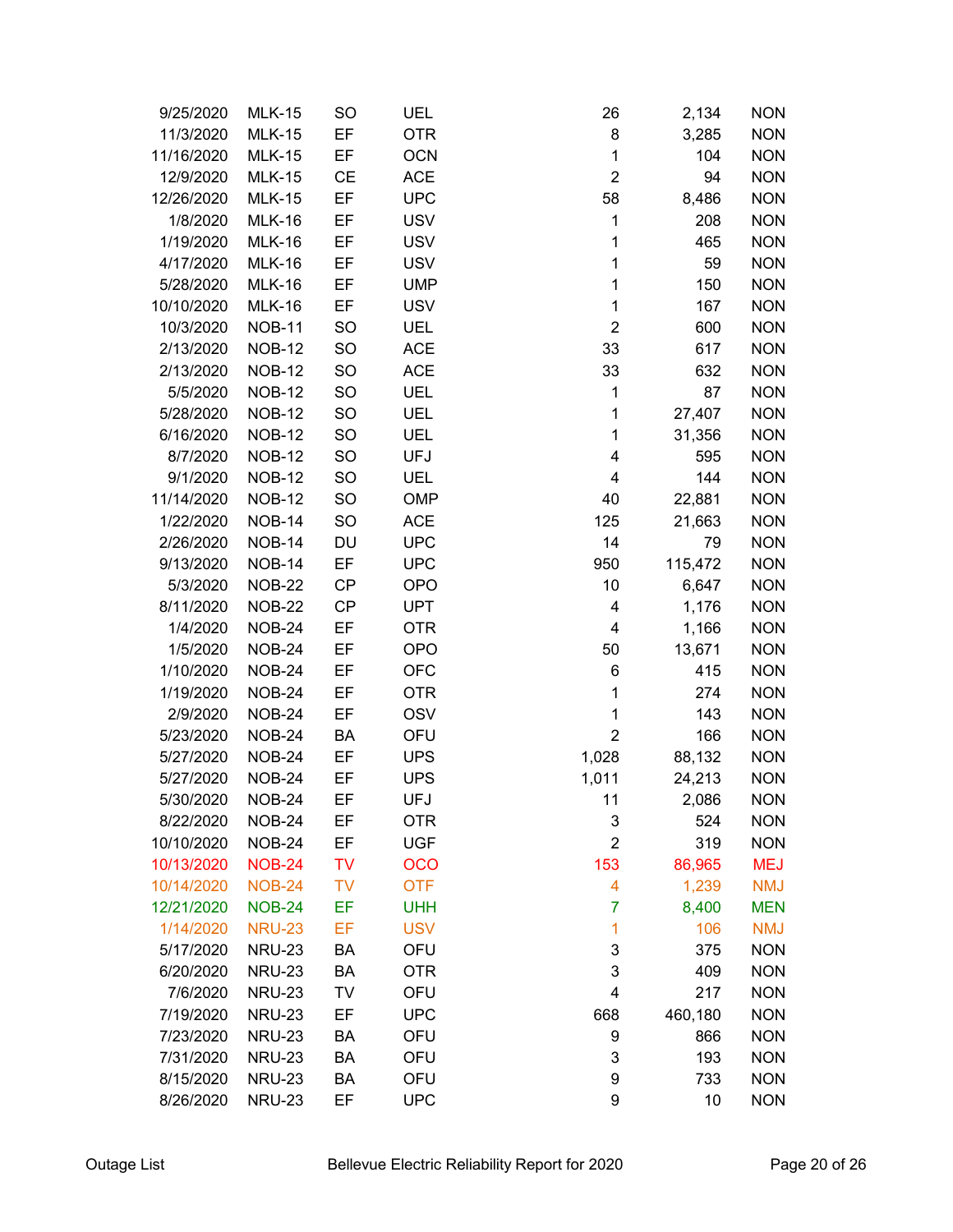| 9/5/2020   | <b>NRU-23</b> | BA        | OFU        | 3              | 538     | <b>NON</b> |
|------------|---------------|-----------|------------|----------------|---------|------------|
| 10/4/2020  | <b>NRU-23</b> | EF        | <b>OSV</b> | 1              | 86      | <b>NON</b> |
| 10/15/2020 | <b>NRU-23</b> | EF        | <b>OFU</b> | $\overline{9}$ | 1,758   | <b>NMJ</b> |
| 11/4/2020  | <b>NRU-23</b> | TV        | <b>OCO</b> | 11             | 2,216   | <b>NON</b> |
| 1/2/2020   | <b>NRU-25</b> | EF        | <b>USV</b> | 1              | 339     | <b>NON</b> |
| 1/13/2020  | <b>NRU-25</b> | EF        | <b>USV</b> | 1              | 448     | <b>MEJ</b> |
| 2/7/2020   | <b>NRU-25</b> | EF        | <b>USV</b> | 1              | 640     | <b>MEN</b> |
| 4/20/2020  | <b>NRU-25</b> | BA        | OFU        | 4              | 770     | <b>NON</b> |
| 7/18/2020  | <b>NRU-25</b> | BA        | <b>OUP</b> | 1              | 23      | <b>NON</b> |
| 7/21/2020  | <b>NRU-25</b> | <b>SO</b> | <b>UPT</b> | 1              | 492     | <b>NON</b> |
| 8/11/2020  | <b>NRU-25</b> | EF        | <b>OCN</b> | 1              | 156     | <b>NON</b> |
| 8/29/2020  | <b>NRU-25</b> | EF        | <b>UPS</b> | 1              | 126     | <b>NON</b> |
| 9/12/2020  | <b>NRU-25</b> | EF        | <b>UPC</b> | 1              | 338     | <b>NON</b> |
| 9/15/2020  | <b>NRU-25</b> | BA        | <b>UOT</b> | $\overline{7}$ | 719     | <b>NON</b> |
| 10/13/2020 | <b>NRU-25</b> | EF        | <b>UPC</b> | 210            | 173,867 | <b>MEN</b> |
| 10/13/2020 | <b>NRU-25</b> | EF        | <b>UTR</b> | 148            | 185,040 | <b>MEN</b> |
| 11/4/2020  | <b>NRU-25</b> | <b>SO</b> | UEL        | 1              | 191     | <b>NON</b> |
| 11/6/2020  | <b>NRU-25</b> | SO        | <b>UEL</b> | 1              | 142     | <b>NON</b> |
| 11/16/2020 | <b>NRU-25</b> | <b>SO</b> | <b>UHH</b> | 5              | 534     | <b>NON</b> |
| 11/19/2020 | <b>NRU-25</b> | EF        | <b>OCN</b> | 1              | 91      | <b>NON</b> |
| 3/7/2020   | <b>NRU-26</b> | <b>SO</b> | UEL        | $\overline{c}$ | 199     | <b>NON</b> |
| 3/15/2020  | <b>NRU-26</b> | <b>SO</b> | UEL        | 1              | 182     | <b>NON</b> |
| 4/10/2020  | <b>NRU-26</b> | <b>SO</b> | <b>UEL</b> | 1              | 254     | <b>NON</b> |
| 4/26/2020  | <b>NRU-26</b> | <b>SO</b> | UEL        | 1              | 552     | <b>NON</b> |
| 6/26/2020  | <b>NRU-26</b> | <b>SO</b> |            | 1              | 339     | <b>NON</b> |
| 9/25/2020  | <b>NRU-26</b> | EF        | OFU        | 5              | 484     | <b>NON</b> |
| 10/13/2020 | <b>NRU-26</b> | <b>TV</b> | OFU        | 38             | 24,667  | <b>MEJ</b> |
| 10/15/2020 | <b>NRU-26</b> | <b>TV</b> | <b>OCO</b> | 24             | 9,258   | <b>NMJ</b> |
| 1/25/2020  | <b>NRU-27</b> | <b>SO</b> | <b>OCO</b> | 1              | 296     | <b>NON</b> |
| 2/15/2020  | <b>NRU-27</b> | BA        | <b>OTR</b> | 516            | 46,079  | <b>NON</b> |
| 3/23/2020  | <b>NRU-27</b> | EF        | <b>UPC</b> | 19             | 4,502   | <b>NON</b> |
| 3/23/2020  | <b>NRU-27</b> | EF        | <b>UPC</b> | 18             | 534     | <b>NON</b> |
| 3/23/2020  | <b>NRU-27</b> | EF        | <b>UPC</b> | 18             | 5,782   | <b>NON</b> |
| 4/6/2020   | <b>NRU-27</b> | <b>SO</b> | UEL        | 4              | 740     | <b>NON</b> |
| 4/7/2020   | <b>NRU-27</b> | SO        | UEL        | 1              | 583     | <b>NON</b> |
| 4/8/2020   | <b>NRU-27</b> | SO        | <b>UEL</b> | 1              | 287     | <b>NON</b> |
| 4/9/2020   | <b>NRU-27</b> | <b>SO</b> | <b>UEL</b> | 7              | 1,755   | <b>NON</b> |
| 4/28/2020  | <b>NRU-27</b> | EF        | <b>OCN</b> | 1              | 292     | <b>NON</b> |
| 8/2/2020   | <b>NRU-27</b> | SO        | <b>DNO</b> | $\overline{c}$ | 325     | <b>NON</b> |
| 8/20/2020  | <b>NRU-27</b> | <b>SO</b> | UEL        | 1              | 155     | <b>NON</b> |
| 8/21/2020  | <b>NRU-27</b> | EF        | UEL        | 5              | 761     | <b>NON</b> |
| 9/22/2020  | <b>NRU-27</b> | EF        | <b>UTR</b> | 6              | 3,467   | <b>NON</b> |
| 9/24/2020  | <b>NRU-27</b> | <b>UN</b> | <b>PMF</b> | 71             | 23,480  | <b>NON</b> |
| 9/24/2020  | <b>NRU-27</b> | EF        | <b>PMF</b> | 20             | 77      | <b>NON</b> |
| 9/29/2020  | <b>NRU-27</b> | EF        | UFJ        | 25             | 4,658   | <b>NON</b> |
| 10/9/2020  | <b>NRU-27</b> | EF        | <b>UFJ</b> | 4              | 754     | <b>NON</b> |
| 10/10/2020 | <b>NRU-27</b> | EF        | <b>UFJ</b> | 4              | 595     | <b>NON</b> |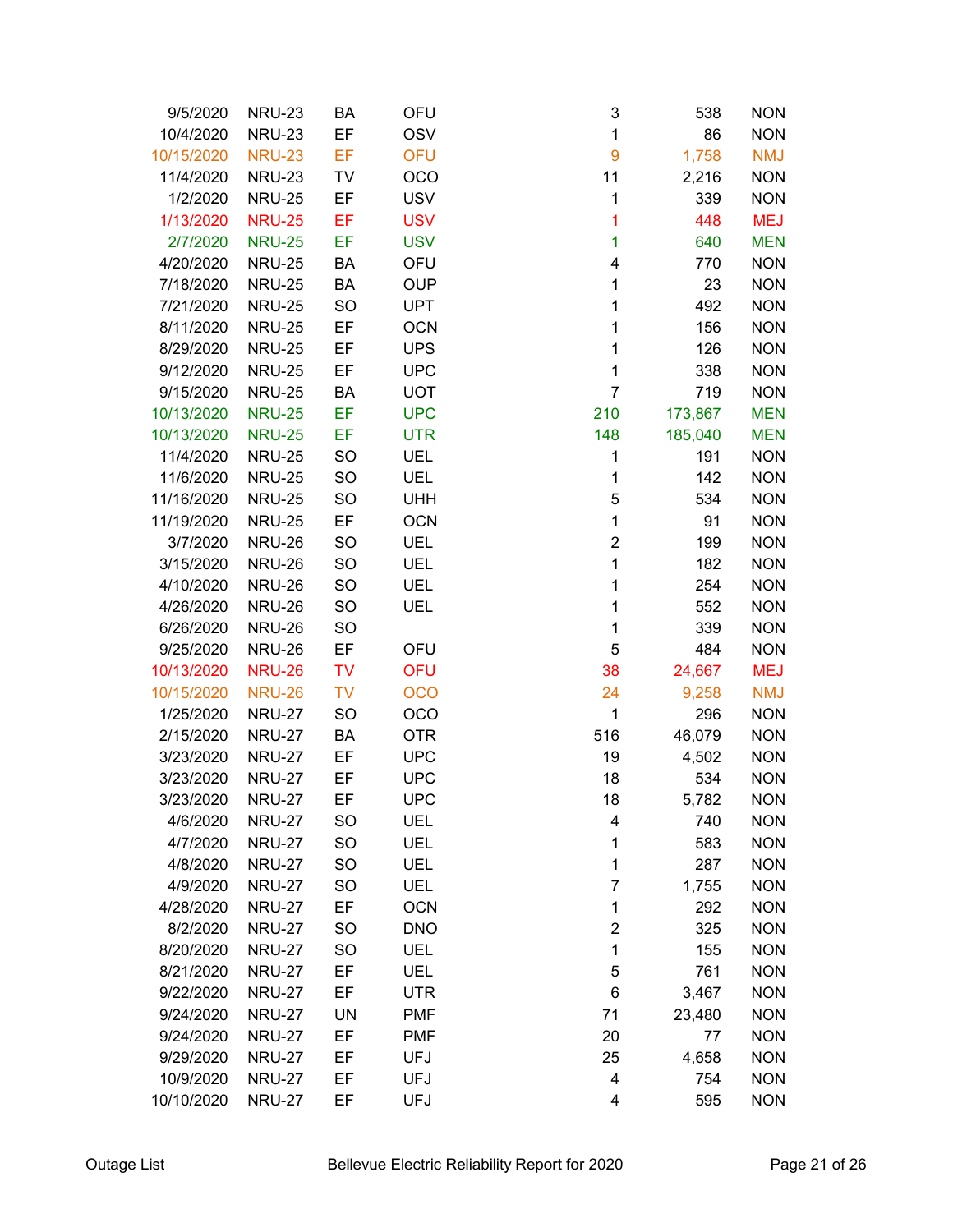| 10/12/2020 | <b>NRU-27</b> | EF        | UFJ        | 20             | 3,676   | <b>NON</b> |
|------------|---------------|-----------|------------|----------------|---------|------------|
| 11/3/2020  | <b>NRU-27</b> | EF        | <b>UTR</b> | $\overline{7}$ | 1,843   | <b>NON</b> |
| 7/26/2020  | <b>OVE-12</b> | EF        | <b>UOT</b> | 38             | 4,762   | <b>NON</b> |
| 8/5/2020   | <b>OVE-12</b> | EF        | <b>OTF</b> | 6              | 423     | <b>NON</b> |
| 12/6/2020  | <b>OVE-12</b> | EF        | <b>UPC</b> | 126            | 17,976  | <b>NON</b> |
| 1/23/2020  | <b>OVE-15</b> | <b>UN</b> | <b>OPO</b> | 27             | 6,952   | <b>NON</b> |
| 1/29/2020  | <b>OVE-15</b> | EF        | <b>UPC</b> | 1              | 512     | <b>NON</b> |
| 2/12/2020  | <b>OVE-15</b> | TV        | OCO        | $\overline{2}$ | 125     | <b>NON</b> |
| 2/16/2020  | <b>OVE-15</b> | TV        | <b>OTF</b> | 3              | 321     | <b>NON</b> |
| 2/23/2020  | <b>OVE-15</b> | <b>TV</b> | OCO        | 450            | 249,985 | <b>MEN</b> |
| 2/23/2020  | <b>OVE-15</b> | <b>TV</b> | <b>OCO</b> | 114            | 62,315  | <b>MEN</b> |
| 4/28/2020  | <b>OVE-15</b> | BA        | OCO        | 2              | 144     | <b>NON</b> |
| 5/20/2020  | <b>OVE-15</b> | TV        | <b>OPO</b> | 31             | 6,726   | <b>NON</b> |
| 6/5/2020   | <b>OVE-15</b> | EF        | OIN        | 6              | 93      | <b>NON</b> |
| 7/14/2020  | <b>OVE-15</b> | <b>SO</b> | OCO        | 4              | 1,184   | <b>NON</b> |
| 9/1/2020   | <b>OVE-15</b> | SO        | <b>UPT</b> | 3              | 389     | <b>NON</b> |
| 9/4/2020   | <b>OVE-15</b> | EF        | <b>OCO</b> | 24             | 941     | <b>NON</b> |
| 9/4/2020   | <b>OVE-15</b> | EF        | OCO        | 5              | 209     | <b>NON</b> |
| 9/22/2020  | <b>OVE-15</b> | SO        | <b>OTR</b> | 6              | 620     | <b>NON</b> |
| 9/28/2020  | <b>OVE-15</b> | EF        | <b>OCN</b> | 10             | 1,432   | <b>NON</b> |
| 10/14/2020 | <b>OVE-15</b> | <b>TV</b> | <b>OCO</b> | 118            | 12,995  | <b>NMJ</b> |
| 12/5/2020  | <b>OVE-15</b> | <b>SO</b> | <b>OFC</b> | $\overline{2}$ | 494     | <b>NON</b> |
| 2/3/2020   | <b>PHA-13</b> | EF        | <b>OCN</b> | $\mathbf 1$    | 113     | <b>NON</b> |
| 2/23/2020  | <b>PHA-13</b> | <b>TV</b> | <b>OCO</b> | 44             | 44,846  | <b>MEN</b> |
| 3/17/2020  | <b>PHA-13</b> | TV        | OCO        | 11             | 138     | <b>NON</b> |
| 5/8/2020   | <b>PHA-13</b> | EF        | <b>OPO</b> | 4              | 1,877   | <b>NON</b> |
| 6/21/2020  | <b>PHA-13</b> | EF        | <b>OTF</b> | 6              | 913     | <b>NON</b> |
| 7/7/2020   | <b>PHA-13</b> | BA        | OFU        | 41             | 3,719   | <b>NON</b> |
| 8/1/2020   | <b>PHA-13</b> | EF        | <b>UPT</b> | 1              | 464     | <b>NON</b> |
| 9/3/2020   | <b>PHA-13</b> | EF        | <b>USC</b> | 1              | 586     | <b>NON</b> |
| 9/17/2020  | <b>PHA-13</b> | EF        | <b>UPC</b> | 37             | 23,408  | <b>NON</b> |
| 9/30/2020  | <b>PHA-13</b> | SO        | <b>PMF</b> | $\overline{c}$ | 457     | <b>NON</b> |
| 10/11/2020 | <b>PHA-13</b> | TV        | <b>OTR</b> | 4              | 2,230   | <b>NON</b> |
| 10/27/2020 | <b>PHA-13</b> | EF        | <b>OTF</b> | 6              | 571     | <b>NON</b> |
| 12/4/2020  | <b>PHA-13</b> | EF        | <b>UPC</b> | 37             | 6,642   | <b>NON</b> |
| 12/7/2020  | <b>PHA-13</b> | SO        | <b>OTF</b> | 4              | 567     | <b>NON</b> |
| 2/23/2020  | <b>PHA-15</b> | TV        | <b>OSV</b> | 1              | 210     | <b>MEN</b> |
| 2/29/2020  | <b>PHA-16</b> | TV        | <b>OTF</b> | 7              | 883     | <b>NON</b> |
| 3/3/2020   | <b>PHA-16</b> | EF        | <b>OTR</b> | 4              | 944     | <b>NON</b> |
| 5/20/2020  | <b>PHA-16</b> | EF        | <b>USV</b> | 1              | 188     | <b>NON</b> |
| 5/27/2020  | <b>PHA-16</b> | EF        | <b>OSV</b> | 5              | 480     | <b>NON</b> |
| 5/31/2020  | <b>PHA-16</b> | TV        | OCO        | 1              | 117     | <b>NON</b> |
| 6/22/2020  | <b>PHA-16</b> | EF        | <b>OTR</b> | 7              | 1,596   | <b>NON</b> |
| 7/5/2020   | <b>PHA-16</b> | EF        | <b>OCN</b> | 1              | 108     | <b>NON</b> |
| 7/15/2020  | <b>PHA-16</b> | EF        | <b>UTR</b> | 32             | 10,355  | <b>NON</b> |
| 7/21/2020  | <b>PHA-16</b> | EF        | UTR        | 15             | 760     | <b>NON</b> |
| 8/7/2020   | <b>PHA-16</b> | BA        | <b>OTF</b> | 5              | 412     | <b>NON</b> |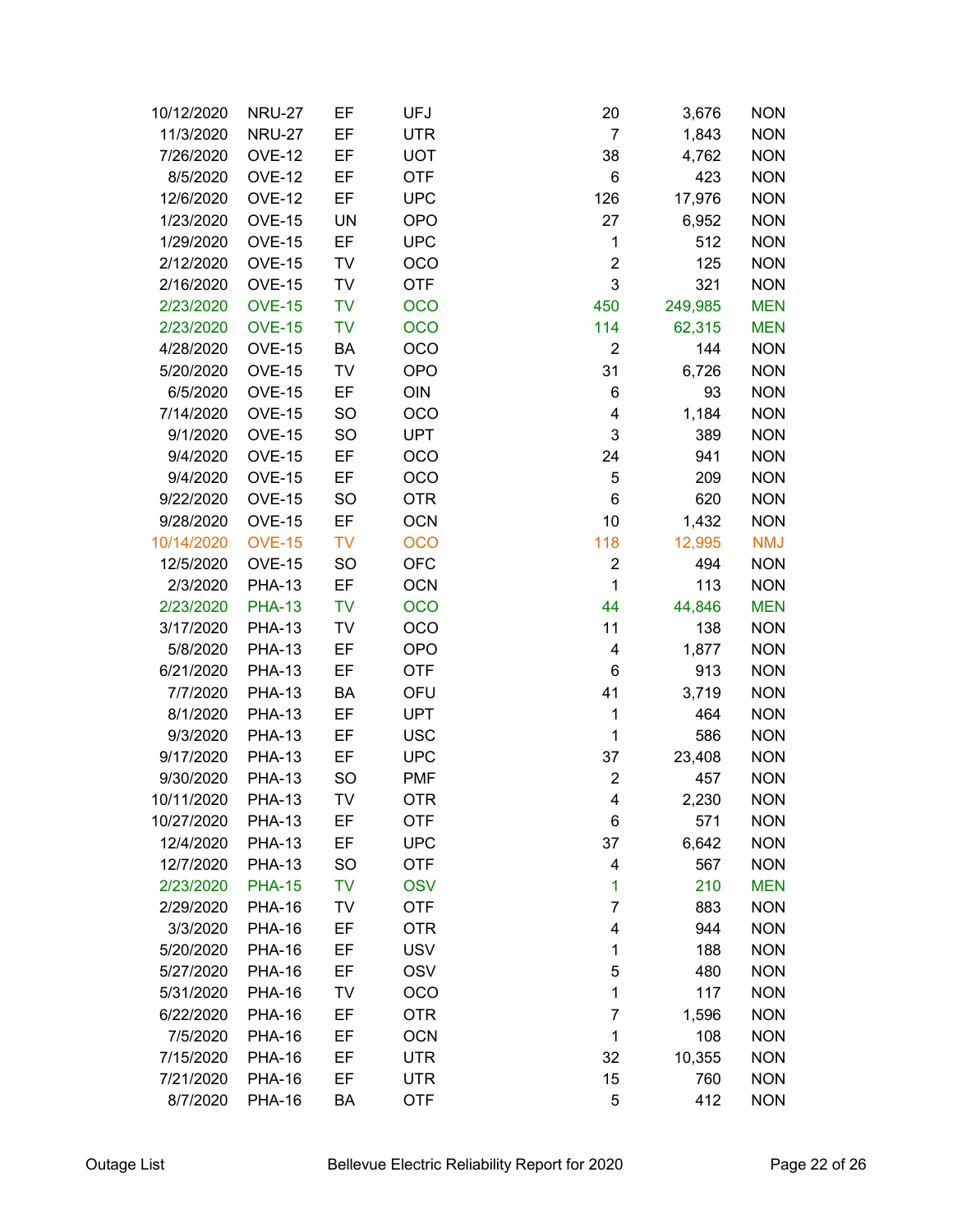| 9/16/2020  | <b>PHA-16</b> | BA        | <b>OTF</b> | 4              | 271    | <b>NON</b> |
|------------|---------------|-----------|------------|----------------|--------|------------|
| 12/1/2020  | <b>PHA-16</b> | TV        | <b>OSV</b> | 5              | 978    | <b>NON</b> |
| 12/5/2020  | <b>PHA-16</b> | EF        | <b>UPT</b> | 8              | 4,236  | <b>NON</b> |
| 2/7/2020   | <b>PHA-17</b> | OD        | <b>OCO</b> | 121            | 41,055 | <b>MEN</b> |
| 2/7/2020   | <b>PHA-17</b> | <b>TV</b> | <b>OFU</b> | 124            | 67,440 | <b>MEN</b> |
| 2/8/2020   | <b>PHA-17</b> | <b>TV</b> | OFU        | 121            | 20,834 | <b>NON</b> |
| 3/12/2020  | <b>PHA-17</b> | EF        | <b>USC</b> | 6              | 2,106  | <b>NON</b> |
| 3/14/2020  | <b>PHA-17</b> | TV        | <b>OSV</b> | 1              | 133    | <b>NON</b> |
| 4/2/2020   | <b>PHA-17</b> | DU        | <b>USV</b> | 1              | 544    | <b>NON</b> |
| 4/15/2020  | <b>PHA-17</b> | BA        | <b>OTR</b> | 31             | 2,100  | <b>NON</b> |
| 10/16/2020 | <b>PHA-17</b> | EF        | <b>OTF</b> | 8              | 680    | <b>NON</b> |
| 12/3/2020  | <b>PHA-17</b> | AC        | <b>OSV</b> | 1              | 91     | <b>NON</b> |
| 1/29/2020  | <b>ROS-17</b> | EF        | <b>USV</b> | 1              | 430    | <b>NON</b> |
| 2/5/2020   | <b>ROS-17</b> | EF        | <b>USV</b> | 1              | 104    | <b>NON</b> |
| 3/29/2020  | <b>ROS-17</b> | EF        | <b>UPC</b> | 80             | 10,903 | <b>NON</b> |
| 4/23/2020  | <b>ROS-17</b> | EF        | <b>OFC</b> | 52             | 6,353  | <b>NON</b> |
| 4/23/2020  | <b>ROS-17</b> | EF        | <b>USV</b> | $\mathbf{1}$   | 188    | <b>NON</b> |
| 4/24/2020  | <b>ROS-17</b> | EF        | <b>USV</b> | $\mathbf 1$    | 224    | <b>NON</b> |
| 5/22/2020  | <b>ROS-17</b> | <b>UN</b> | UEL        | 1              | 156    | <b>NON</b> |
| 5/23/2020  | <b>ROS-17</b> | <b>UN</b> | OFU        | 10             | 790    | <b>NON</b> |
| 9/3/2020   | <b>ROS-17</b> | UN        | <b>UFJ</b> | 8              | 805    | <b>NON</b> |
| 9/30/2020  | <b>ROS-17</b> | EF        | <b>OCN</b> | 1              | 205    | <b>NON</b> |
| 10/1/2020  | <b>ROS-17</b> | EF        | <b>USV</b> | $\mathbf{1}$   | 188    | <b>NON</b> |
| 11/30/2020 | <b>ROS-17</b> | EF        | <b>USC</b> | $\overline{2}$ | 611    | <b>NON</b> |
| 1/22/2020  | <b>SBE-22</b> | <b>SO</b> | <b>UTC</b> | 9              | 1,151  | <b>NON</b> |
| 11/5/2020  | <b>SBE-22</b> | SO        | <b>OFC</b> | 4              | 1,255  | <b>NON</b> |
| 3/19/2020  | <b>SBE-23</b> | <b>SO</b> | <b>UTC</b> | 1              | 163    | <b>NON</b> |
| 3/20/2020  | <b>SBE-23</b> | <b>SO</b> | <b>UTC</b> | 24             | 72     | <b>NON</b> |
| 7/25/2020  | <b>SBE-23</b> | <b>SO</b> | <b>UTC</b> | 13             | 541    | <b>NON</b> |
| 7/25/2020  | <b>SBE-23</b> | <b>SO</b> | <b>UTC</b> | $\mathbf 1$    | 216    | <b>NON</b> |
| 8/12/2020  | <b>SBE-23</b> | <b>SO</b> | <b>UPC</b> | 19             | 516    | <b>NON</b> |
| 8/19/2020  | <b>SBE-23</b> | <b>SO</b> | <b>UTC</b> | 13             | 24     | <b>NON</b> |
| 9/16/2020  | <b>SBE-23</b> | <b>SO</b> | <b>UTC</b> | 24             | 68     | <b>NON</b> |
| 9/21/2020  | <b>SBE-23</b> | <b>SO</b> | UEL        | 1              | 443    | <b>NON</b> |
| 9/28/2020  | <b>SBE-23</b> | SO        | <b>UEL</b> | 1              | 28     | <b>NON</b> |
| 1/31/2020  | <b>SBE-25</b> | EF        | <b>OCO</b> | 38             | 14,786 | <b>MEJ</b> |
| 2/1/2020   | <b>SBE-25</b> | EF        | <b>UTR</b> | 23             | 21,295 | <b>MEJ</b> |
| 8/20/2020  | <b>SBE-25</b> | <b>SO</b> | <b>OPO</b> | 17             | 4,355  | <b>NON</b> |
| 9/29/2020  | <b>SBE-25</b> | SO        | <b>OPO</b> | $\overline{c}$ | 711    | <b>NON</b> |
| 10/10/2020 | <b>SBE-25</b> | EF        | <b>OTF</b> | 8              | 1,046  | <b>NON</b> |
| 11/2/2020  | <b>SBE-25</b> | EF        | <b>OTR</b> | 4              | 899    | <b>NON</b> |
| 11/29/2020 | <b>SBE-25</b> | EF        | <b>OTR</b> | 8              | 984    | <b>NON</b> |
| 1/23/2020  | <b>SBE-26</b> | EF        | <b>USV</b> | 1              | 549    | <b>NON</b> |
| 2/15/2020  | <b>SBE-26</b> | EF        | <b>USV</b> | 1              | 786    | <b>NON</b> |
| 2/23/2020  | <b>SBE-26</b> | <b>TV</b> | <b>OCO</b> | 26             | 9,181  | <b>MEN</b> |
| 3/3/2020   | <b>SBE-26</b> | EF        | <b>USV</b> | 1              | 336    | <b>NON</b> |
| 3/28/2020  | <b>SBE-26</b> | EF        | <b>UEL</b> | 155            | 18,211 | <b>NON</b> |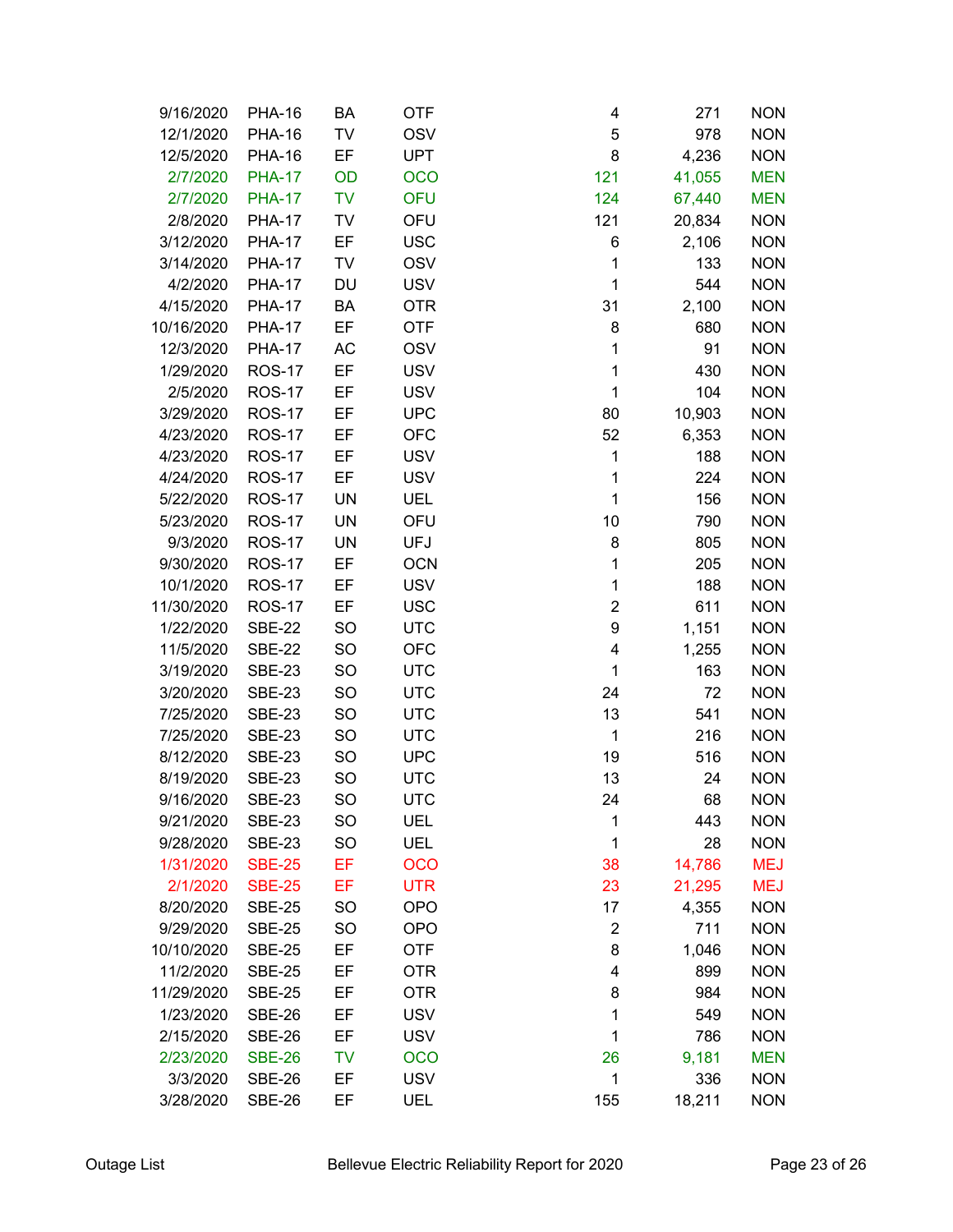| 5/20/2020             | <b>SBE-26</b>                  | TV              | <b>OCN</b>               | 1                       | 380     | <b>NON</b>               |
|-----------------------|--------------------------------|-----------------|--------------------------|-------------------------|---------|--------------------------|
| 5/23/2020             | <b>SBE-26</b>                  | <b>AC</b>       | <b>OFC</b>               | 1                       | 20      | <b>NON</b>               |
| 6/21/2020             | <b>SBE-26</b>                  | TV              | <b>OTF</b>               | 3                       | 314     | <b>NON</b>               |
| 6/22/2020             | <b>SBE-26</b>                  | EF              | <b>UPC</b>               | 11                      | 2,182   | <b>NON</b>               |
| 7/1/2020              | <b>SBE-26</b>                  | <b>UN</b>       | <b>UTC</b>               | 24                      | 3,156   | <b>NON</b>               |
| 7/15/2020             | <b>SBE-26</b>                  | BA              | <b>OFC</b>               | 18                      | 1,302   | <b>NON</b>               |
| 8/2/2020              | <b>SBE-26</b>                  | EF              | <b>USC</b>               | 1                       | 311     | <b>NON</b>               |
| 8/6/2020              | <b>SBE-26</b>                  | EF              | <b>USV</b>               | 1                       | 613     | <b>NON</b>               |
| 8/14/2020             | <b>SBE-26</b>                  | <b>SO</b>       | <b>UTR</b>               | 5                       | 912     | <b>NON</b>               |
| 8/28/2020             | <b>SBE-26</b>                  | EF              | <b>OCN</b>               | $\overline{7}$          | 864     | <b>NON</b>               |
| 9/2/2020              | <b>SBE-26</b>                  | TV              | OCO                      | $\overline{\mathbf{4}}$ | 393     | <b>NON</b>               |
| 10/13/2020            | <b>SBE-26</b>                  | <b>TV</b>       | <b>OCO</b>               | 42                      | 54,580  | <b>MEJ</b>               |
| 10/14/2020            | <b>SBE-26</b>                  | <b>TV</b>       | <b>OSV</b>               | $\overline{\mathbf{4}}$ | 2,825   | <b>NMJ</b>               |
| 10/30/2020            | <b>SBE-26</b>                  | BA              | <b>OTF</b>               | $\boldsymbol{2}$        | 216     | <b>NON</b>               |
| 11/9/2020             | <b>SBE-26</b>                  | EF              | <b>OFC</b>               | 72                      | 5,701   | <b>NON</b>               |
| 11/26/2020            | <b>SBE-26</b>                  | EF              | <b>UPC</b>               | 3                       | 573     | <b>NON</b>               |
| 11/26/2020            | <b>SBE-26</b>                  | EF              | <b>UPC</b>               | $\overline{2}$          | 374     | <b>NON</b>               |
| 11/26/2020            | <b>SBE-26</b>                  | EF              | <b>UPC</b>               | 11                      | 1,965   | <b>NON</b>               |
| 12/28/2020            | <b>SBE-26</b>                  | <b>AC</b>       | <b>OPO</b>               | $\overline{\mathbf{4}}$ | 2,661   | <b>NON</b>               |
| 1/18/2020             | <b>SOM-13</b>                  | EF              | <b>USV</b>               | 1                       | 225     | <b>NMJ</b>               |
| 4/15/2020             | <b>SOM-13</b>                  | EF              | <b>USV</b>               | 1                       | 96      | <b>NON</b>               |
| 6/29/2020             | <b>SOM-13</b>                  | EF              | <b>USC</b>               | 1                       | 127     | <b>NON</b>               |
| 10/13/2020            | <b>SOM-13</b>                  | $3^{\circ}$ TV  | <b>OCO</b>               | 1,175                   | 95,625  | <b>MEJ</b>               |
| 1/16/2020             | <b>SOM-15</b>                  | OD              | <b>USV</b>               | 1                       | 127     | <b>NMJ</b>               |
| 3/19/2020             | <b>SOM-15</b>                  | EF              | <b>USC</b>               | 1                       | 91      | <b>NON</b>               |
| 5/10/2020             | <b>SOM-15</b>                  | EF              | <b>UFJ</b>               | 183                     | 16,046  | <b>NON</b>               |
| 7/4/2020              | <b>SOM-15</b>                  | EF              | <b>UPC</b>               | 12                      | 1,747   | <b>NON</b>               |
| 7/15/2020             | <b>SOM-15</b>                  | EF              | <b>UPT</b>               | 8                       | 3,753   | <b>NON</b>               |
| 7/16/2020             | <b>SOM-15</b>                  | EF              | <b>USV</b>               | 1                       | 197     | <b>NON</b>               |
| 8/11/2020             | <b>SOM-15</b>                  | EF              | UEL                      | 53                      | 11,795  | <b>NON</b>               |
| 8/11/2020             | <b>SOM-15</b>                  | EF              | <b>PMP</b>               | 7                       | 643     | <b>NON</b>               |
| 8/19/2020             | <b>SOM-15</b>                  | EF              | <b>USV</b>               | 1                       | 97      | <b>NON</b>               |
| 8/24/2020             | <b>SOM-15</b>                  | EF              | <b>OCN</b>               | 34                      | 6,713   | <b>NON</b>               |
| 8/28/2020             | <b>SOM-15</b>                  | EF              | <b>PMP</b>               | 24                      | 448     | <b>NON</b>               |
| 9/23/2020             | <b>SOM-15</b>                  | EF              | <b>OMP</b>               | 1                       | 134     | <b>NON</b>               |
| 10/13/2020            | <b>SOM-15</b>                  | $3^{\circ}$ TV  | <b>OCO</b>               | 1,746                   | 142,095 | <b>MEJ</b>               |
| 12/30/2020            | <b>SOM-15</b>                  | $3$ TV          | OCO                      | 18                      | 810     | <b>NON</b>               |
| 2/1/2020              | <b>SOM-16</b>                  | <b>TV</b>       | <b>OSV</b>               | 1                       | 83      | <b>MEJ</b>               |
| 2/7/2020              | <b>SOM-16</b>                  | <b>TV</b>       | <b>OSV</b>               | 1                       | 419     | <b>MEN</b>               |
| 2/21/2020             | <b>SOM-16</b>                  | <b>TV</b>       | <b>OSV</b>               | 1                       | 134     | <b>NON</b>               |
| 3/17/2020             | <b>SOM-16</b>                  | DU              | <b>USC</b>               | 5                       | 1,281   | <b>NON</b>               |
| 4/30/2020             | <b>SOM-16</b><br><b>SOM-16</b> | EF              | <b>UGV</b>               | 2,631                   | 198,246 | <b>NON</b>               |
| 5/12/2020             | <b>SOM-16</b>                  | <b>TV</b><br>EF | <b>OCN</b><br><b>UPC</b> | 1<br>91                 | 285     | <b>NON</b><br><b>NON</b> |
| 5/24/2020<br>6/7/2020 | <b>SOM-16</b>                  | EF              | <b>OAR</b>               | 456                     | 18,447  | <b>NON</b>               |
| 6/9/2020              | <b>SOM-16</b>                  | TV              | OCO                      | 2,631                   | 43,098  |                          |
| 7/14/2020             | <b>SOM-16</b>                  |                 | OFU                      |                         | 272,658 | <b>NON</b><br><b>NON</b> |
|                       |                                | BA              |                          | 16                      | 967     |                          |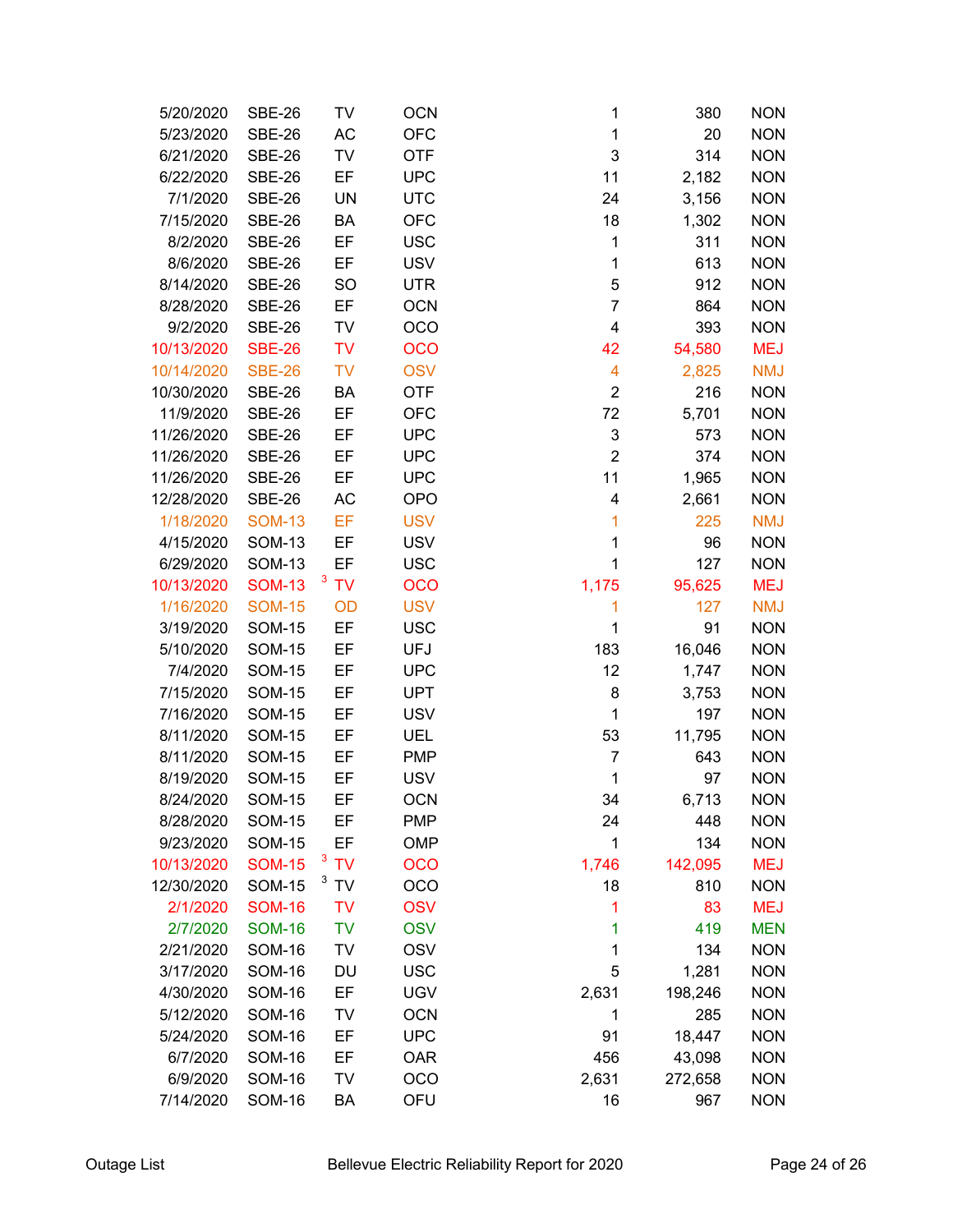| 8/19/2020  | <b>SOM-16</b> | EF        | <b>USV</b> |        | $\mathbf 1$             | 225        | <b>NON</b> |
|------------|---------------|-----------|------------|--------|-------------------------|------------|------------|
| 10/13/2020 | <b>SOM-16</b> | <b>TV</b> | <b>OCO</b> |        | 129                     | 34,985     | <b>MEJ</b> |
| 10/13/2020 | <b>SOM-16</b> | <b>TV</b> | <b>OCO</b> |        | 1,174                   | 1,601,649  | <b>MEJ</b> |
| 11/13/2020 | <b>SOM-16</b> | EF        | <b>USC</b> |        | 1                       | 631        | <b>MEN</b> |
| 11/18/2020 | <b>SOM-16</b> | EF        | <b>UHH</b> |        | 1                       | 580        | <b>NON</b> |
| 11/29/2020 | <b>SOM-16</b> | EF        | <b>USC</b> |        | $\mathbf{1}$            | 571        | <b>NON</b> |
| 11/29/2020 | <b>SOM-16</b> | EF        | <b>UPC</b> |        | 67                      | 7,073      | <b>NON</b> |
| 12/21/2020 | <b>SOM-16</b> | EF        | <b>UPC</b> |        | 3,474                   | 849,861    | <b>MEN</b> |
| 12/21/2020 | <b>SOM-16</b> | EF        | <b>UPC</b> |        | 3,449                   | 411,007    | <b>MEN</b> |
| 12/22/2020 | <b>SOM-16</b> | EF        | <b>UTR</b> |        | 4                       | 4,395      | <b>NON</b> |
| 1/8/2020   | <b>SOM-17</b> | EF        | <b>OAR</b> |        | 226                     | 20,856     | <b>NON</b> |
| 1/16/2020  | <b>SOM-17</b> | EF        | <b>OSV</b> |        | $\mathbf{1}$            | 122        | <b>NMJ</b> |
| 2/8/2020   | <b>SOM-17</b> | EF        | <b>OTF</b> |        | $\overline{2}$          | 273        | <b>NON</b> |
| 2/10/2020  | <b>SOM-17</b> | EF        | <b>OMP</b> |        | $\mathbf{1}$            | 105        | <b>NON</b> |
| 4/30/2020  | <b>SOM-17</b> | EF        | <b>UGV</b> |        | 913                     | 82,676     | <b>NON</b> |
| 5/14/2020  | <b>SOM-17</b> | EF        | <b>OMP</b> |        | 1                       | 109        | <b>NON</b> |
| 6/8/2020   | <b>SOM-17</b> | BA        | <b>UOT</b> |        | 23                      | 2,367      | <b>NON</b> |
| 6/9/2020   | <b>SOM-17</b> | TV        | <b>OCO</b> |        | 609                     | 63,113     | <b>NON</b> |
| 6/29/2020  | <b>SOM-17</b> | EF        | <b>USC</b> |        | $\mathbf{1}$            | 139        | <b>NON</b> |
| 6/30/2020  | <b>SOM-17</b> | TV        | OIN        |        | 129                     | 42,686     | <b>NON</b> |
| 7/6/2020   | <b>SOM-17</b> | BA        | <b>UOT</b> |        | 19                      | 1,949      | <b>NON</b> |
| 7/11/2020  | <b>SOM-17</b> | <b>CP</b> | <b>OPO</b> |        | $\overline{\mathbf{4}}$ | 1,312      | <b>NON</b> |
| 7/23/2020  | <b>SOM-17</b> | EF        | <b>USE</b> |        | 49                      | 5,139      | <b>NON</b> |
| 8/6/2020   | <b>SOM-17</b> | EF        | <b>OCN</b> |        | $\mathbf 1$             | 91         | <b>NON</b> |
| 10/13/2020 | <b>SOM-17</b> | 3TV       | <b>OCO</b> |        | 895                     | 64,097     | <b>MEJ</b> |
| 10/23/2020 | <b>SOM-17</b> | EF        | <b>UHH</b> |        | 13                      | 2,497      | <b>NON</b> |
| 10/27/2020 | <b>SOM-17</b> | BA        | <b>OTR</b> |        | 127                     | 8,697      | <b>NON</b> |
| 11/18/2020 | <b>SOM-17</b> | EF        | <b>OCN</b> |        | $\mathbf{1}$            | 130        | <b>NON</b> |
| 12/30/2020 | <b>SOM-17</b> | EF        | <b>USV</b> |        | $\mathbf{1}$            | 113        | <b>NON</b> |
| 12/31/2020 | <b>SOM-17</b> | EF        | <b>USV</b> |        | 1                       | 132        | <b>NON</b> |
|            |               |           |            | Totals | 111,970                 | 17,843,198 |            |

| 111.970 | 17.843.198 |
|---------|------------|
| 35.710  | 2.409.217  |
| 76.260  | 15.433.981 |
| 3.306   | 779.876    |
|         |            |

#### Notes:

- 1 Broken Insulator caused transmission outage
- 2 Dig up of feeder cable
- 3 Tree in transmission line

# Storm Codes:<br>MEJ

- Not included in SAIDI or SAIFI calculations
- MEN Not included in SAIDI calculation, included in SAIFI calculation<br>NMJ Included in SAIDI calculation, not included in SAIFI calculation
- NMJ Included in SAIDI calculation, not included in SAIFI calculation<br>NON Included in SAIDI & SAIFI calculations
- Included in SAIDI & SAIFI calculations